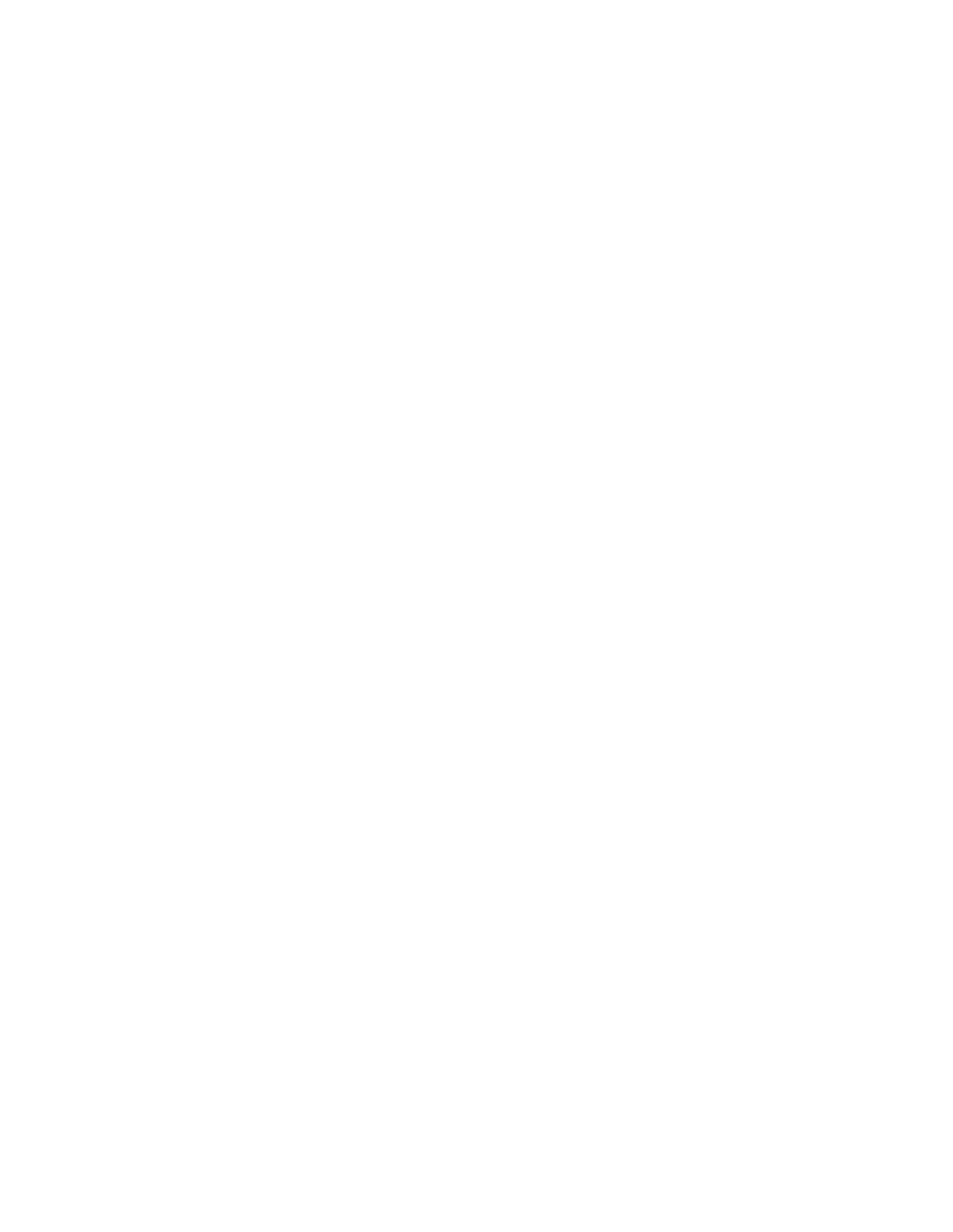© Copyright 2003. The information in this document has been carefully checked and is believed to be entirely reliable. While all reasonable efforts to ensure accuracy have been taken in the preparation of this manual, VMIC assumes no responsibility resulting from omissions or errors in this manual, or from the use of information contained herein.

VMIC reserves the right to make any changes, without notice, to this or any of VMIC's products to improve reliability, performance, function, or design.

VMIC does not assume any liability arising out of the application or use of any product or circuit described herein; nor does VMIC convey any license under its patent rights or the rights of others.

For warranty and repair policies, refer to VMIC's Standard Conditions of Sale.

AMXbus, BITMODULE, COSMODULE, DMAbus, IOMax, IOWorks Foundation, IOWorks Manager, IOWorks Server, MAGICWARE, MEGAMODULE, PLC ACCELERATOR (ACCELERATION), Quick Link, RTnet, Soft Logic Link, SRTbus, TESTCAL, "The Next Generation PLC", The PLC Connection, TURBOMODULE, UCLIO, UIOD, UPLC, Visual Soft Logic Control(ler), **VMEaccess,** VMEbus Access**, VMEmanager, VMEmonitor,** VMEnet, VMEnet II, and **VMEprobe** are trademarks and The I/O Experts, The I/O Systems Experts, The Soft Logic Experts, and The Total Solutions Provider are service marks of VMIC.





(I/O man figure) (IOWorks man figure)









The I/O man figure, IOWorks, IOWorks man figure, UIOC, Visual IOWorks and the VMIC logo are registered trademarks of VMIC.

ActiveX, Microsoft, Microsoft Access, MS-DOS, Visual Basic, Visual C++, Win32, Windows, Windows NT, and XENIX are registered trademarks of Microsoft Corporation.

MMX is trademarked, and Intel, Pentium and Celeron are registered trademarks of Intel Corporation.

PICMG and CompactPCI are registered trademarks of PCI Industrial Computer Manufacturers' Group.

Other registered trademarks are the property of their respective owners.

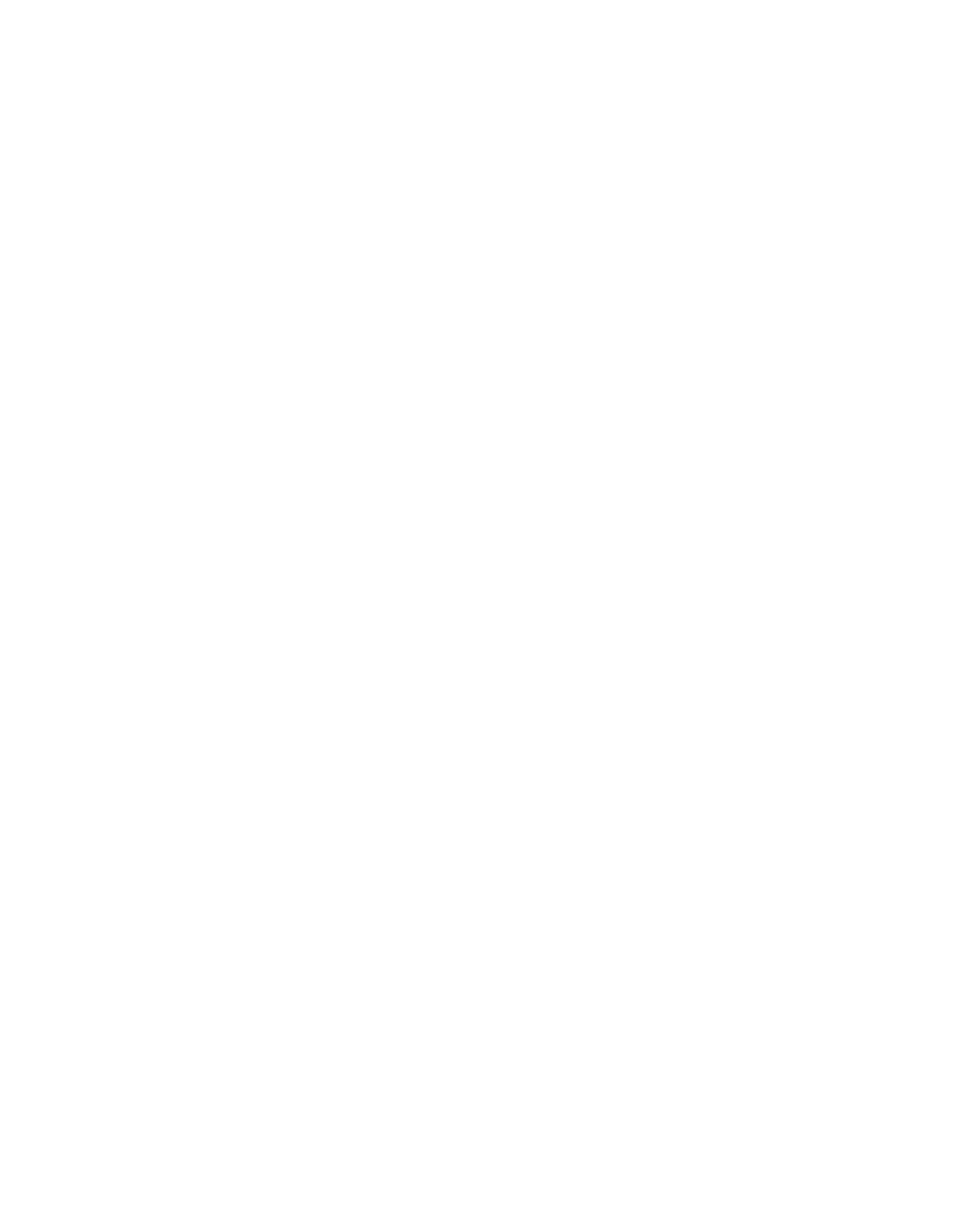# **Table of Contents**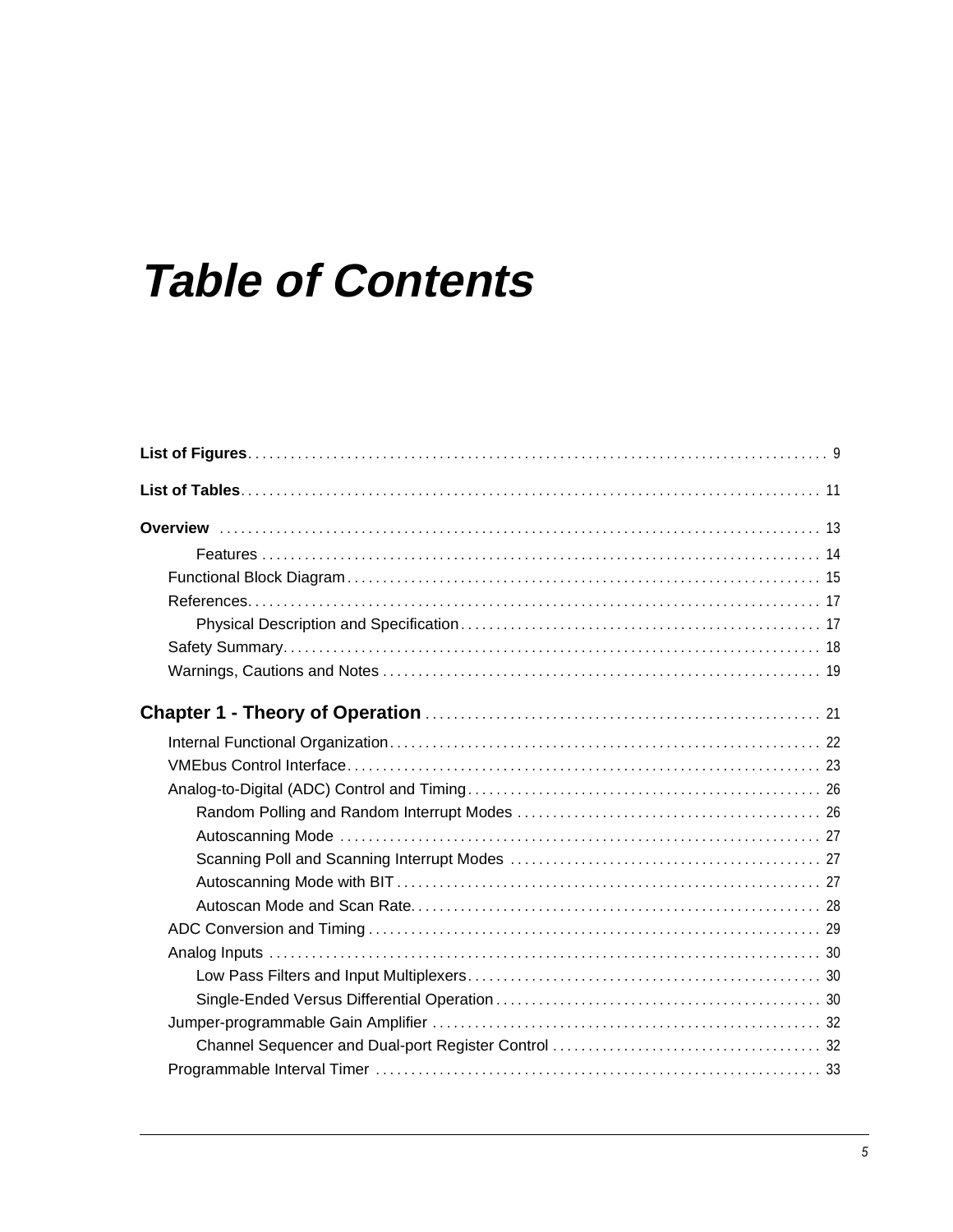*VMIVME-3113A Scanning 12-bit Analog-to-Digital Converter Board with Built-In-Test*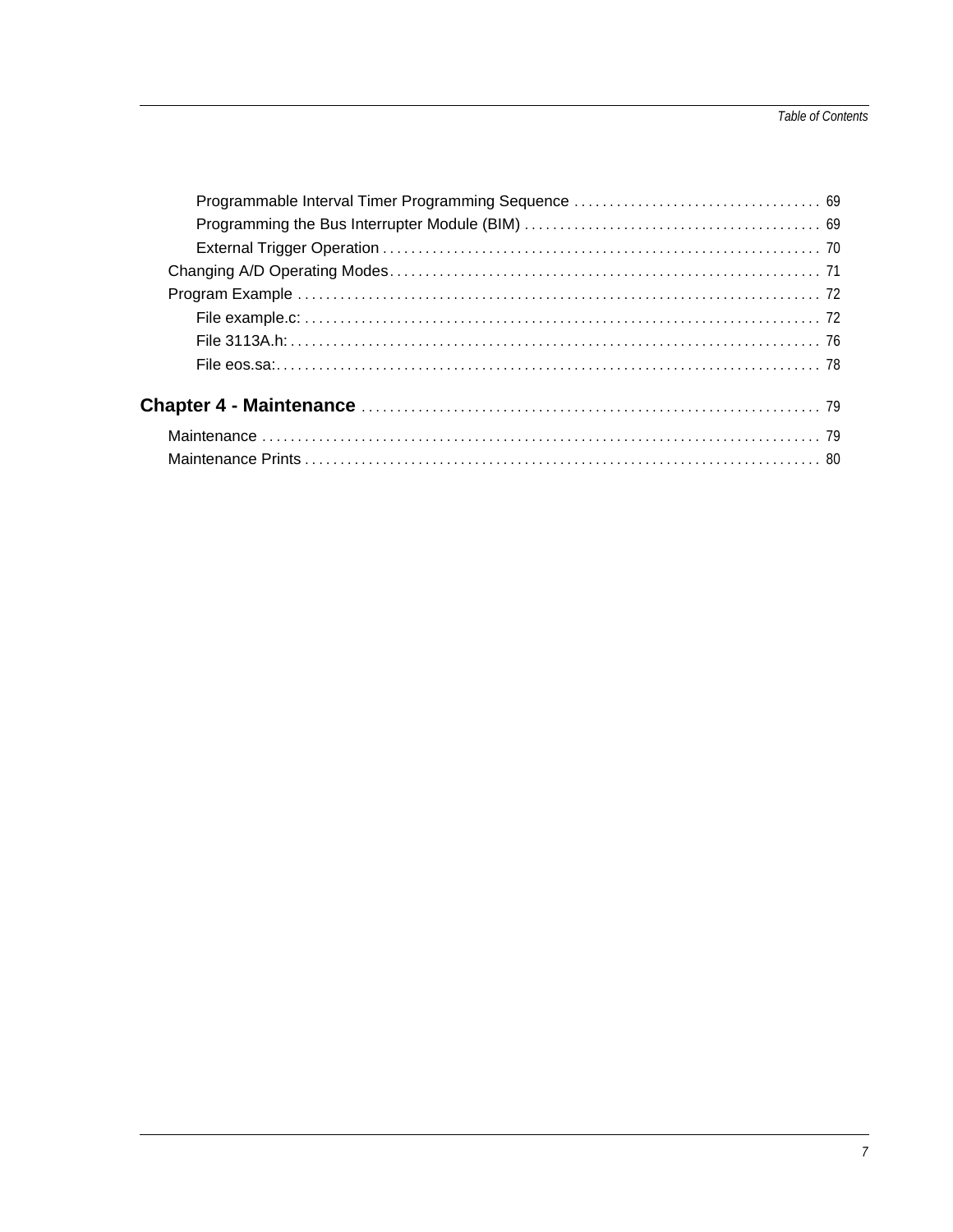*VMIVME-3113A Scanning 12-bit Analog-to-Digital Converter Board with Built-In-Test*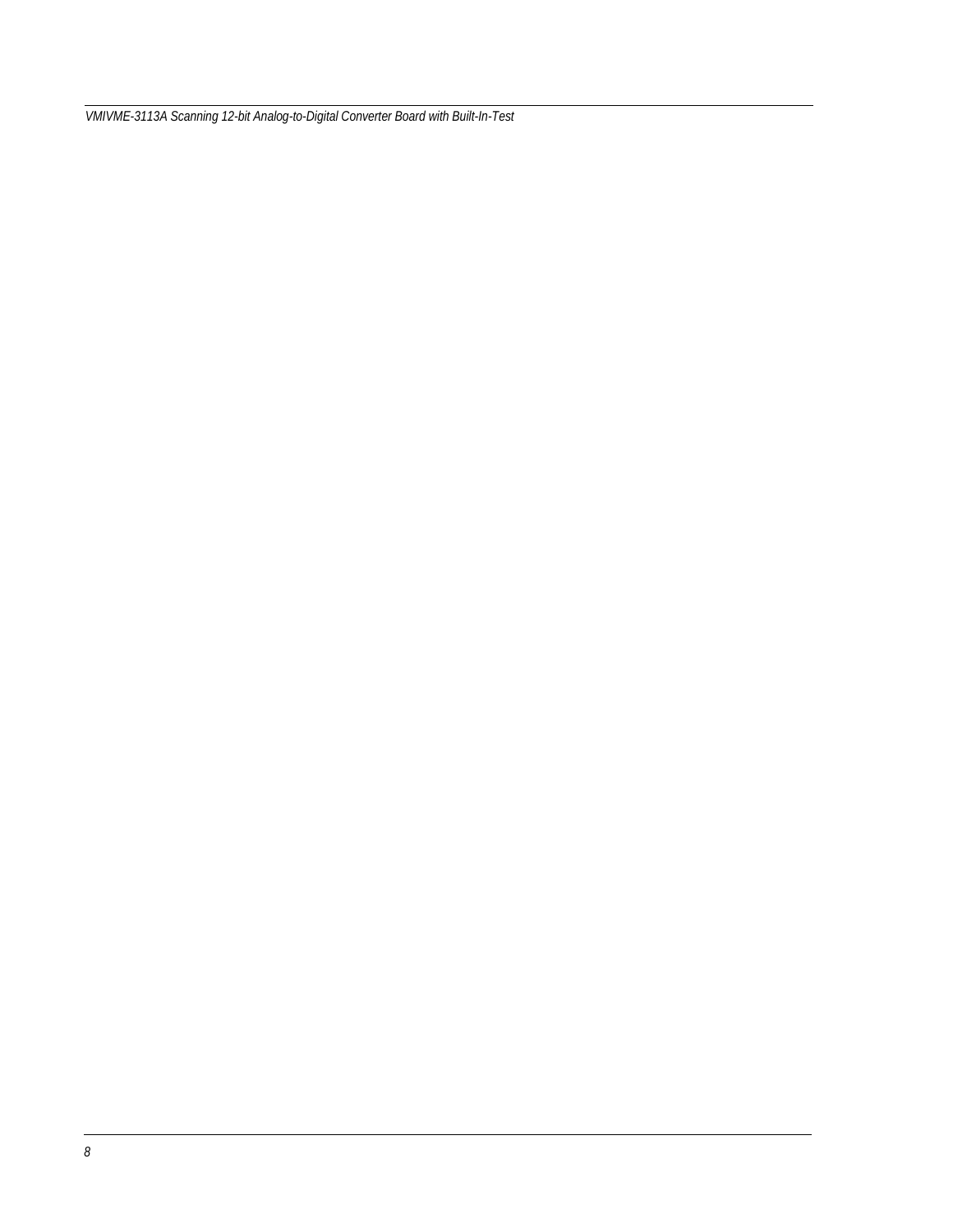# <span id="page-8-0"></span>**List of Figures**

| Figure 2-1 Programmable Jumpers, Test Points and Resistor Network Locations 42 |  |
|--------------------------------------------------------------------------------|--|
|                                                                                |  |
|                                                                                |  |
|                                                                                |  |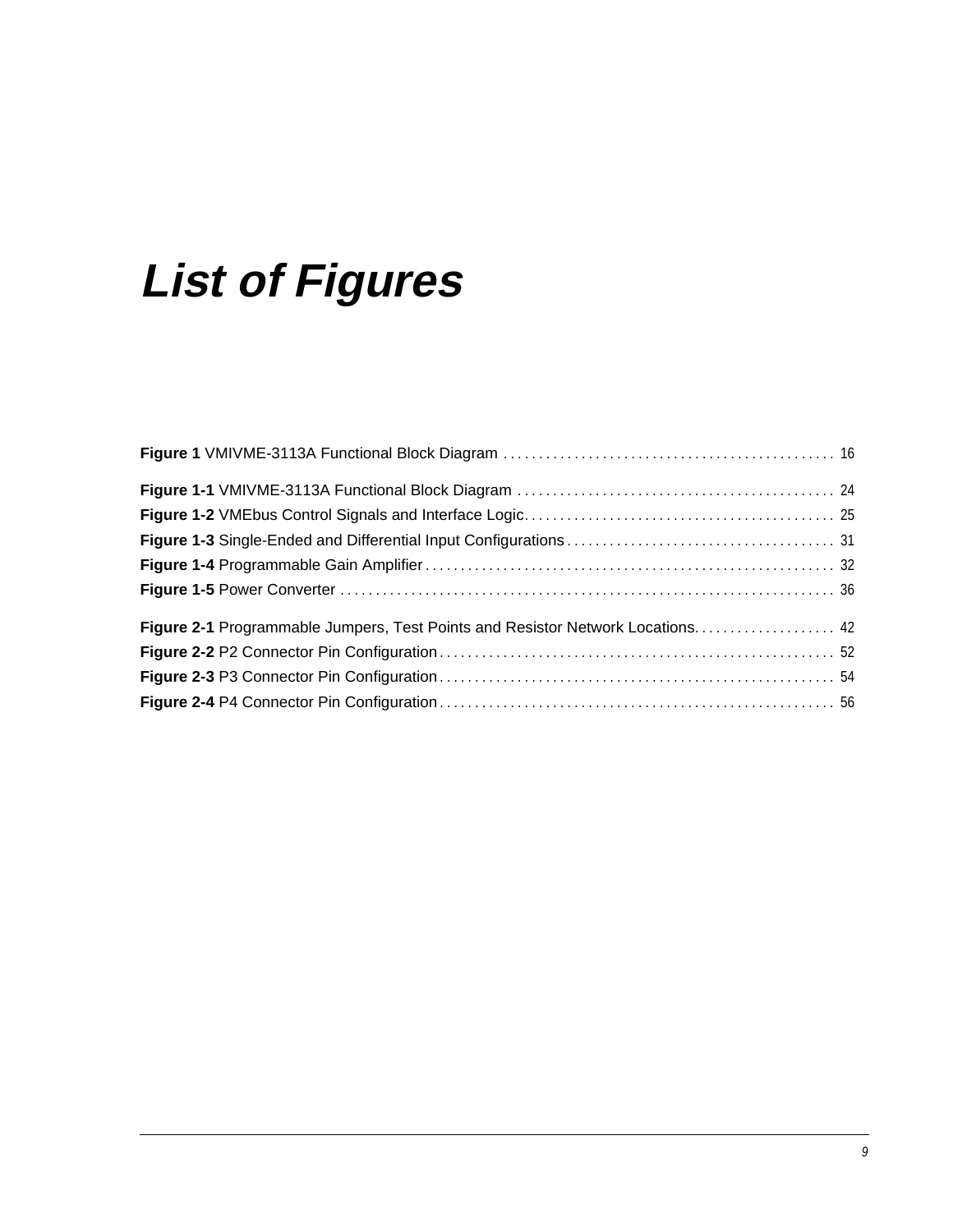*VMIVME-3113A Scanning 12-bit Analog-to-Digital Converter Board with Built-In-Test*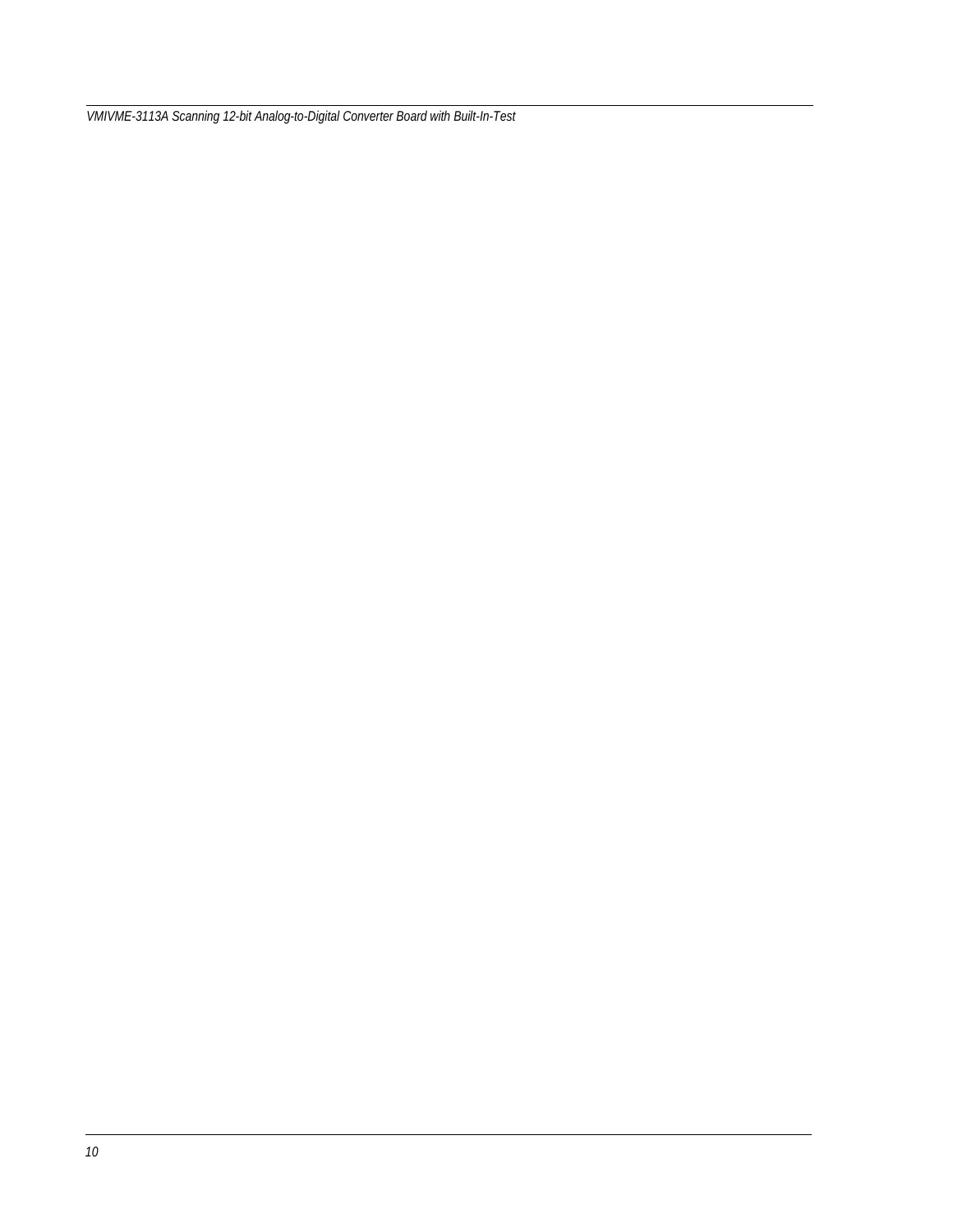# <span id="page-10-0"></span>**List of Tables**

| Table 3-6 Control Word Sequence for Switching from AUTOSCANNING MODE 71 |  |
|-------------------------------------------------------------------------|--|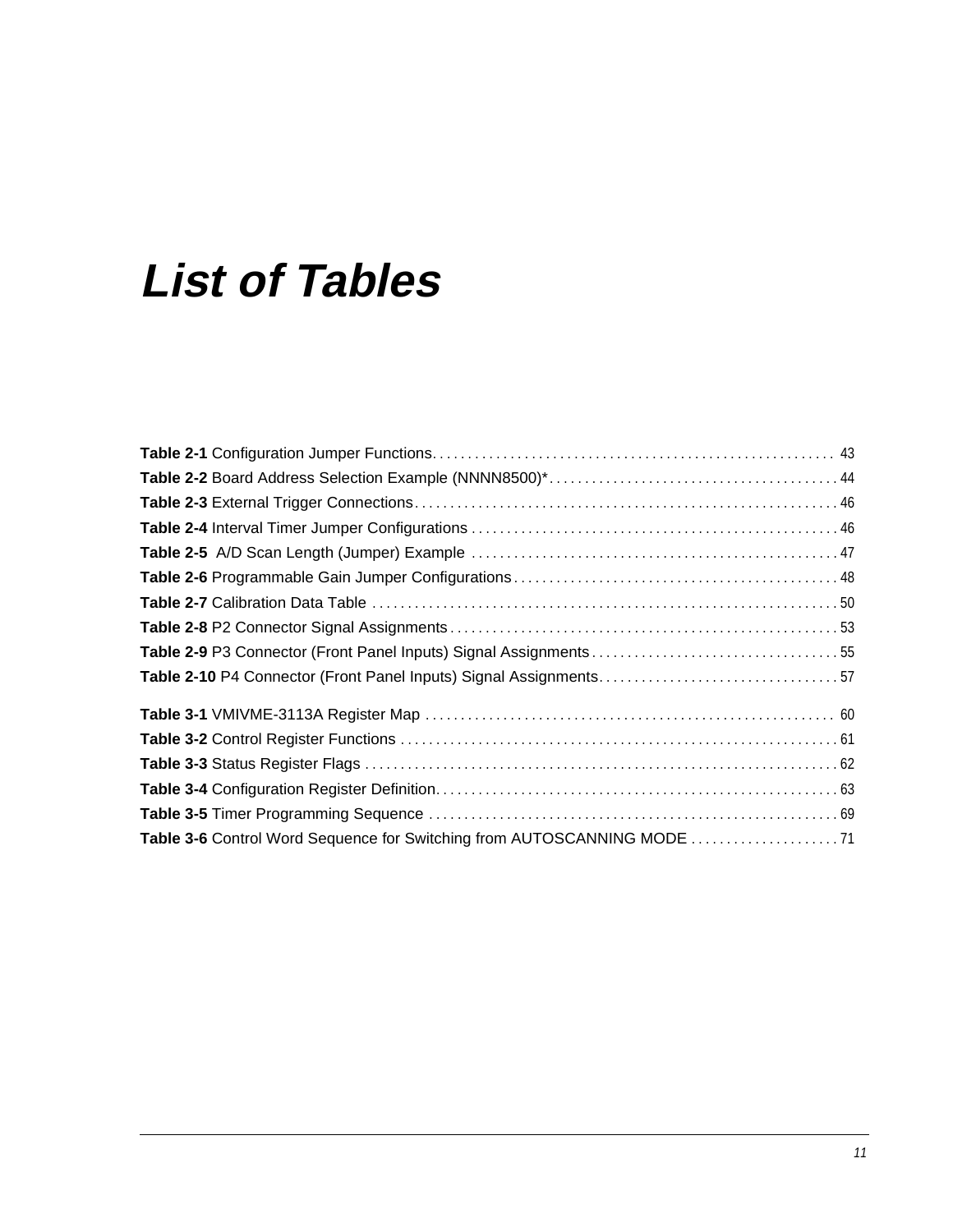*VMIVME-3113A Scanning 12-bit Analog-to-Digital Converter Board with Built-In-Test*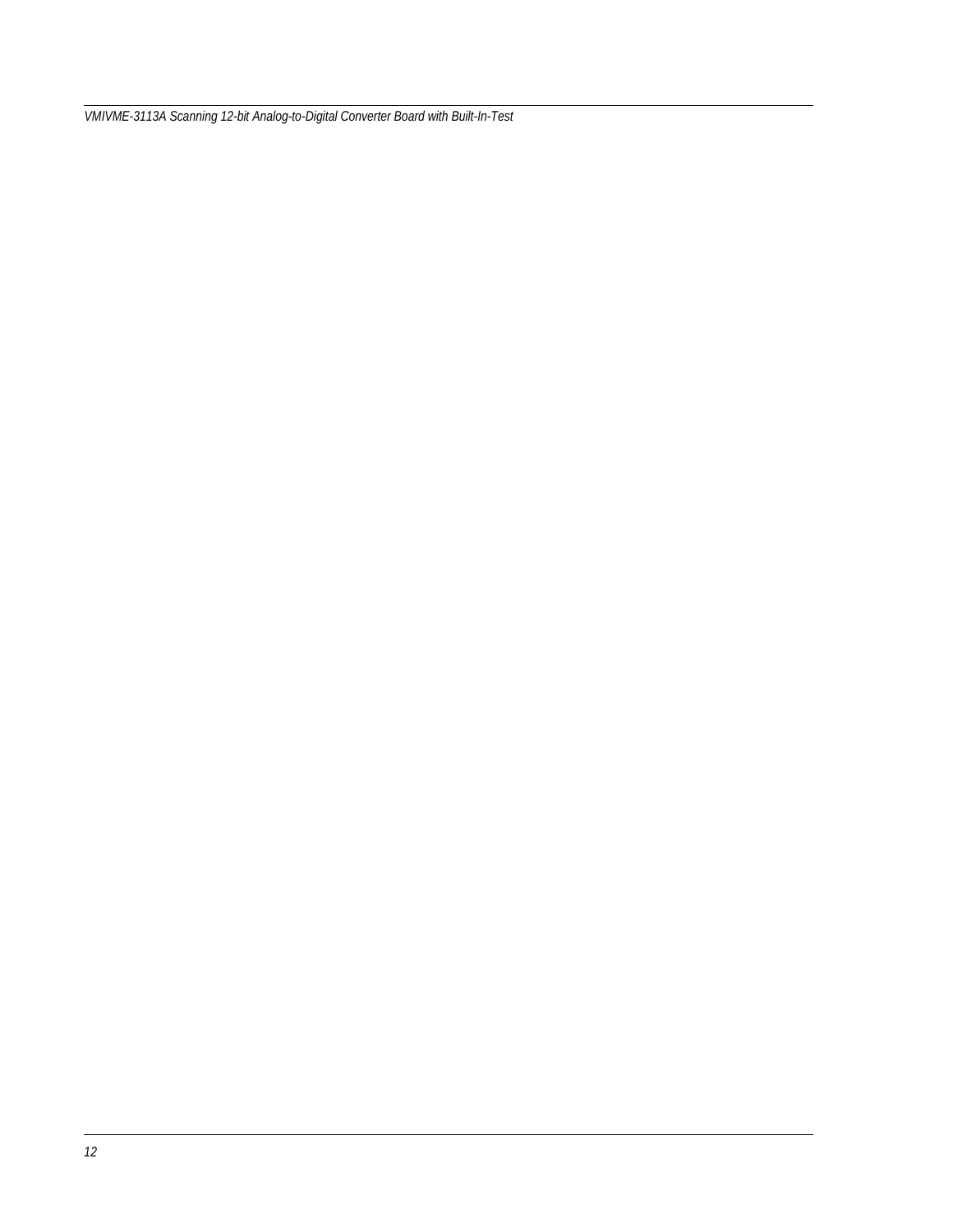## <span id="page-12-0"></span>**Overview**

## **Introduction**

The VMIVME-3113A 64-Channel Scanning, 12-bit Analog-to-Digital Converter (ADC) is one of the highest density/lowest cost per channel boards in the industry. In addition, it contains many features found only on more expensive products. The AUTOSCANNING MODE, which is automatically entered on power up, performs Analog-to-Digital (A/D) conversions on all inputs and stores them in a dedicated channel dual-port register. This allows the user to operate the board without any programming. The user simply reads the data from the dual-port registers which always contain the latest converted data for that particular channel. There are five other ADC operating modes which allow greater flexibility in controlling the ADC operation.

The VMIVME-3113A Board is useful for many applications which require a large number of differential inputs to be converted to digital form. Overvoltage protected inputs, input filters, programmable timers and jumper-programmable gain features lend the board to such applications as factory automation and instrumentation, process control, laboratory instrumentation and general data acquisition systems. A Built-in-Test (BIT) mode permits verification of the input multiplexer and A/D converter.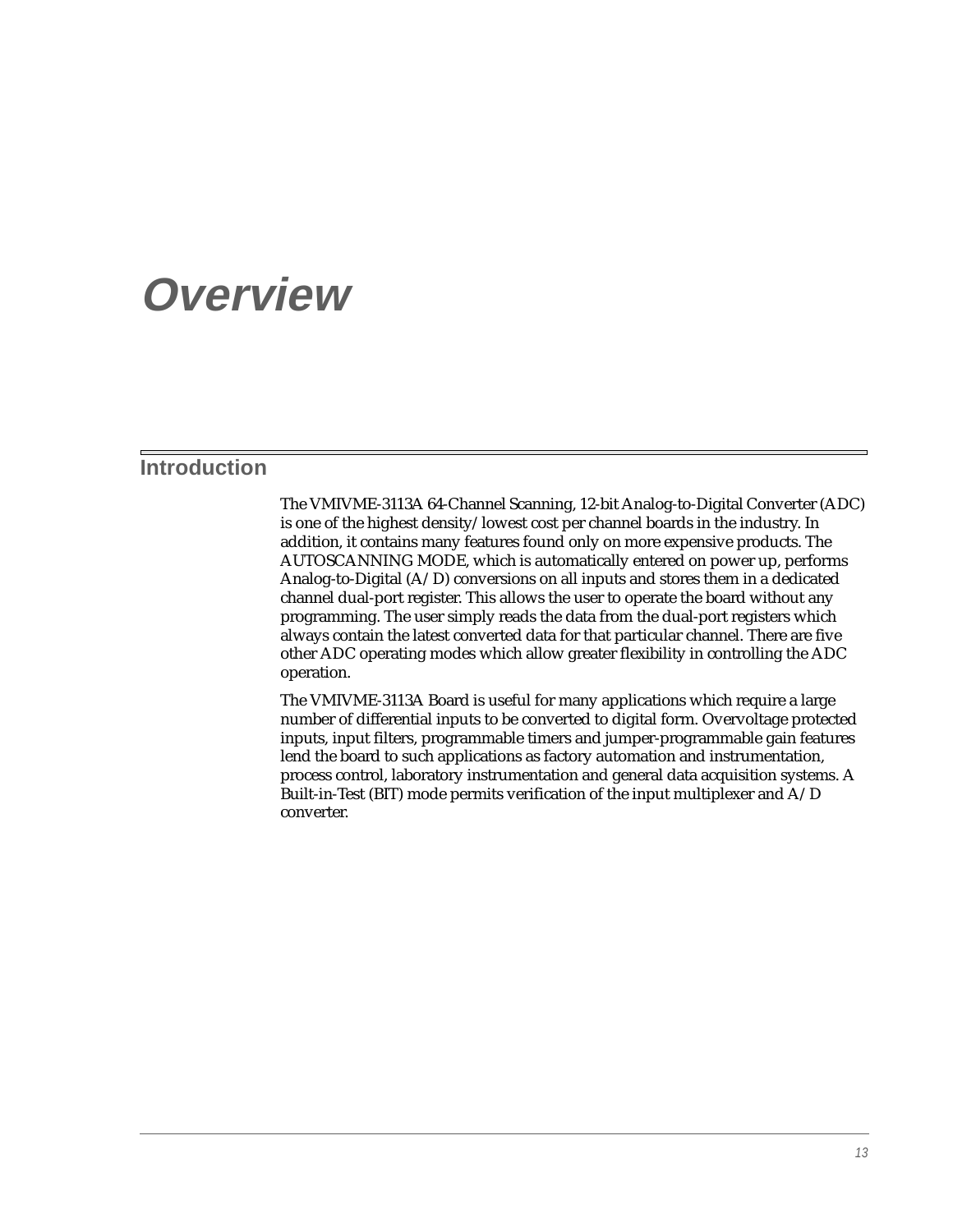#### <span id="page-13-0"></span>**Features**

The following brief overview of principal features illustrates the flexibility and performance that is available with the VMIVME-3113A Board:

- 64 differential or single-ended inputs
- Powers up in AUTOSCANNING MODE no software initialization required
- Continually digitizes all input channels and stores the results in a dedicated channel dual-port register (AUTOSCANNING MODE)
- Six operating modes
	- AUTOSCANNING MODE \*
	- RANDOM POLL MODE
	- RANDOM INTERRUPT MODE
	- SCANNING POLL MODE
	- SCANNING INTERRUPT MODE
	- AUTOSCANNING MODE with BIT
	- \* Only for gain = 1 and a minimum of 16 channels.
- VMEbus interrupts may be programmed to interrupt upon completion of a single A/D conversion, or upon completion of a 16 through 64-channel scan (see ["Analog-to-Digital \(ADC\) Control and Timing" on page 26\)](#page-25-2)
- User-programmable interval timer supports scanning of all channels at periodic intervals
- Jumper-programmable gains of 1, 10, 100, 200 and 500
- Selectable A/D ranges of 0 to +10V,  $\pm 5V$  and  $\pm 10V$
- Low-level and high-level inputs: ±10mV to ±10V
- Optional low pass filter
- Overvoltage protected inputs
- 5 x  $10^6\Omega$  input impedance differential and  $2x10^6\Omega$  input impedance single-ended
- 33 kHz conversion rate at GAIN<500 (23kHz for GAIN = 500)
- Selectable output code: binary, offset binary, two's complement with sign extension
- Front panel Fail LED is under program control and may be used for any purpose
- Board ID register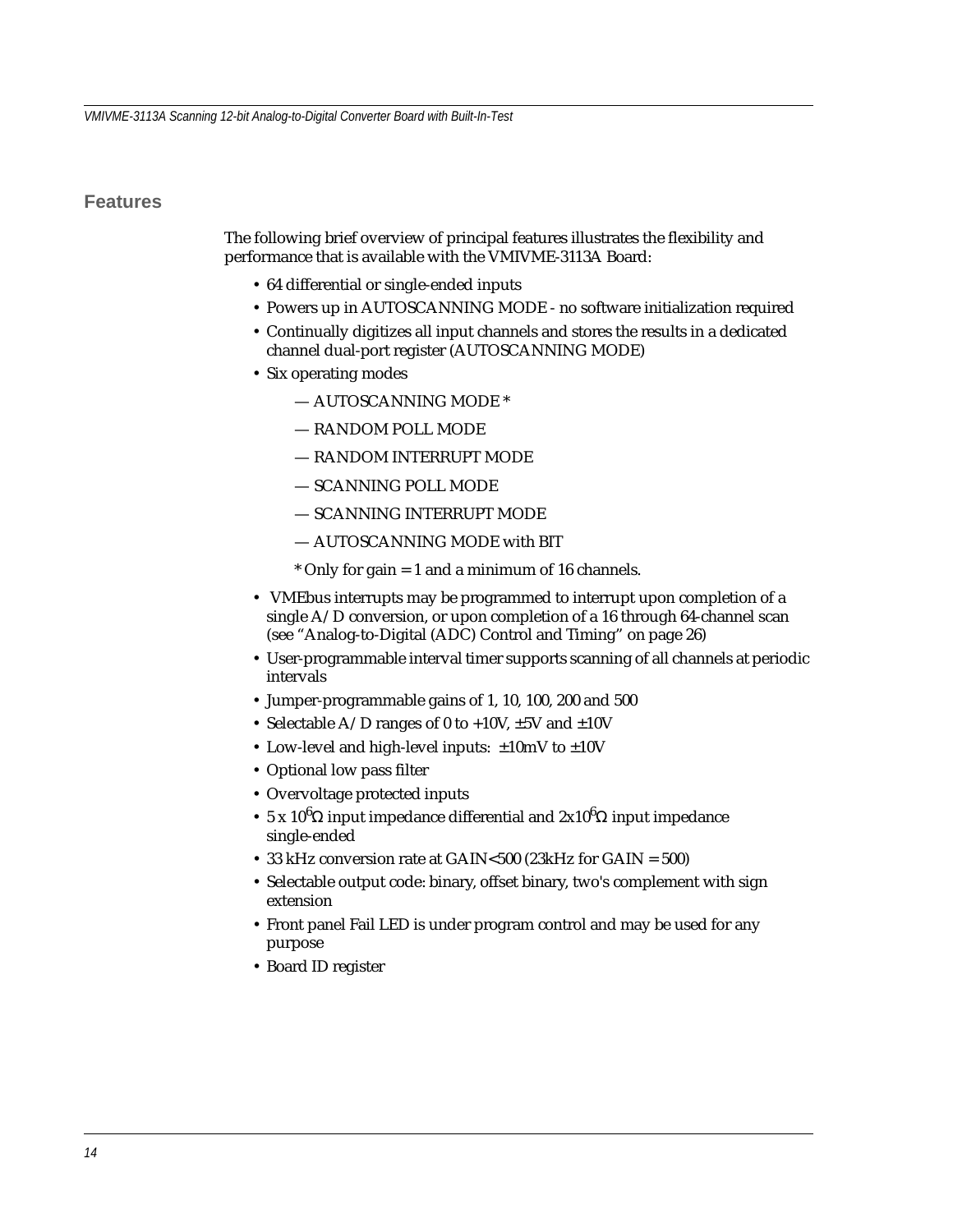## <span id="page-14-0"></span>**Functional Block Diagram**

A block diagram of the VMIVME-3113A Board is shown in [Figure 1 on page 16](#page-15-0) which illustrates the board's components and their functions. Not shown on the block diagram is a DC-to-DC converter which provides the analog power supplies  $(\pm 15V)$ . The user has only to supply +5V to the board.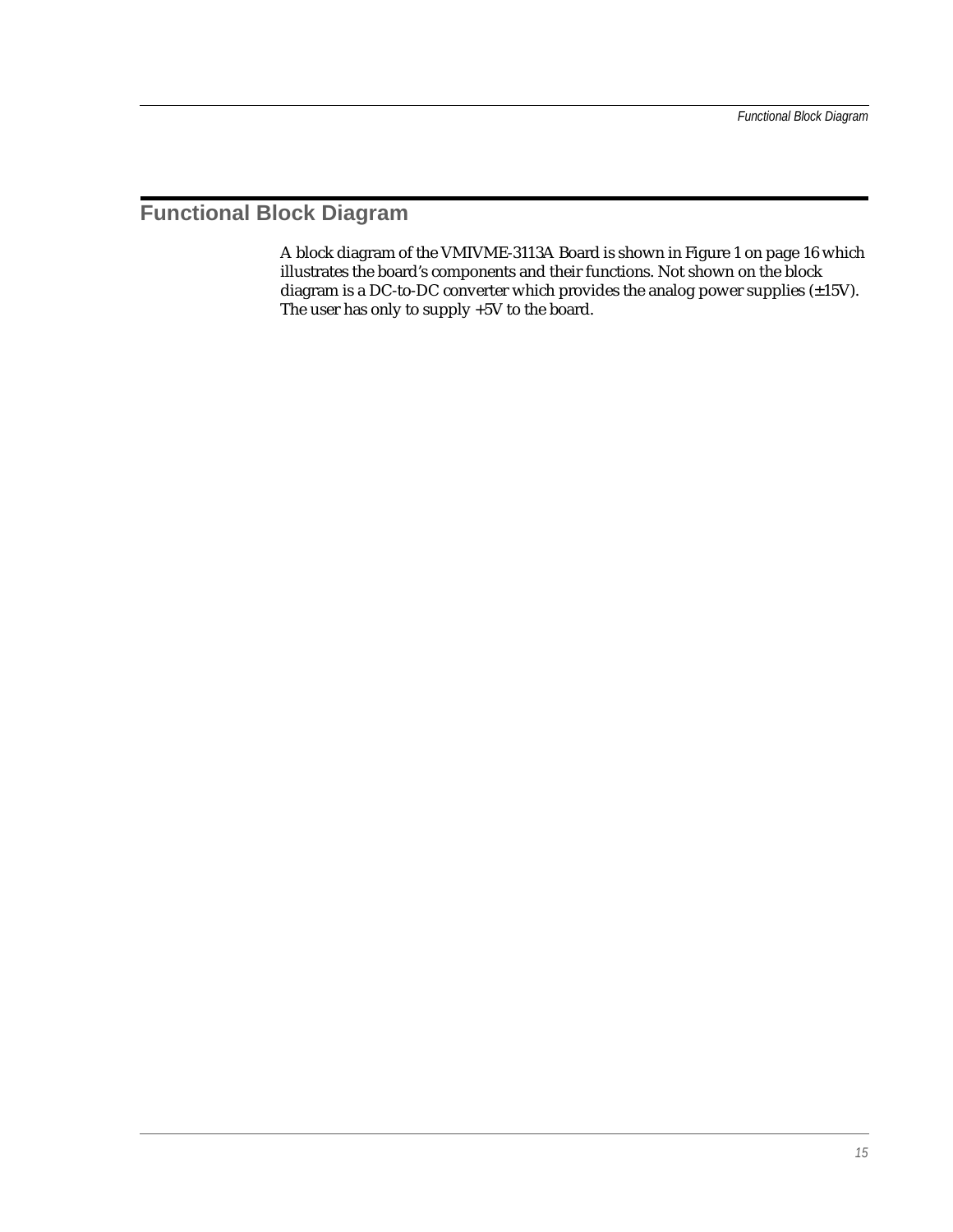*VMIVME-3113A Scanning 12-bit Analog-to-Digital Converter Board with Built-In-Test*

<span id="page-15-0"></span>

**Figure 1** VMIVME-3113A Functional Block Diagram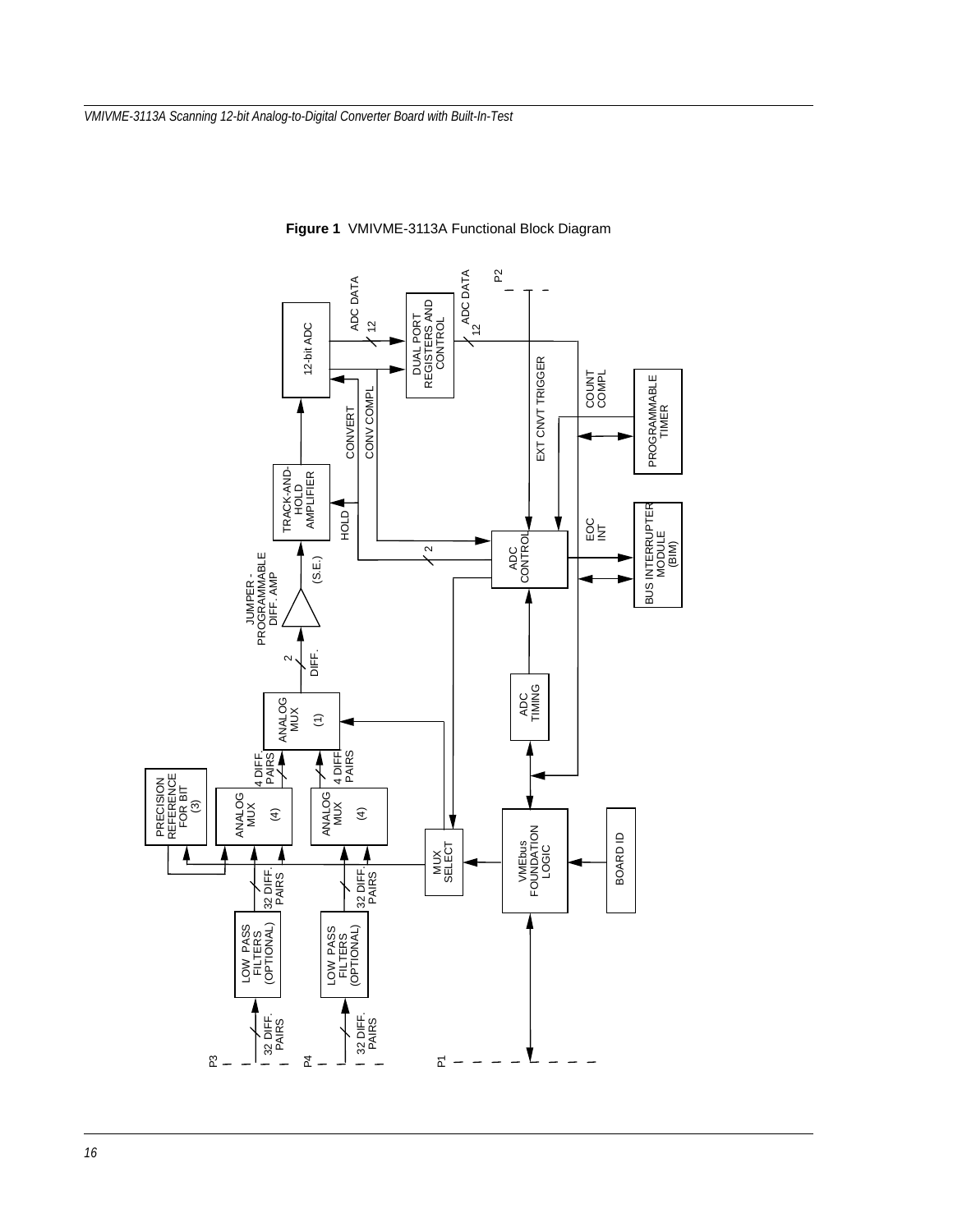### <span id="page-16-0"></span>**References**

For a detailed description and specification of the VMEbus, please refer to:

#### *VMEbus Specification Rev. C. and the VMEbus Handbook*

VMEbus International Trade Assoc. (VITA) 7825 East Gelding Dr. Suite 104 Scottsdale, AZ 85260 (602) 951-8866 (602) 951-0720 (FAX) www.vita.com

The following application and configuration guides are available from VMIC to assist the user in the selection, specification and implementation of systems based on VMIC's products.

*Digital Input Board Application Guide* (Document No. 825-000000-000)

*Change-of-State Application Guide* (Document No. 825-000000-002)

*Digital I/O (with Built-in-Test) Product Line Description* (Document No. 825-000000-003)

*Synchro/Resolver (Built-in-Test) Subsystem Configuration Guide* (Document No. 825-000000-004)

*Analog I/O Products (with Built-in-Test) Configuration Guide* (Document No. 825-000000-005)

*Connector and I/O Cable Application Guide* (Document No. 825-000000-006)

<span id="page-16-1"></span>**Physical Description and Specification**

Refer to VMIC's Specification No. 800-103113-000 for detailed specifications.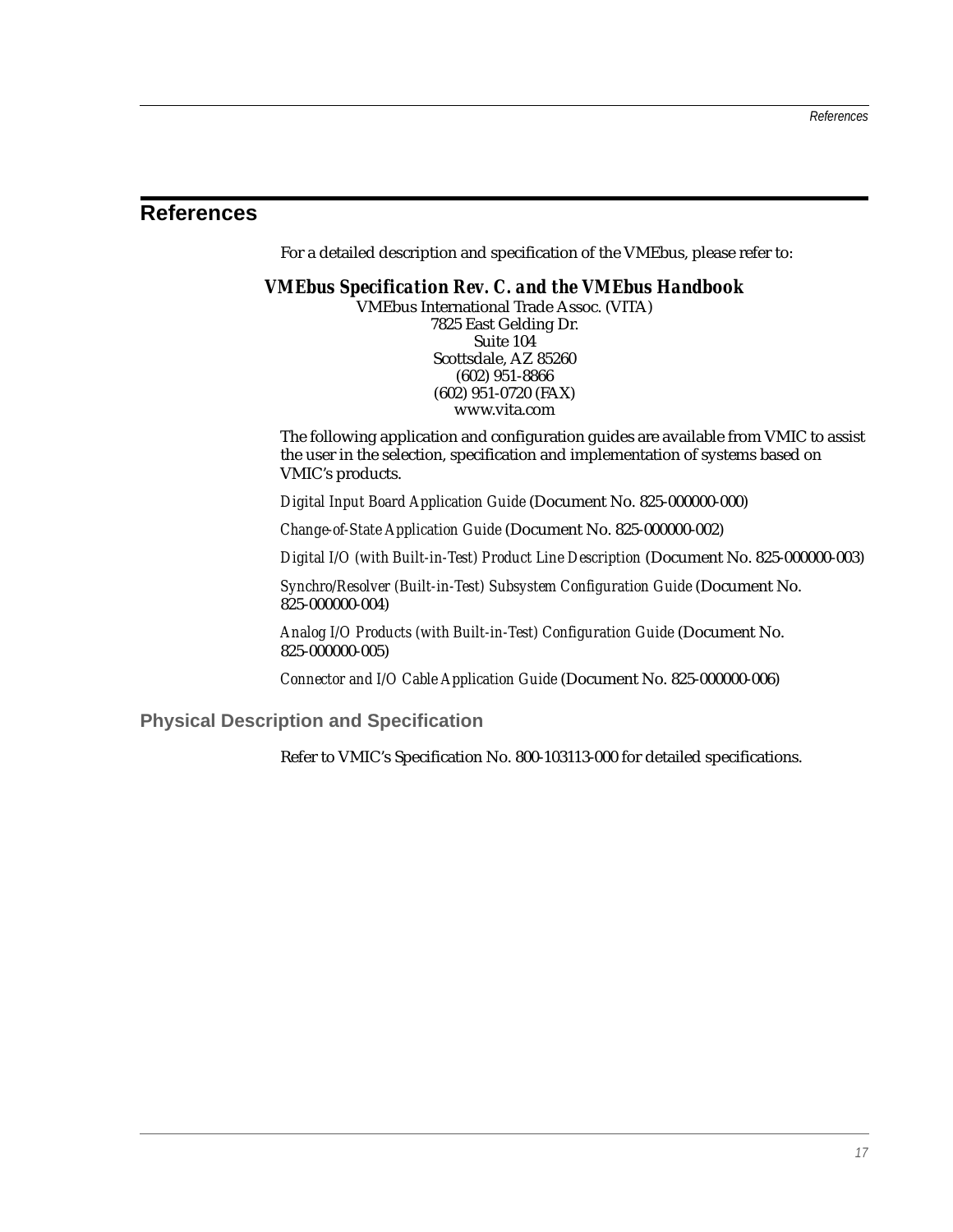## <span id="page-17-0"></span>**Safety Summary**

The following general safety precautions must be observed during all phases of the operation, service and repair of this product. Failure to comply with these precautions or with specific warnings elsewhere in this manual violates safety standards of design, manufacture and intended use of this product.

VMIC assumes no liability for the customer's failure to comply with these requirements.

#### **Ground the System**

To minimize shock hazard, the chassis and system cabinet must be connected to an electrical ground. A three-conductor AC power cable should be used. The power cable must either be plugged into an approved three-contact electrical outlet or used with a three-contact to two-contact adapter with the grounding wire (green) firmly connected to an electrical ground (safety ground) at the power outlet.

#### **Do Not Operate in an Explosive Atmosphere**

Do not operate the system in the presence of flammable gases or fumes. Operation of any electrical system in such an environment constitutes a definite safety hazard.

#### **Keep Away from Live Circuits**

Operating personnel must not remove product covers. Component replacement and internal adjustments must be made by qualified maintenance personnel. Do not replace components with power cable connected. Under certain conditions, dangerous voltages may exist even with the power cable removed. To avoid injuries, always disconnect power and discharge circuits before touching them.

#### **Do Not Service or Adjust Alone**

Do not attempt internal service or adjustment unless another person capable of rendering first aid and resuscitation is present.

#### **Do Not Substitute Parts or Modify System**

Because of the danger of introducing additional hazards, do not install substitute parts or perform any unauthorized modification to the product. Return the product to VMIC for service and repair to ensure that safety features are maintained.

#### **Dangerous Procedure Warnings**

Warnings, such as the example below, precede only potentially dangerous procedures throughout this manual. Instructions contained in the warnings must be followed.

**WARNING:** Dangerous voltages, capable of causing death, are present in this system. Use extreme caution when handling, testing and adjusting.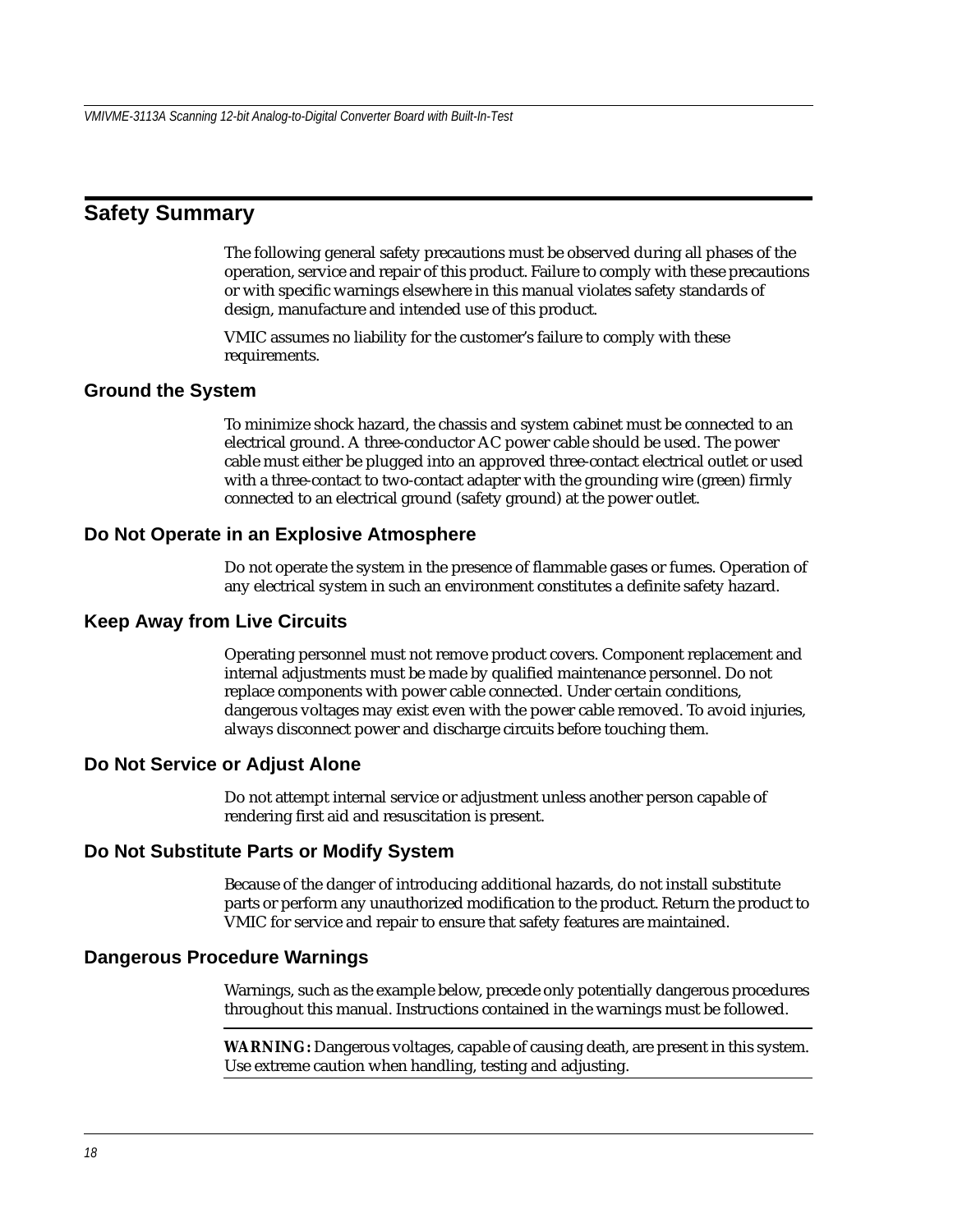## <span id="page-18-0"></span>**Warnings, Cautions and Notes**

**STOP** informs the operator that a practice or procedure should not be performed. Actions could result in injury or death to personnel, or could result in damage to or destruction of part or all of the system.

**WARNING** denotes a hazard. It calls attention to a procedure, practice or condition, which, if not correctly performed or adhered to, could result in injury or death to personnel.

**CAUTION** denotes a hazard. It calls attention to an operating procedure, practice or condition, which, if not correctly performed or adhered to, could result in damage to or destruction of part or all of the system.

**NOTE** denotes important information. It calls attention to a procedure, practice or condition which is essential to highlight.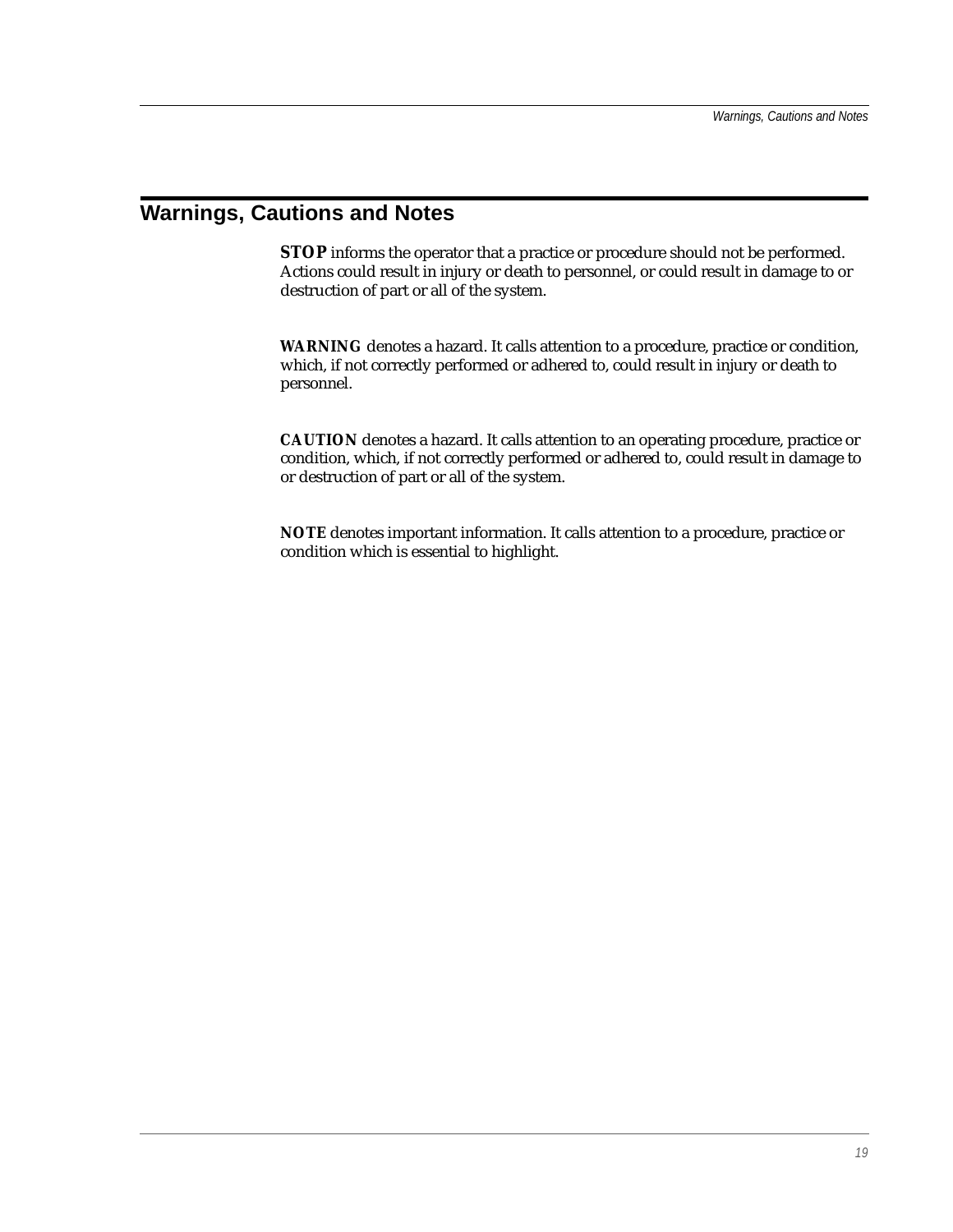*VMIVME-3113A Scanning 12-bit Analog-to-Digital Converter Board with Built-In-Test*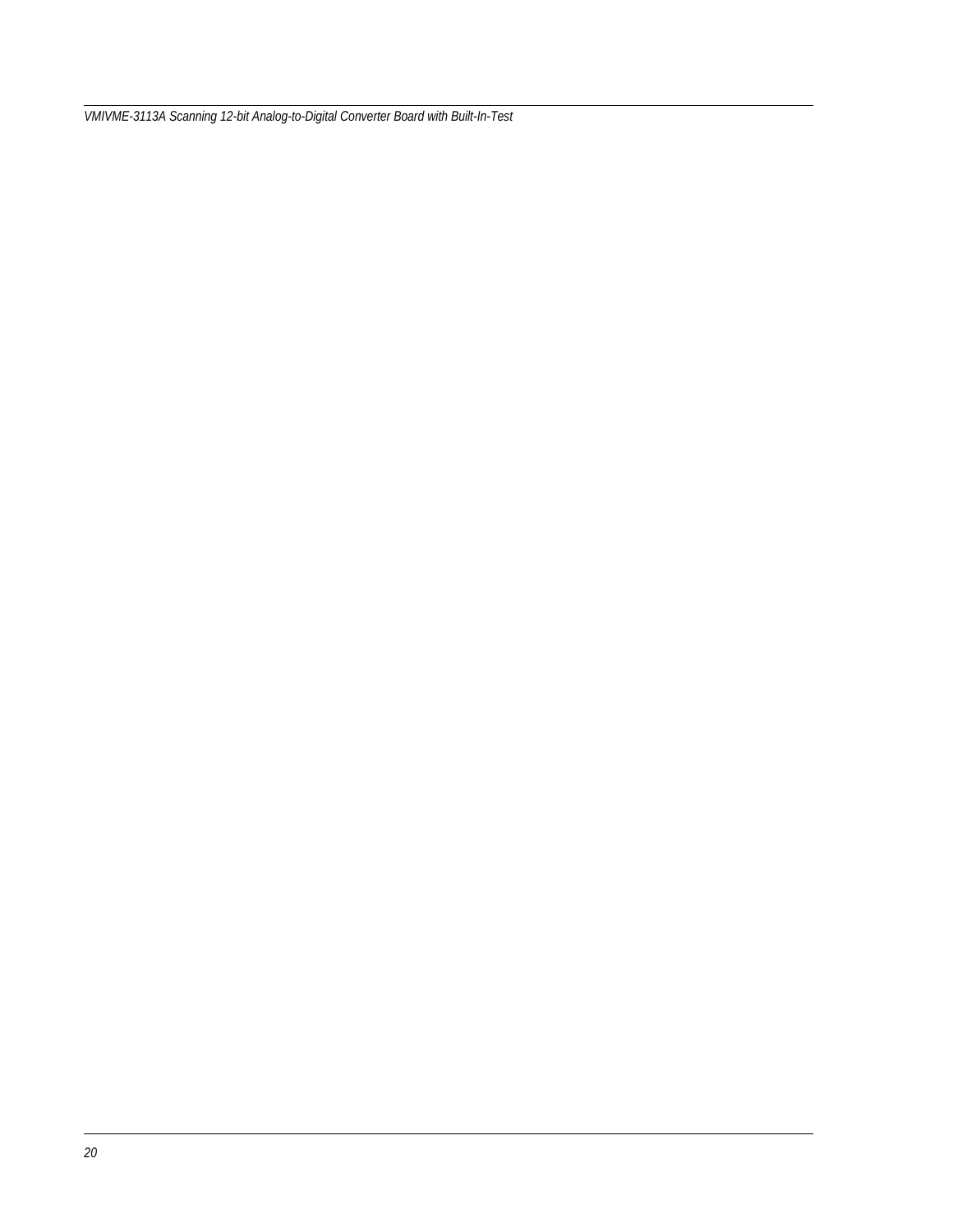# <span id="page-20-0"></span>**Theory of Operation**

## **Contents**

## **Introduction**

The VMIVME-3113A is a 64-Channel, 12-bit Analog Input Board with programcontrolled Built-in-Test (BIT). The board has many built-in features, resulting in a board that is capable of handling many data acquisition problems. For example, the AUTOSCANNING MODE on power up allows for ease of programming. In AUTOSCANNING MODE each channel is continually digitized and stored in a dualport register. Any channel may be read at any time to get the latest data. The VMIVME-3113A is a flexible, low-cost analog input board with features not found in many competing products. These features are discussed in this section.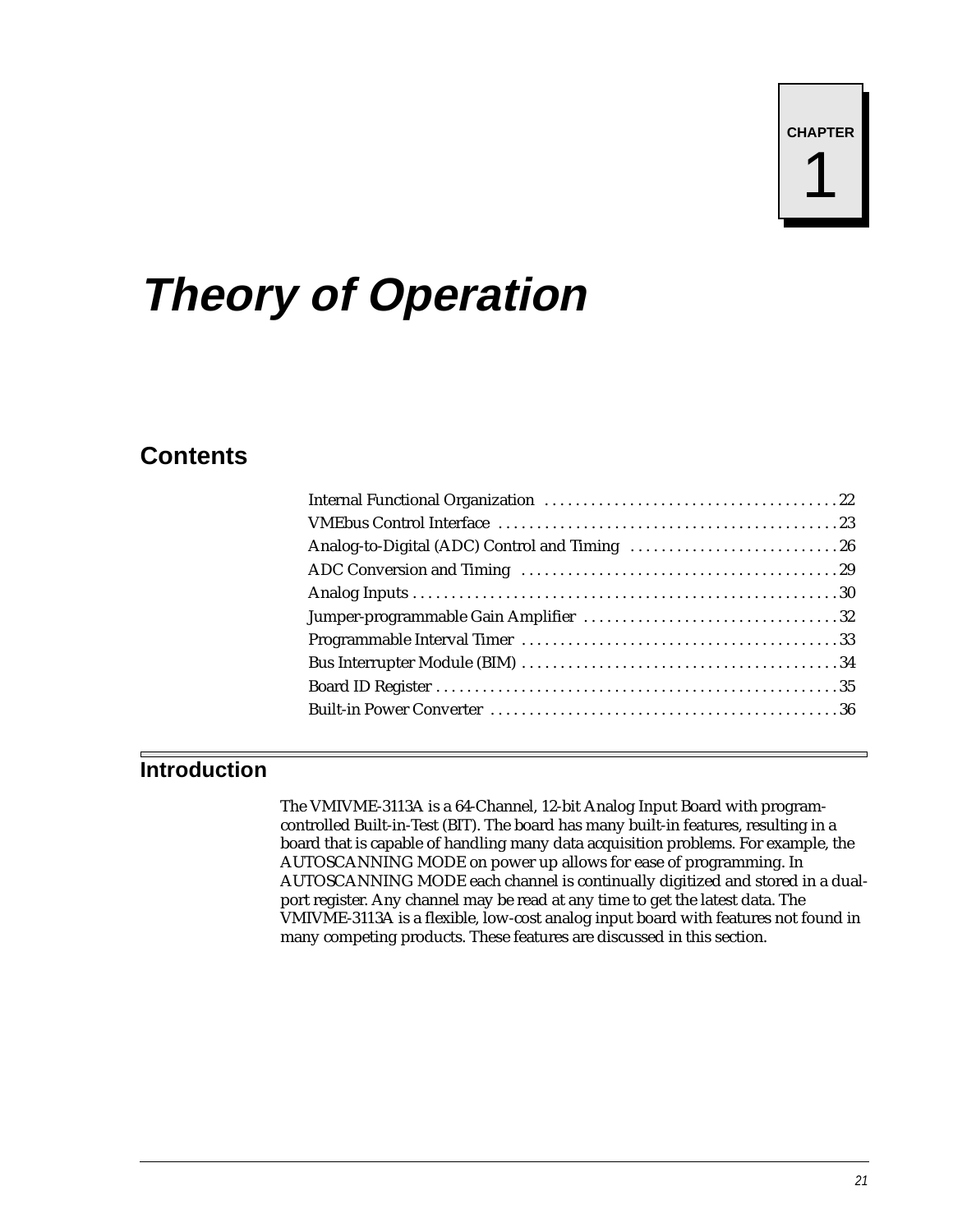## <span id="page-21-0"></span>**Internal Functional Organization**

The VMIVME-3113A is divided into the following functional categories, as illustrated in [Figure 1-1 on page 24.](#page-23-0) All VMIVME-3113A functions are discussed in detail in this section.

- VMEbus Interface
- Analog-to-Digital Converter (ADC) and Control Logic
- Analog Input Filters and Multiplexer
- Programmable Timer
- Bus Interrupter
- Board ID Register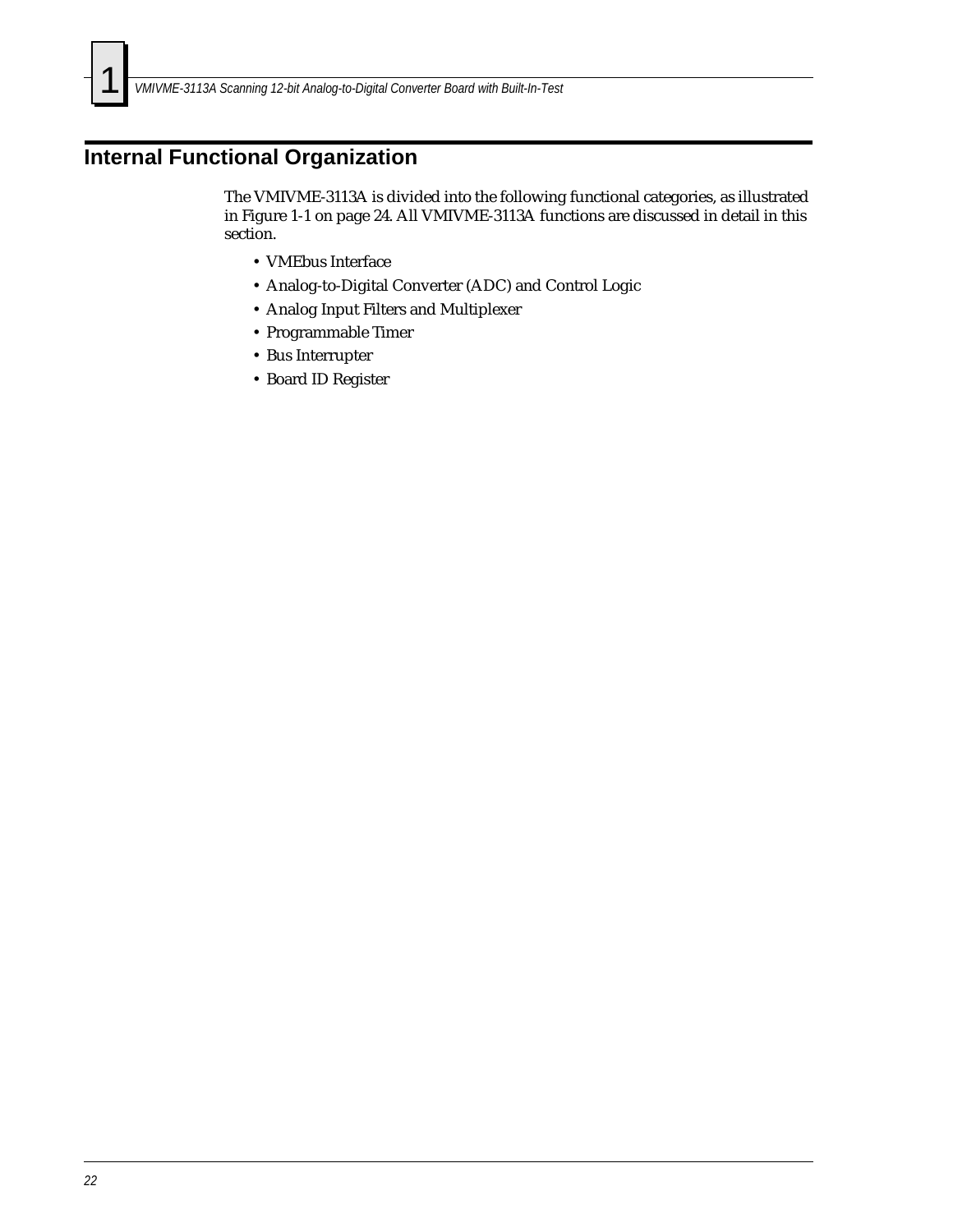### <span id="page-22-0"></span>**VMEbus Control Interface**

The VMIVME-3113A communication registers are memory mapped as 128 (decimal), 16-bit words. The registers are contiguous and may be user-located on any 256-byte boundary within the short I/O address space of the VMEbus. The board can be userconfigured to respond to short supervisory or short nonprivileged data accesses, or both.

During each read or write operation, all VMEbus control signals are ignored unless the board-selection comparator detects a match between the on-board selection jumpers shown in [Figure 1-2 on page 25](#page-24-0) and the address and address modifier lines from the backplane. The appropriate board response occurs if a valid match is detected, after which the open-collector DTACK interface signal is asserted (driven LOW). Subsequent completion of the bus master's read or write cycle causes the board-generated DTACK signal to return to the OFF state.

After board-selection has occurred, three groups of VMEbus signals control communications with the board. They are as follows:

- 1. Data Bus lines D00 to D15
- 2. Address lines A01, A02, A03, A04, A05, A06, A07
- 3. Bus Control Signals:
	- a. WRITE
	- b. DS0,\* DS1\*
	- c. SYS CLK
	- d. SYS RESET\*

Data bus lines are bi-directional and move data to and from the board through a 16-bit data transceiver in response to control signals from the control decoder. The data transceiver serves as a buffer for the internal data bus which interconnects all data devices on the board.

Address lines A01 through A07 map the 128 registers onto a 256-byte range within the VME address space described in ["Programming" on page 59](#page-58-1). The control signals determine whether data is to be moved to the VMIVME-3113A (write) or from the VMIVME-3113A (read), provide the necessary data strobes (DS0, DS1) and supply a 16 MHz clock (SYS CLK) for use by on-board timers. A SYS RESET input resets all of the timers and flags.

Static controls are latched into the Control Register and are used primarily to establish the operational mode of the board. Status flags, necessary for monitoring and controlling the analog input multiplexer and the ADC, are read through the Status Register. The control and status registers are referred to collectively as the Control and Status Register (CSR), since they are at the same address. The WRITE signal determines which one is accessed. Most of the control register outputs can be monitored directly through the Status Register.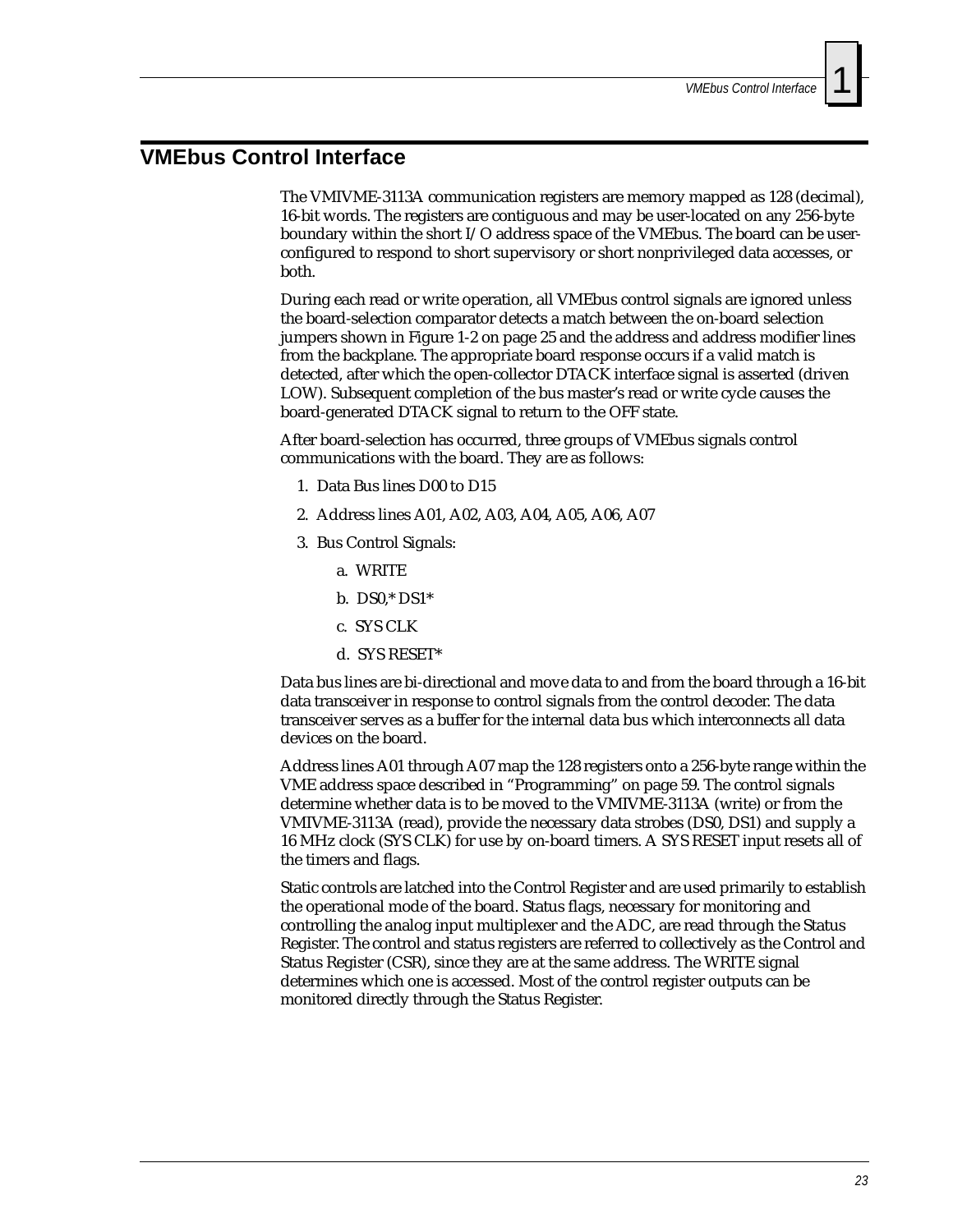<span id="page-23-0"></span>

**Figure 1-1** VMIVME-3113A Functional Block Diagram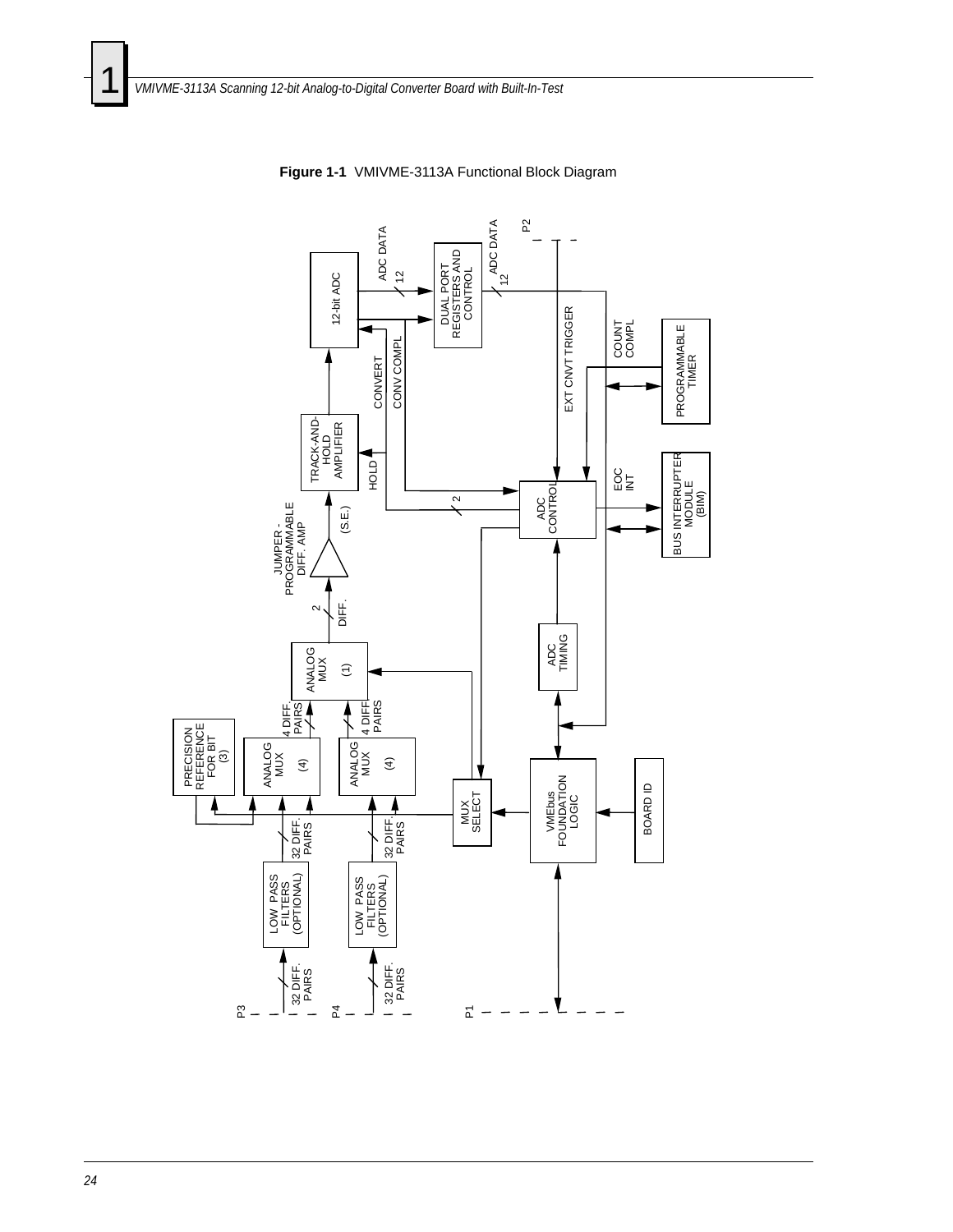<span id="page-24-0"></span>

**Figure 1-2** VMEbus Control Signals and Interface Logic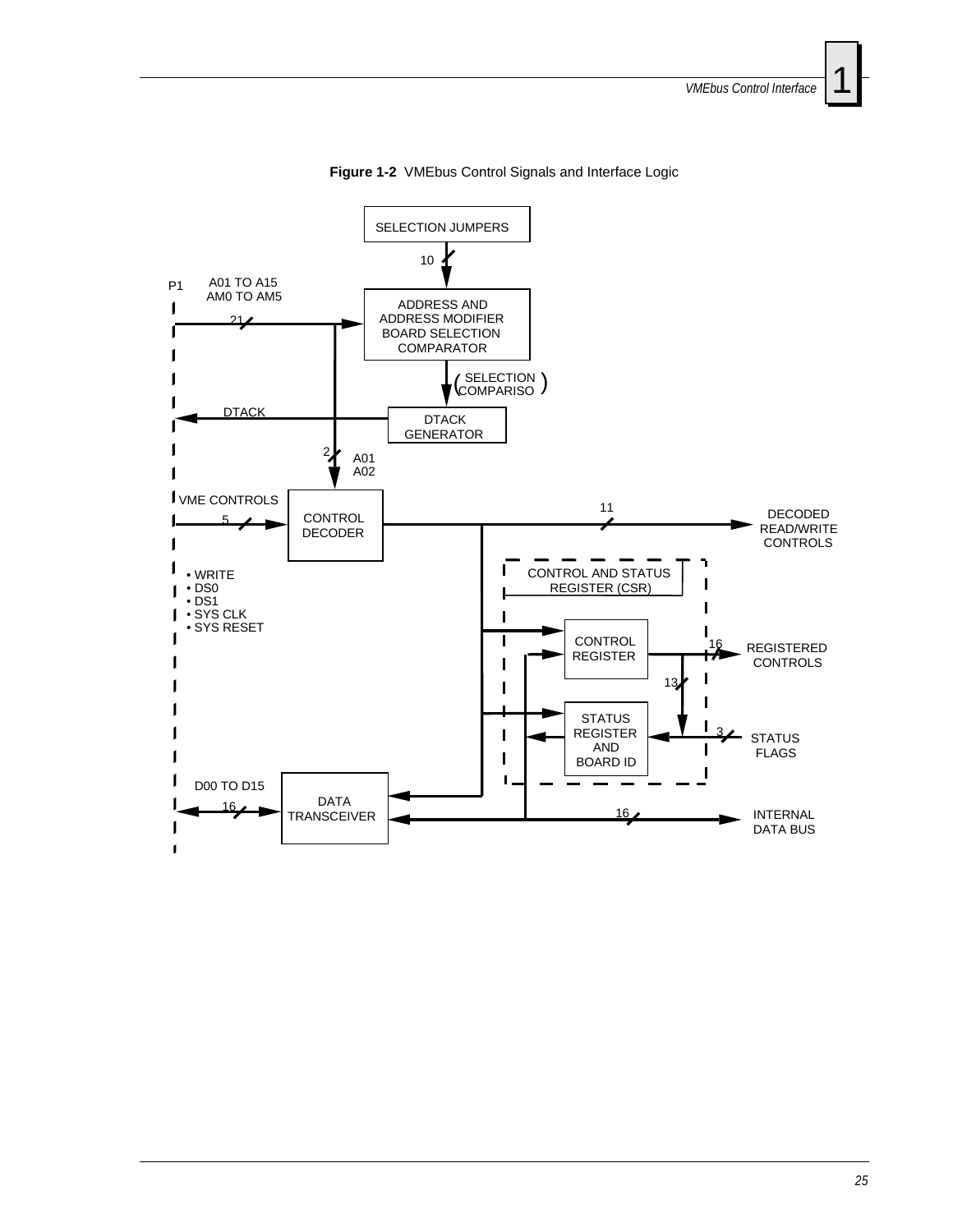## <span id="page-25-2"></span><span id="page-25-0"></span>**Analog-to-Digital (ADC) Control and Timing**

Control commands and status flags associated with controlling the ADC are illustrated in [Figure 1-2 on page 25](#page-24-0) and are described in ["Programming" on page 59](#page-58-1) and the following sections.

There are three mode control bits in the CSR. The programming of these control bits (Mode 0H through Mode 2H) determine which one of six ADC operating modes the board is to operate in. The six ADC operating modes and the Control Register mode control bits are:

|                                | <b>CSR Control Bits</b> |          |                  |
|--------------------------------|-------------------------|----------|------------------|
|                                | MODE2H                  | MODE1H   | <b>MODE0H</b>    |
|                                | D8                      | D7       | D6               |
| <b>Autoscanning Mode</b>       | $\bf{0}$                | $\bf{0}$ | $\boldsymbol{0}$ |
| Random Polling Mode            | $\bf{0}$                | $\bf{0}$ | 1                |
| Random Interrupt Mode          | $\bf{0}$                | 1        | $\boldsymbol{0}$ |
| <b>Scanning Poll Mode</b>      | $\boldsymbol{0}$        |          | 1                |
| <b>Scanning Interrupt Mode</b> | 1                       | 0        | $\bf{0}$         |
| Autoscanning Mode with BIT     |                         |          |                  |

The ADC operating modes determine if the on-board ADC and channel selection are controlled externally by a CPU board or by the on-board channel sequencer. They also determine if an interrupt will be generated when the conversion(s) are complete. The six ADC operating modes will be described from a programming viewpoint in ["Programming" on page 59.](#page-58-1)

The Autoscanning Mode, Scanning Poll Mode, Scanning Interrupt Mode and Autoscanning Mode with BIT scan a selectable number of channels. The scans run from channel 0 through channel (n-1), where n is encoded in the jumper field J10. During scans, there is a small charge transfer from each channel to the next. The charge transfers are more frequent (at each channel) when a small number of channels are scanned. To minimize this effect, at least 16 channels must be scanned.

**NOTE:** In order to fully utilize jumper field J10, it is recommended that the user assign inputs to channels starting at channel zero and continuing with the next highest channel such that no unused channels exist between any two used channels. Scanning unused inputs that are not grounded can adversely affect the conversion accuracy of used channels.

#### <span id="page-25-1"></span>**Random Polling and Random Interrupt Modes**

In this mode, the CPU board controls the channel to be converted, starts the conversion and polls an end-of-conversion bit to determine when the conversion is complete. This mode is entitled random because the CPU board can select channels to be converted in any random order (that is, CH2, CH0, CH63, CH14…). The *Random*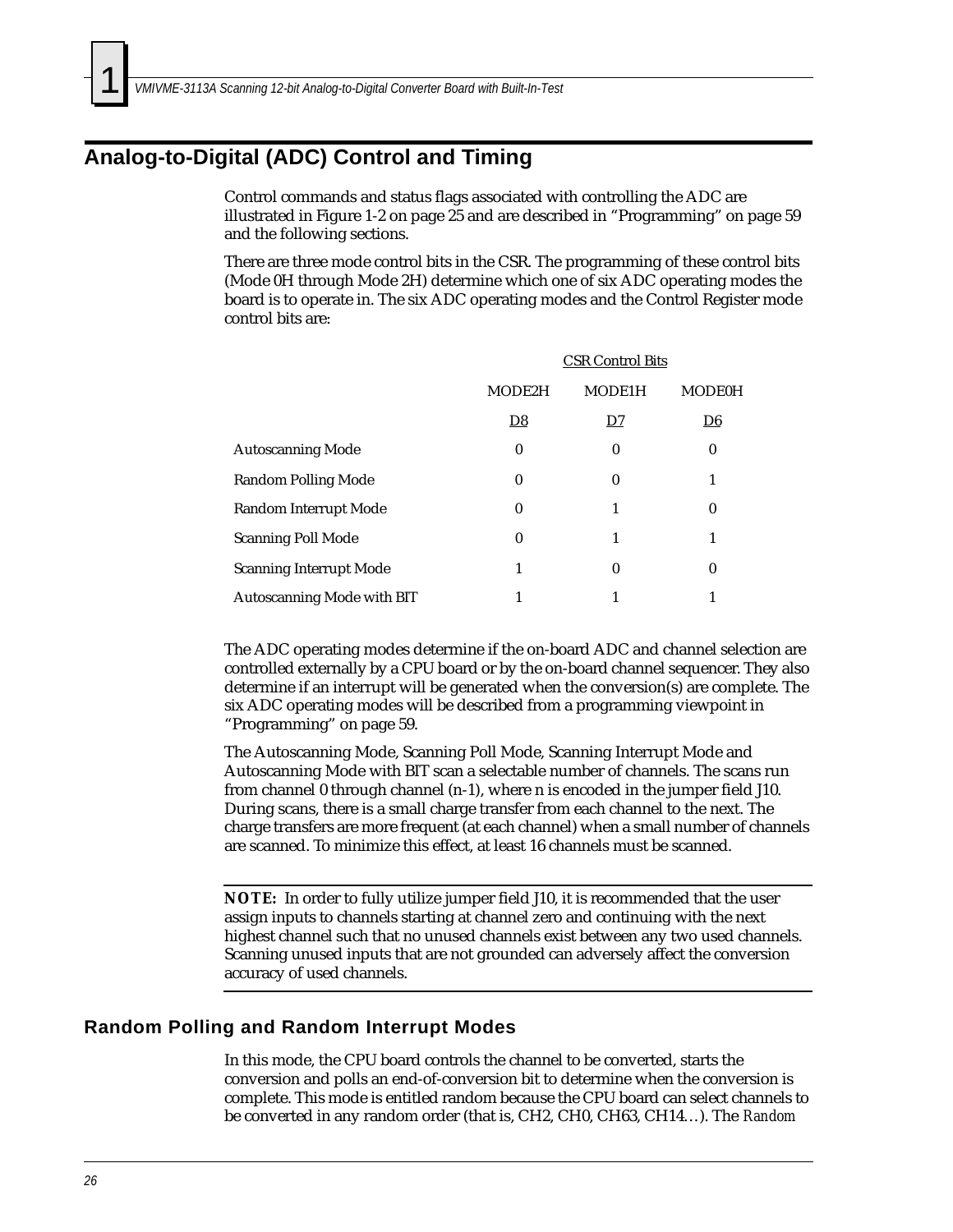*Interrupt Mode* is essentially the same as the *Random Polling Mode* except an end-ofconversion interrupt is generated.

#### <span id="page-26-0"></span>**Autoscanning Mode**

The *Autoscanning Mode* is automatically entered at power up of the board (or under program control). This mode performs a sequential scan of all configured inputs (minimum of 16; see ["A/D Scan Sequence Length Jumper Configuration" on](#page-46-2)  [page 47\)](#page-46-2), digitizing the input and storing the results in dual-port registers. The gain amplifier must be set to a gain of "one" in the Autoscanning Mode. Once all inputs are digitized, the process begins over at channel "zero". Any time a particular channel is read, the latest digitized information is available in that channel's dual-port register. This mode frees the programmer from selecting and starting a conversion on each channel, thus allowing the board to digitize at a faster rate and making programming of the board simpler.

#### <span id="page-26-1"></span>**Scanning Poll and Scanning Interrupt Modes**

The *Scanning Poll Mode* is similar to the Autoscanning Mode. This mode executes a single scan of all channels and then stops. An end-of-scan status bit must be polled to determine when the scan is completed. The *Scanning Interrupt Mode* differs in that the end-of-scan generates an interrupt to the CPU board. A Bus Interrupter Module (BIM) handles the interrupt functions and is described in ["Programming the Bus Interrupter](#page-68-3)  [Module \(BIM\)" on page 69](#page-68-3).

#### <span id="page-26-2"></span>**Autoscanning Mode with BIT**

This mode is identical to the Autoscanning Mode, except the channel 00 input may be replaced with one of three internal precision reference voltages: +4.980VDC, +0.4928VDC or +9.91mV. The reference is selected with CSR bits D00 and D01 as:

| D <sub>01</sub> | D <sub>00</sub> | Channel 0:                         |
|-----------------|-----------------|------------------------------------|
| 0               | $\bf{0}$        | Channel 0 input (same as AUTOSCAN) |
| 0               |                 | $+4.980V$ reference                |
|                 | 0               | $+0.4928V$ reference               |
|                 |                 | $+9.91$ mV reference               |

**NOTE:** Scanning unused inputs that are not grounded can adversely affect the autoscanning mode with BIT. Therefore, for the BIT to function properly, it is necessary to short all unused input channels to ground. An unused channel can be shorted to ground by connecting the channel's INPUT HI TO INPUT LO to the board's ANALOG COMMON (see ["Connector Descriptions" on page 51\)](#page-50-1).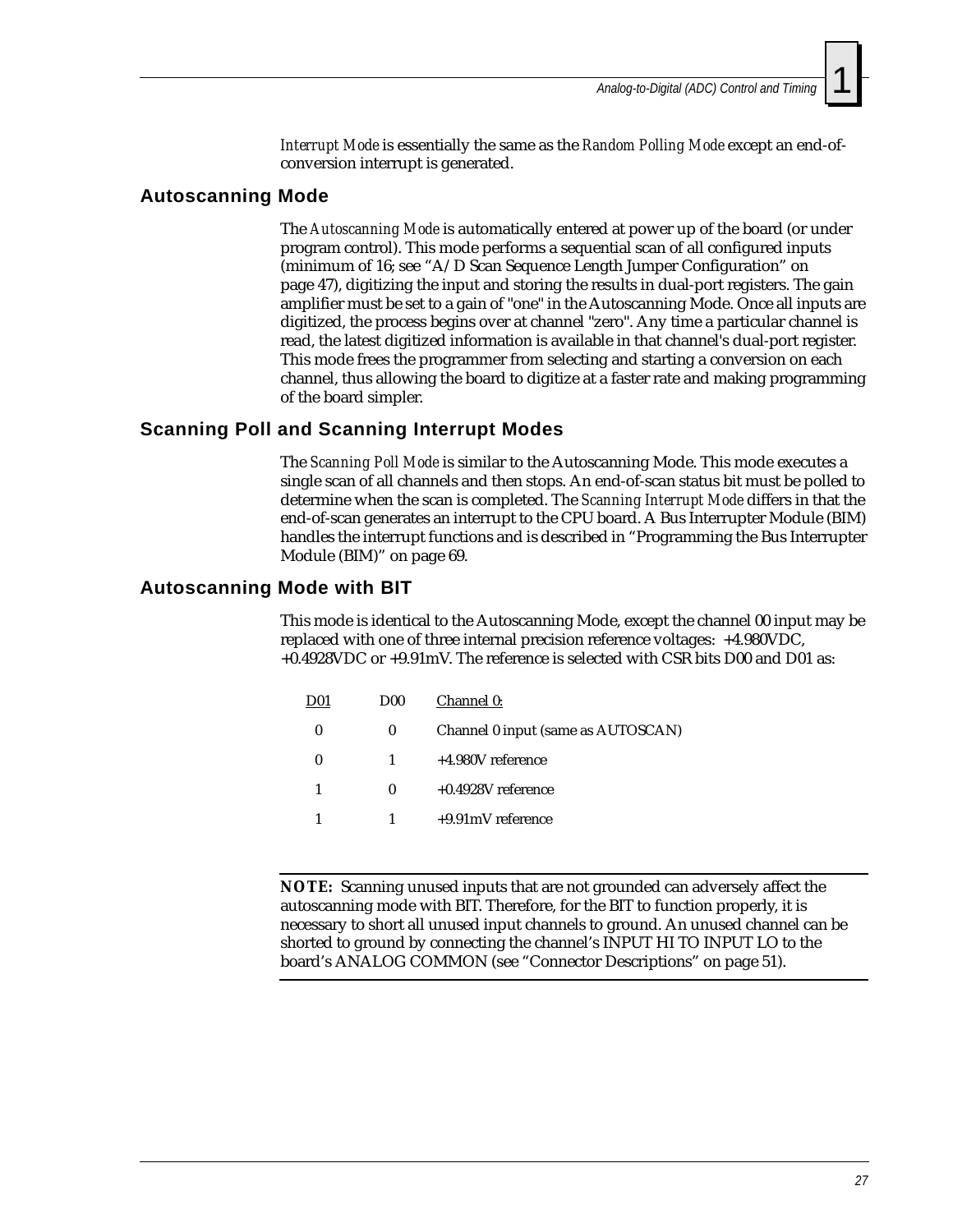### <span id="page-27-0"></span>**Autoscan Mode and Scan Rate**

In Autoscan Mode, the scan rate is equal to (Number of Channels) x 30.303 µs. However, a VMEbus interrupt cycle that is passed through the VMIVME-3113A (the VMIVME-3113A asserts IACKOUT) can hold off a write to memory by the VMIVME-3113A's scanning logic and add delays to completing a scan. The delay occurs when the A/D logic wants to perform a write to memory and an IACKIN cycle to the VMIVME-3113A is in progress. Thus, for a scan in which an A/D write to memory is delayed by an IACK cycle, the actual scan rate will be the normal scan rate + IACK time. For example, the autoscan rate for 64 channels would be (64) x 30.303µs or 1.9394ms. If an IACKIN/IACKOUT cycle of 1 µs occurred during the 64-channel scan, the scan rate would increase to 1.9404ms. It is recommended that the VMIVME-3113As be placed at the end of the IACK daisy chain preventing these possible delays.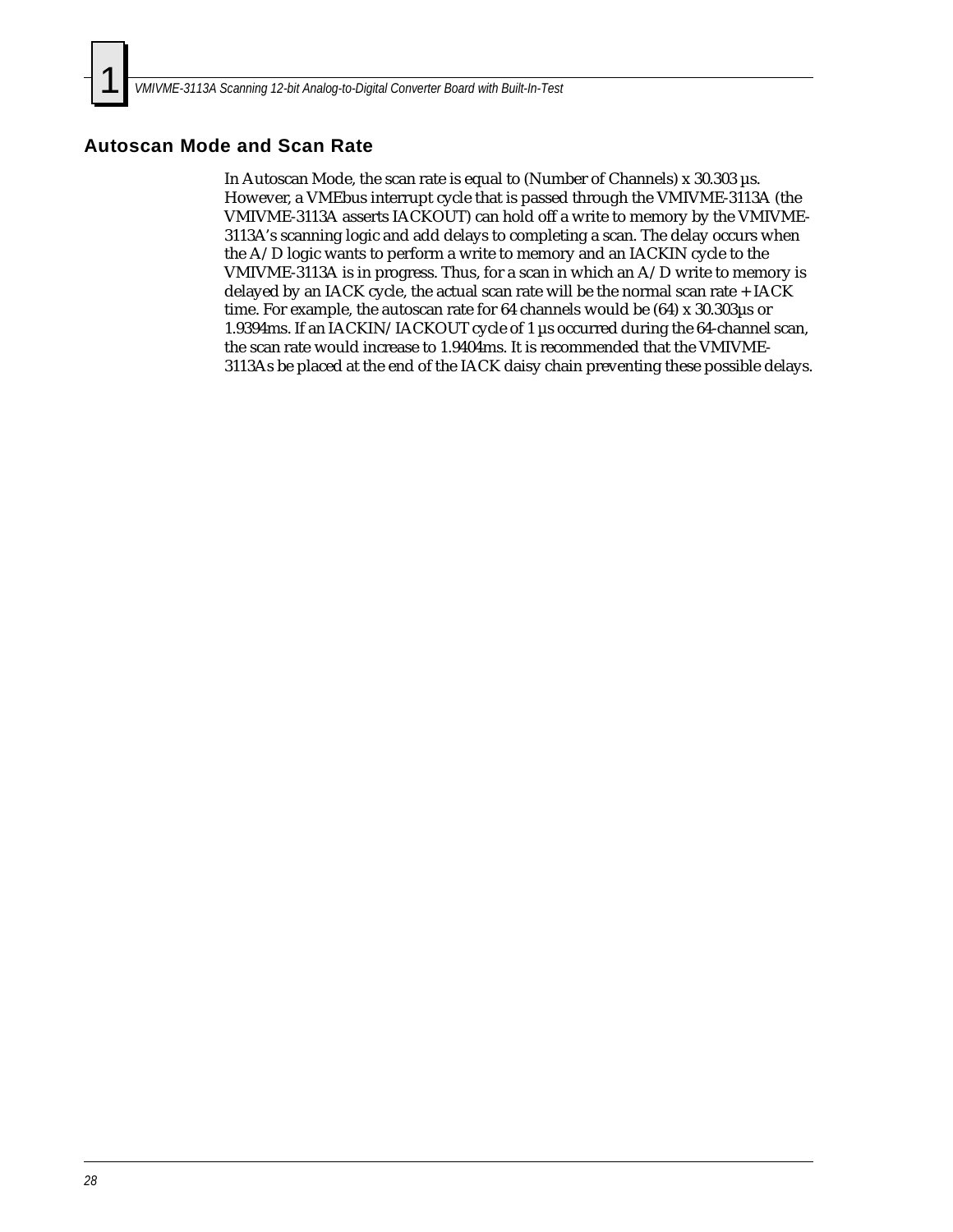## <span id="page-28-0"></span>**ADC Conversion and Timing**

Regardless of which ADC OPERATING MODE, described in ["Analog-to-Digital](#page-25-0)  [\(ADC\) Control and Timing" on page 26](#page-25-0), is used, the A/D conversion sequence is the same. Once the conversion sequence has begun (for any of the six A/D operating modes), it consists of the following consecutive time intervals:

- Settling Delay
- Tracking Interval
- Analog-to-Digital (A/D) Conversion

All ADC timing intervals discussed in this section are performed automatically by the on-board smart controller.

The settling delay occurs directly after a state-change has occurred in the analog networks (such as selecting a new input channel) and represents the settling time of the networks. After the settling delay has been completed, the Track-and-Hold (T&H) amplifier ([Figure 1-1 on page 24](#page-23-0)) enters the TRACKING MODE and the tracking interval begins. During the tracking interval, the output of the T&H amplifier settles to a value which is equal to its input voltage.

At the end of the tracking interval, the T&H amplifier enters the HOLD MODE, in which the output of the amplifier is held at a constant level, and a CONV CMD from the timing decoder causes the A/D conversion to begin. The A/D conversion digitizes the output of the T&H amplifier into a 12-bit data word, and then terminates the conversion sequence. The CONV COMPL L signal from the ADC is HIGH during the conversion, and is LOW otherwise.

In the RANDOM POLL MODE, completion of the A/D conversion causes the NEW DATA RDY flag to be set HIGH, indicating that valid data is present in the Random Converter Data Register (RCDR) (["Programming" on page 59\)](#page-58-1). The action of reading the RCDR resets the NEW DATA RDY flag in the CSR.

If the conversion is the last channel to be converted in the SCANNING POLL MODE, then a flag (END OF SCAN H) is set in the Control and Status Register (CSR). This flag may be read to determine that all channels have been converted and stored and are available to be read. This flag is cleared when the next scan is started.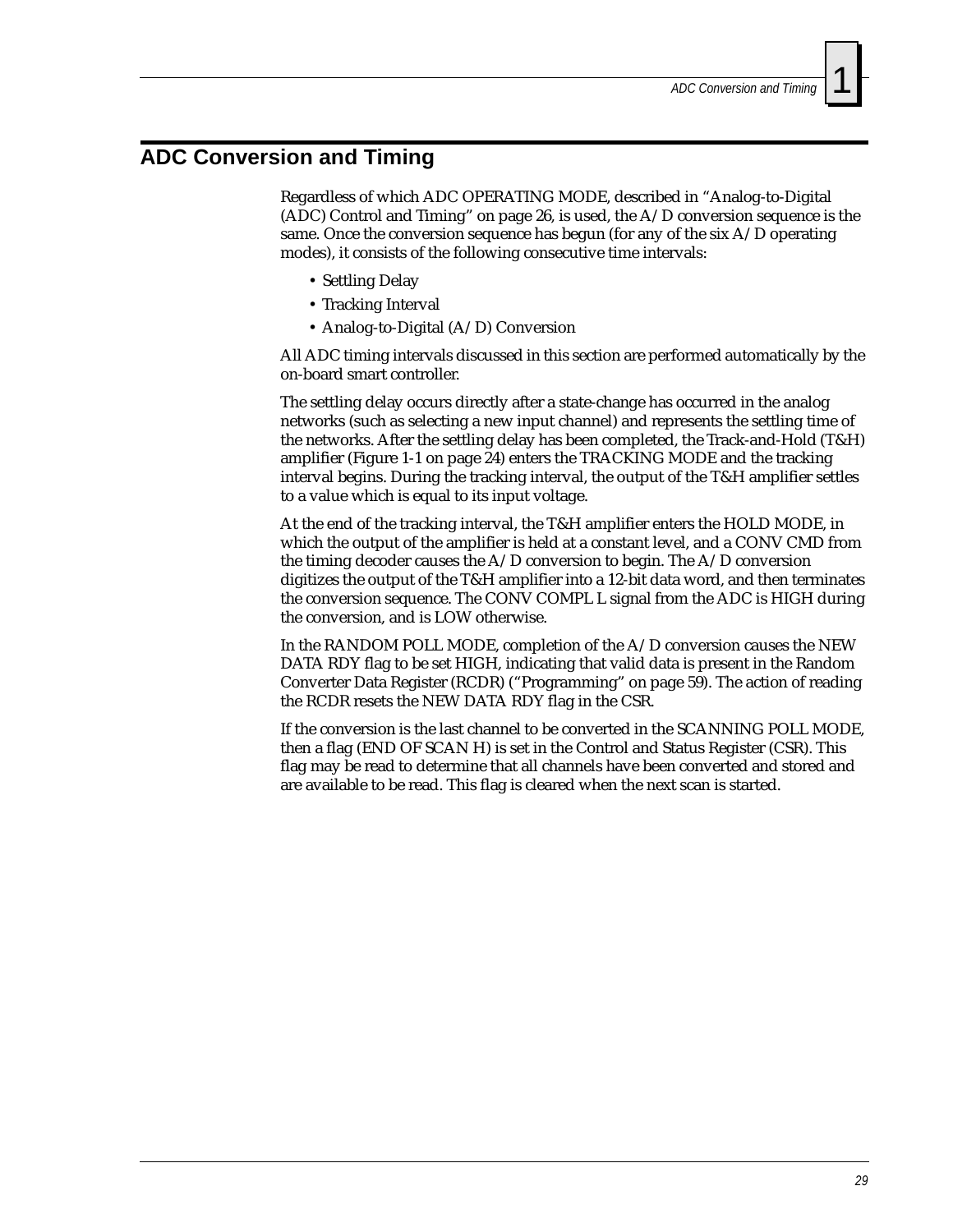## <span id="page-29-0"></span>**Analog Inputs**

Sixty-four differential or single-ended analog input channels are available from two front panel connectors. It is recommended that the differential mode be used for increased noise and common-mode rejection. Unused inputs should be grounded. This includes the low-side of differential inputs. For correct operation, both the highside and low-side inputs must be within ±12V of the VMEbus chassis ground.

#### <span id="page-29-1"></span>**Low Pass Filters and Input Multiplexers**

The 64 analog input channels can be provided with individual, single-pole, low pass filters, as shown in [Figure 1-3 on page 31](#page-30-0), and can be user-configured to operate either single-ended or differentially. See the specification for input filter specifications.

Each of the 64 analog inputs is selectable through one of eight input multiplexers. Each multiplexer accepts eight differential input pairs. A second tier multiplexer receives the selected channel from one of the eight input multiplexers.

Both multiplexer sections are controlled by the same set of six address lines (INP MUX ADDRESS) which are derived from control bits "MUX A00" through "MUX A05" from the Control Register.

### <span id="page-29-2"></span>**Single-Ended Versus Differential Operation**

Differential or single-ended operation of the analog inputs is selected by the location of Single-In-Line-Package (SIP) resistors, as illustrated in [Figure 1-3 on page 31](#page-30-0). The input multiplexers are always operated in the differential mode; single-ended (pseudo-differential) operation is obtained by connecting the LOW input resistor to the common INPUT GROUND SENSE input instead of to the individual LOW signal inputs.

To prevent high frequency noise from becoming a common-mode signal and causing the data output of the VMIVME-3113A to fluctuate, the input circuits can be made single-ended and all of the row C pins are grounded. This means that all of the RFILT resistor SIPs in the schematic are replaced with SIP headers. These are essentially 0Ω SIP resistors. Jumper J2 is also installed. Now all of the inputs have their returns tied to local ground via a low resistance path. This also shifts the pole frequency of the input filter, since half of the input resistance is gone. The new frequency is twice that of the differential value.

All VMIVME-3113A input channels are overvoltage protected by current-limiting input resistors. These provide protection to  $\pm 40$ V.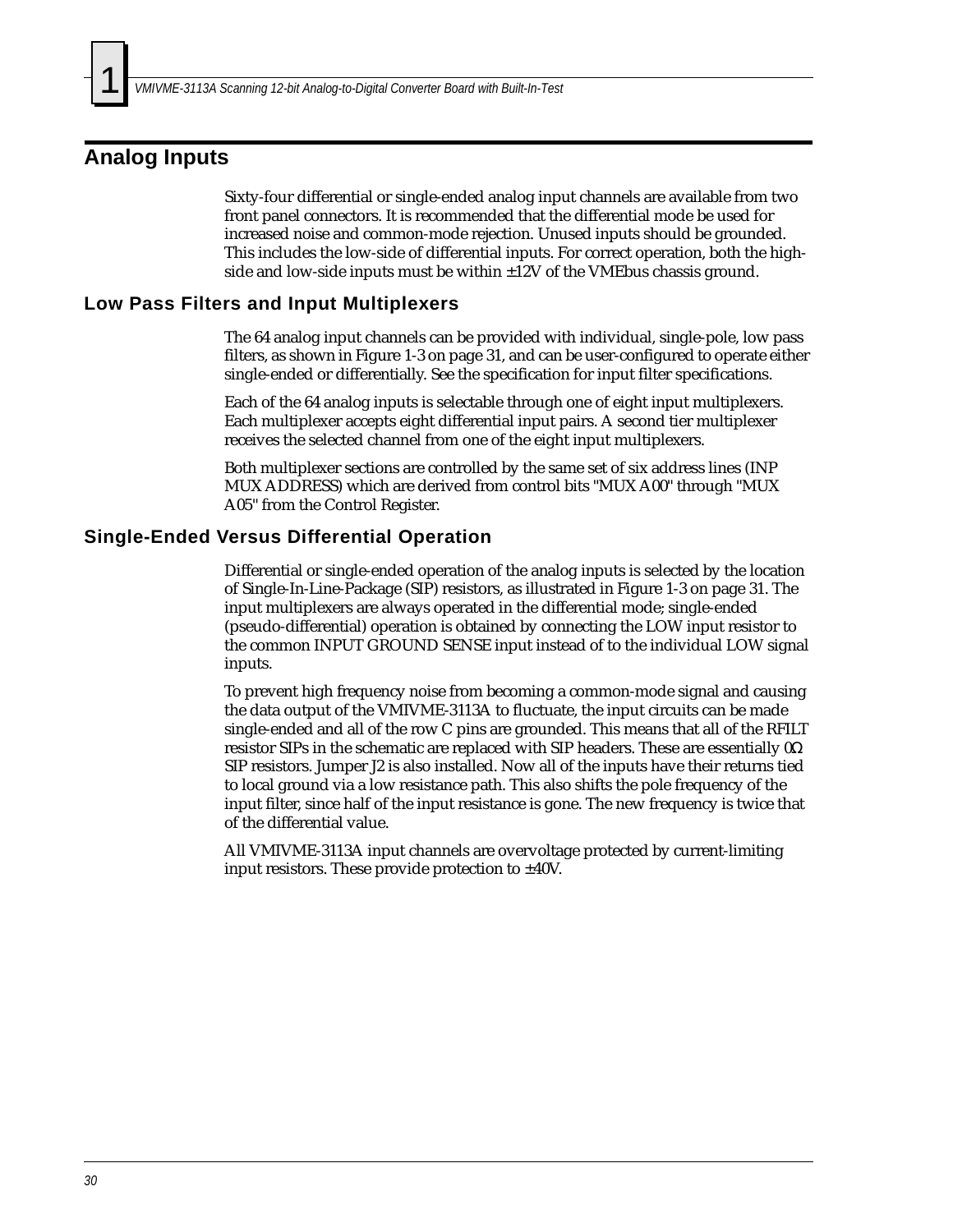<span id="page-30-0"></span>

**Figure 1-3** Single-Ended and Differential Input Configurations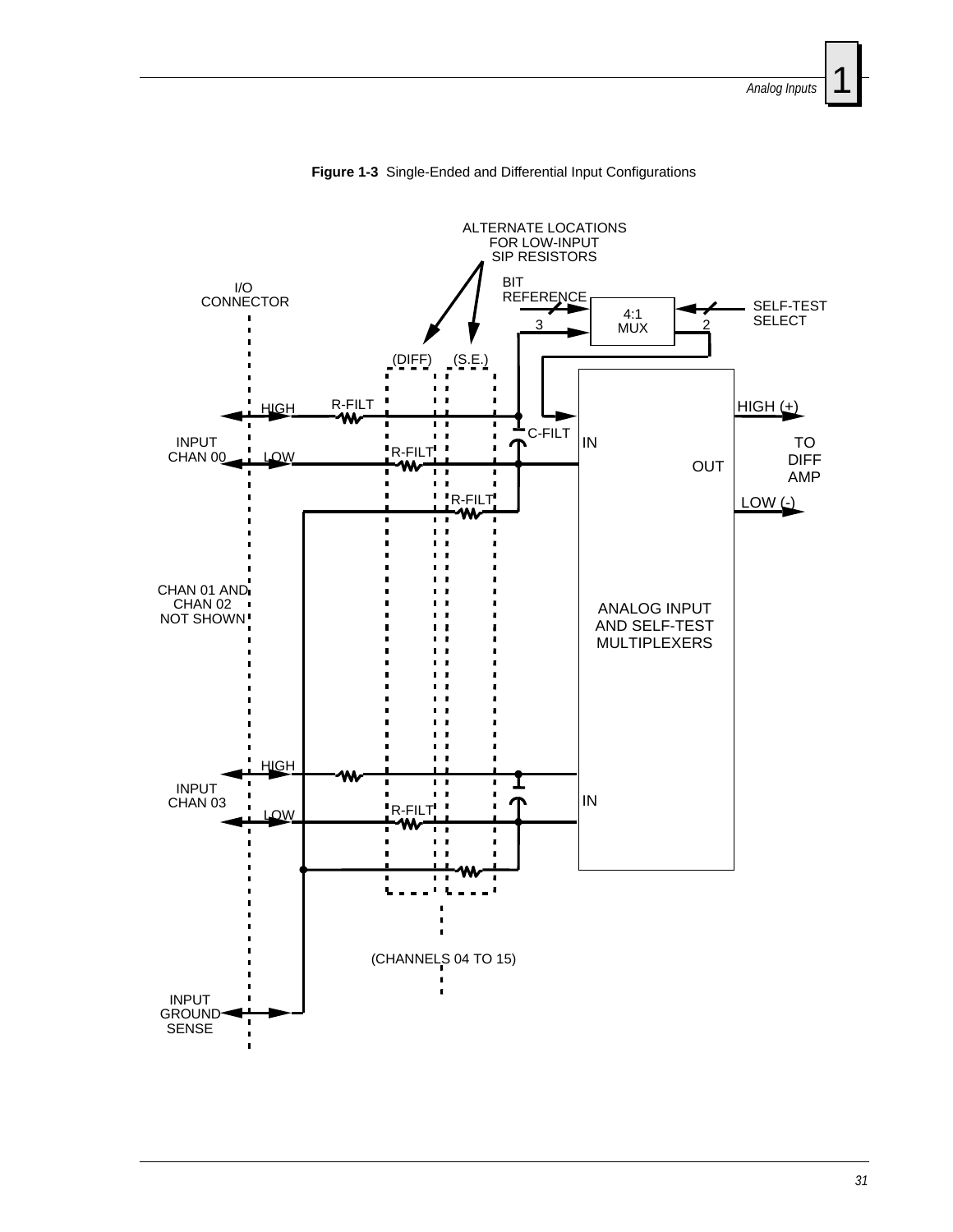## <span id="page-31-0"></span>**Jumper-programmable Gain Amplifier**

Once an input channel has been selected and routed through the input multiplexers, it enters the Programmable-Gain Amplifier as a differential input. The differential amplifier rejects common mode noise and delivers a scaled single-ended output to the Track-and-Hold (T&H) device. The Programmable-Gain Amplifier may be jumpered for gains of 1, 10, 100, 200 and 500. This allows for an input in the -10 to +10mV range to be scaled up to a -5 to +5V input range for the ADC. When a gain of 500 is selected the GAIN DEL bit (D15) in the CSR must be set. This increases the analog acquisition time from 15 to 28  $\mu$ s to allow complete input setting for the new channel. [Figure 1-4](#page-31-2) below shows the gain configuration for the Programmable-Gain Amplifier.

### <span id="page-31-1"></span>**Channel Sequencer and Dual-port Register Control**

When the VMIVME-3113A is operated in any of the scanning modes, the operation is controlled by an on-board channel sequencer. For example, when the board is powered-on, a conversion sequence begins at channel 00, as discussed in ["Analog-to-](#page-25-0)[Digital \(ADC\) Control and Timing" on page 26](#page-25-0). Once the A/D conversion is completed, the dual-port control logic takes the converted data and stores it in that channel's appropriate dual-port register. The channel counter is incremented by one, which selects the next channel to be multiplexed to the ADC. Concurrently with selecting the next channel, a new  $A/D$  conversion sequence is initiated. When all input channels the channel scanning sequence again (AUTOSCANNING MODES only).

<span id="page-31-2"></span>

**Figure 1-4** Programmable Gain Amplifier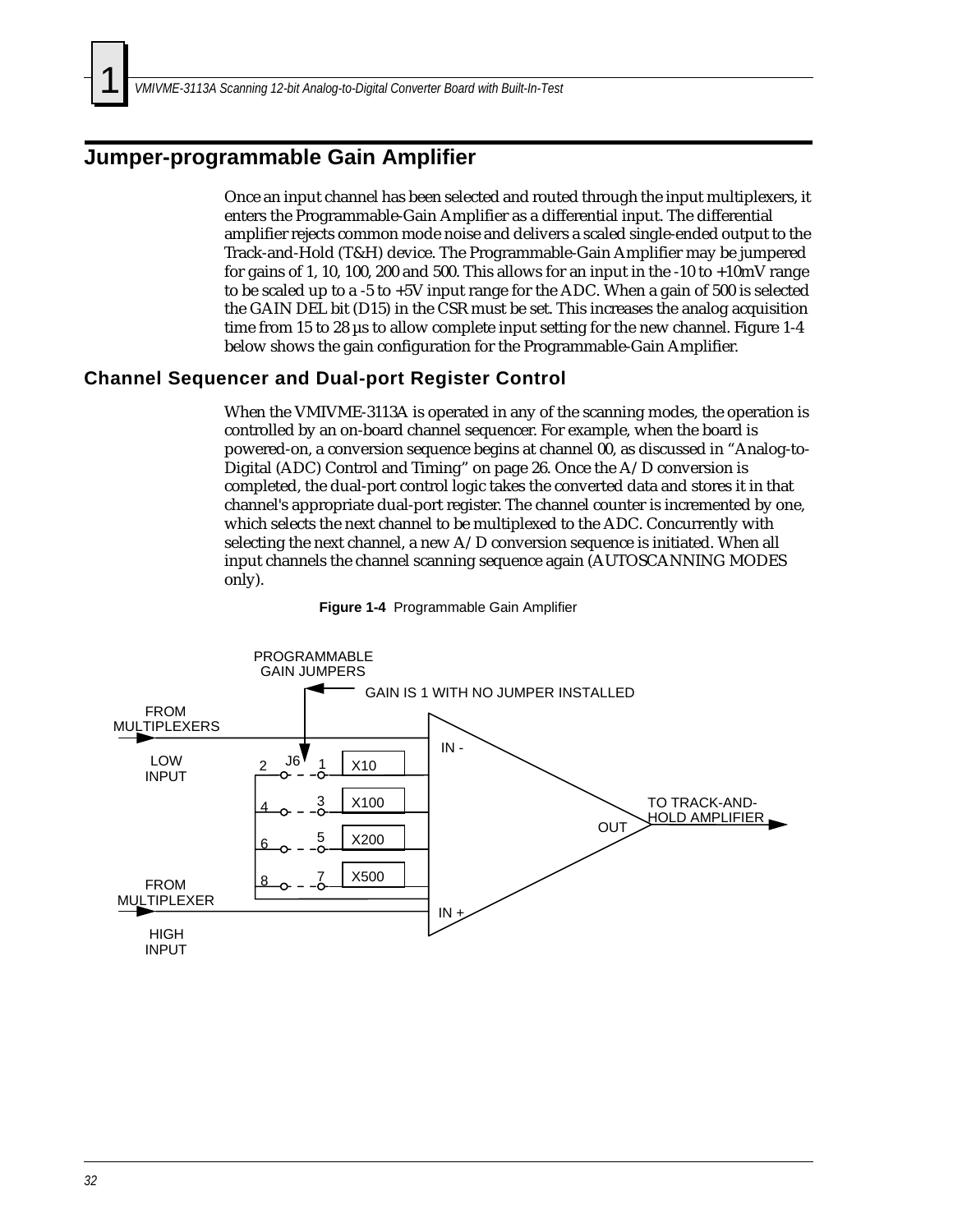## <span id="page-32-0"></span>**Programmable Interval Timer**

A triple, 16-bit timer (cascadeable to 48 bits) may be programmed to trigger the start of an ADC scan sequence. For example, it might be required to obtain updated digitized data only once every second. The board could be set for the SCANNING INTERRUPT MODE. The timer would be set to generate a pulse once every second. That pulse would initiate the ADC scan sequence. Once all channels are digitized and stored, an end-of-scan interrupt would be generated to the CPU to indicate that data is available. The interrupt service routine would read the data into memory and then re-initialize the Bus Interrupter Module (BIM) for the next interrupt.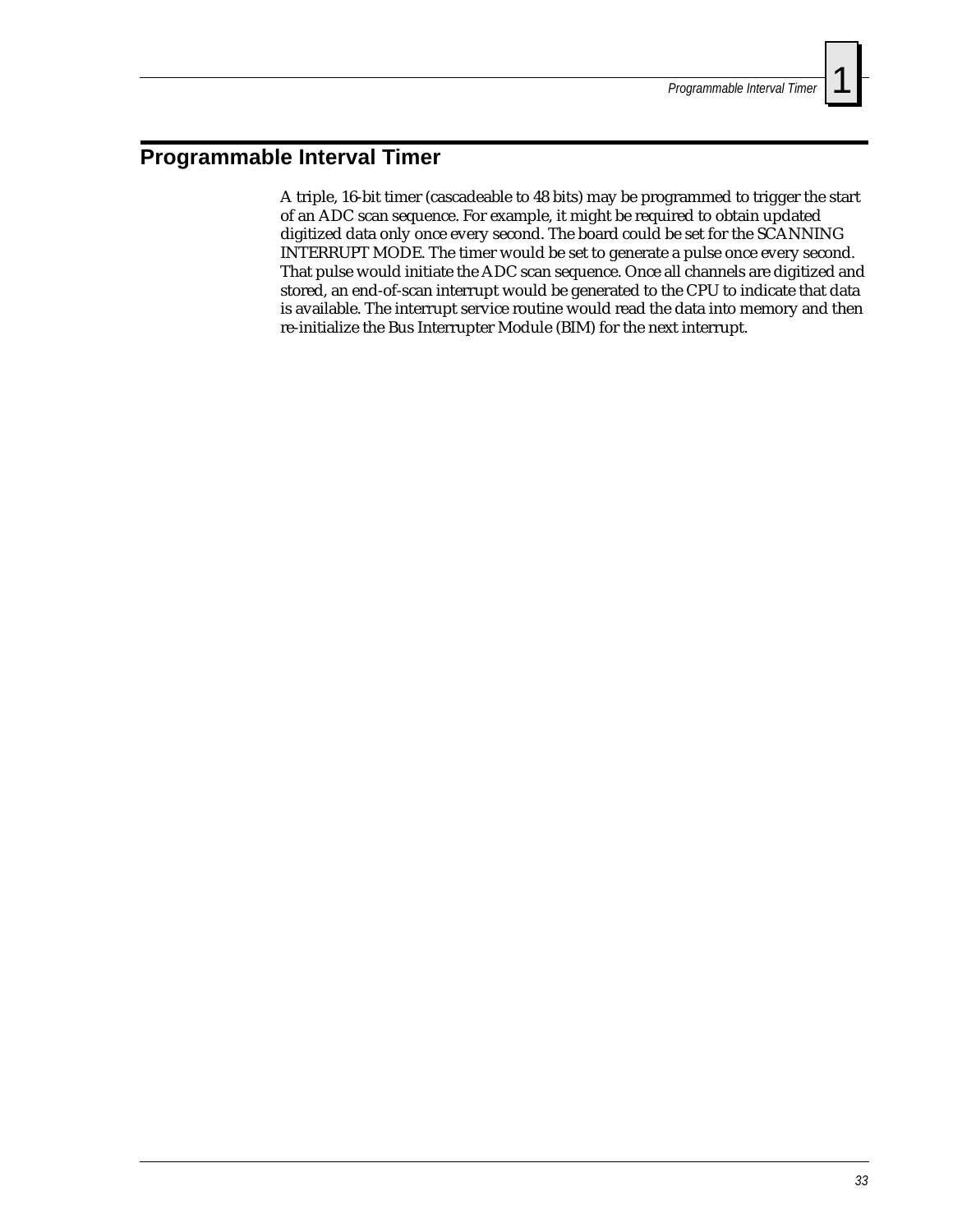## <span id="page-33-0"></span>**Bus Interrupter Module (BIM)**

A BIM handles all interrupt interfacing to the VMEbus. An interrupt may be generated on any VMEbus level (1 through 7). Depending on the mode used, an interrupt may be generated upon the completion of a single A/D conversion, or upon the completion of a 16- through 64-channel scan.

The BIM generates an 8-bit vector (D08(O)) after generating an Interrupt Request and in response to the Interrupt Acknowledge cycle from the CPU board. Typically, the CPU will use the 8-bit vector to select an interrupt handler from a table of addresses. An interrupt program example is found in ["Programming" on page 59](#page-58-1).

If there are empty backplane slots between the VMIVME-3113A and the CPU, then IACK jumpers may be needed on the backplane.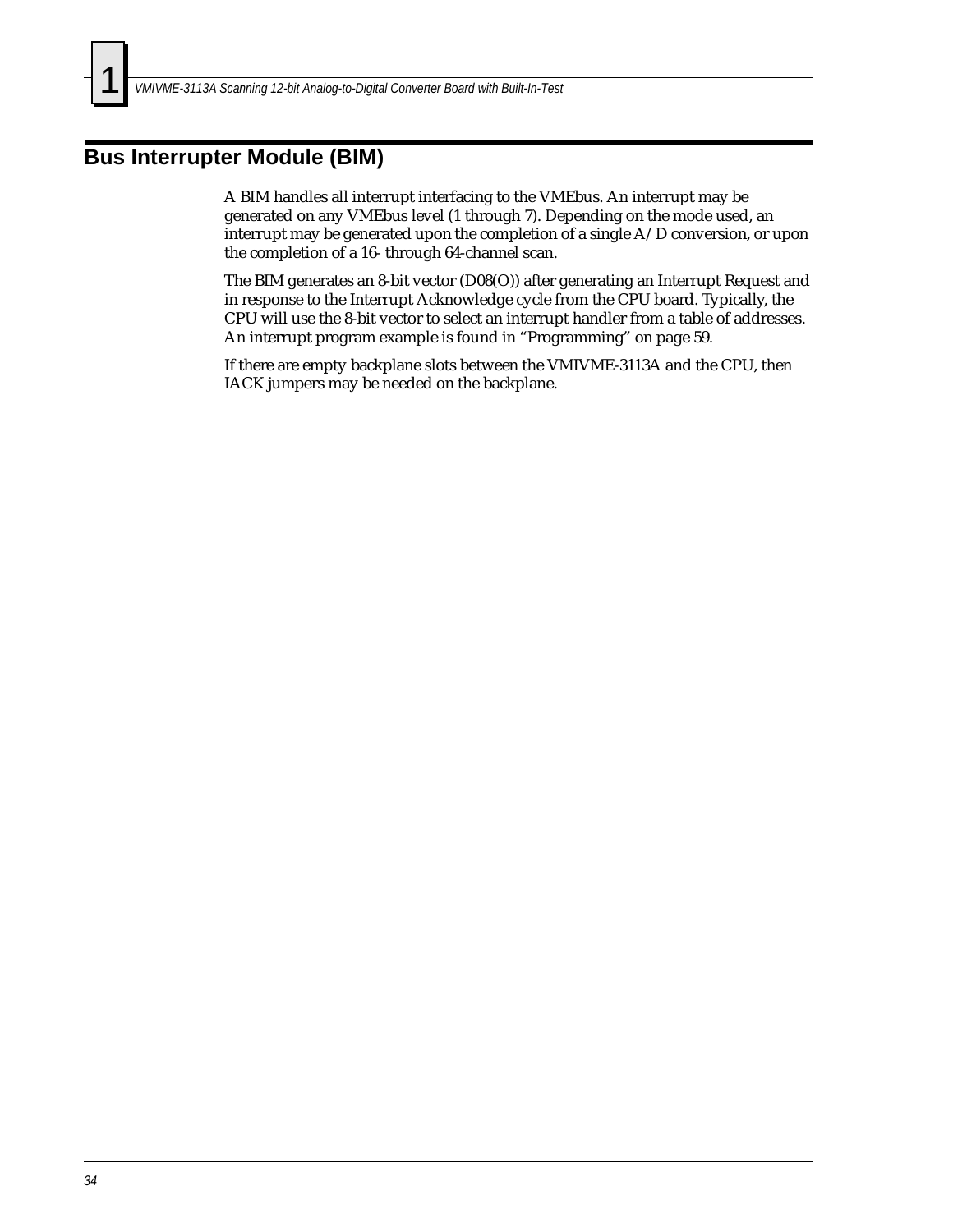## <span id="page-34-0"></span>**Board ID Register**

The first word location of the VMIVME-3113A's register set is a read-only register. It always reads 11XX (HEX; the last two digits are not specified). Other VMIC products have similar registers which read different constants. This allows general-purpose system software to automatically determine what boards have been installed (by reading from a predetermined list of addresses).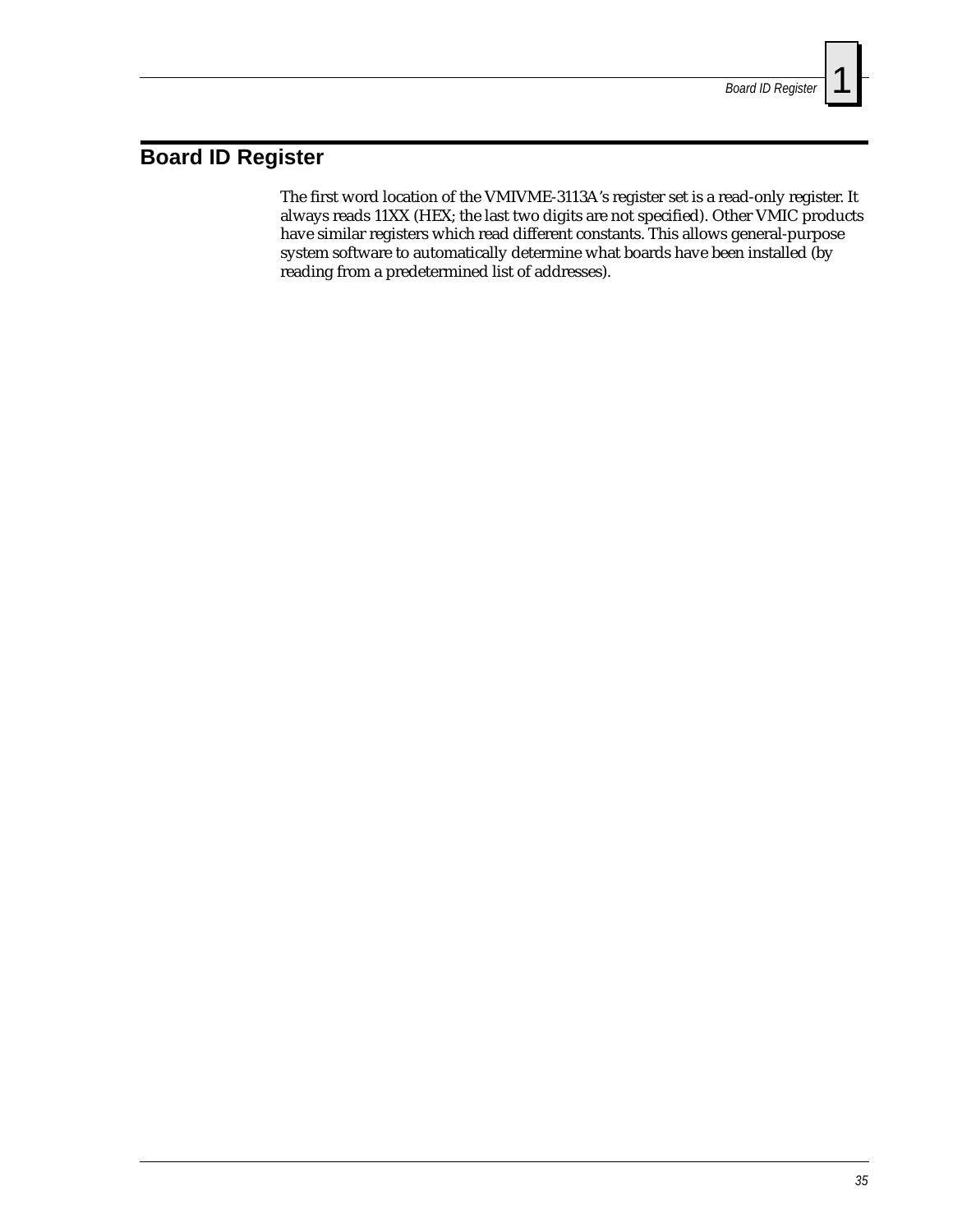## <span id="page-35-0"></span>**Built-in Power Converter**

Electrical power for the VMIVME-3113A analog network is supplied by the DC-to-DC converter shown in [Figure 1-5](#page-35-1) below. The converter transforms +5V logic power into regulated and isolated ±15VDC power, with a load capacity of approximately 100mA on each 15V bus.

**Figure 1-5** Power Converter

<span id="page-35-1"></span>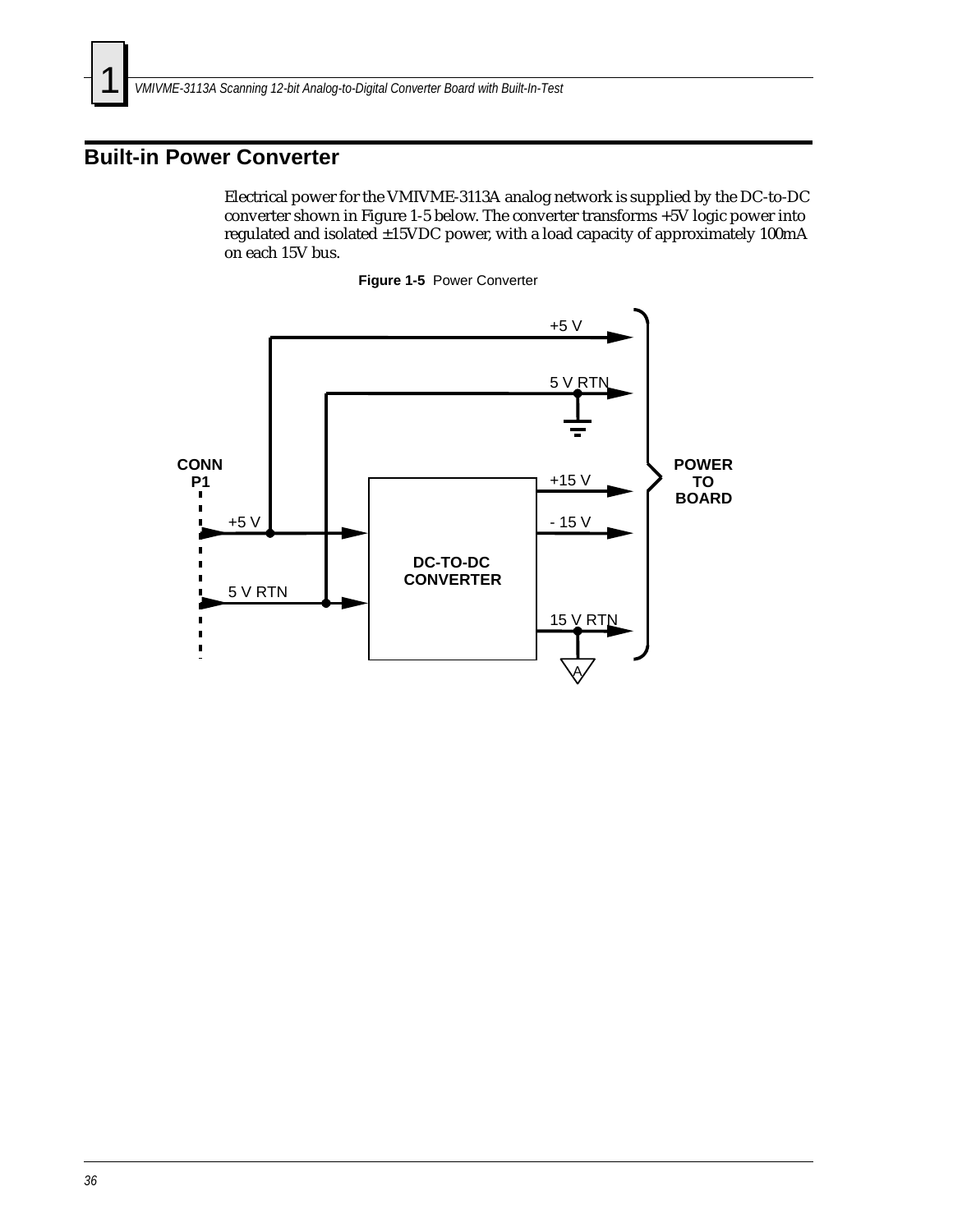# <span id="page-36-0"></span>**Configuration and Installation**

## **Contents**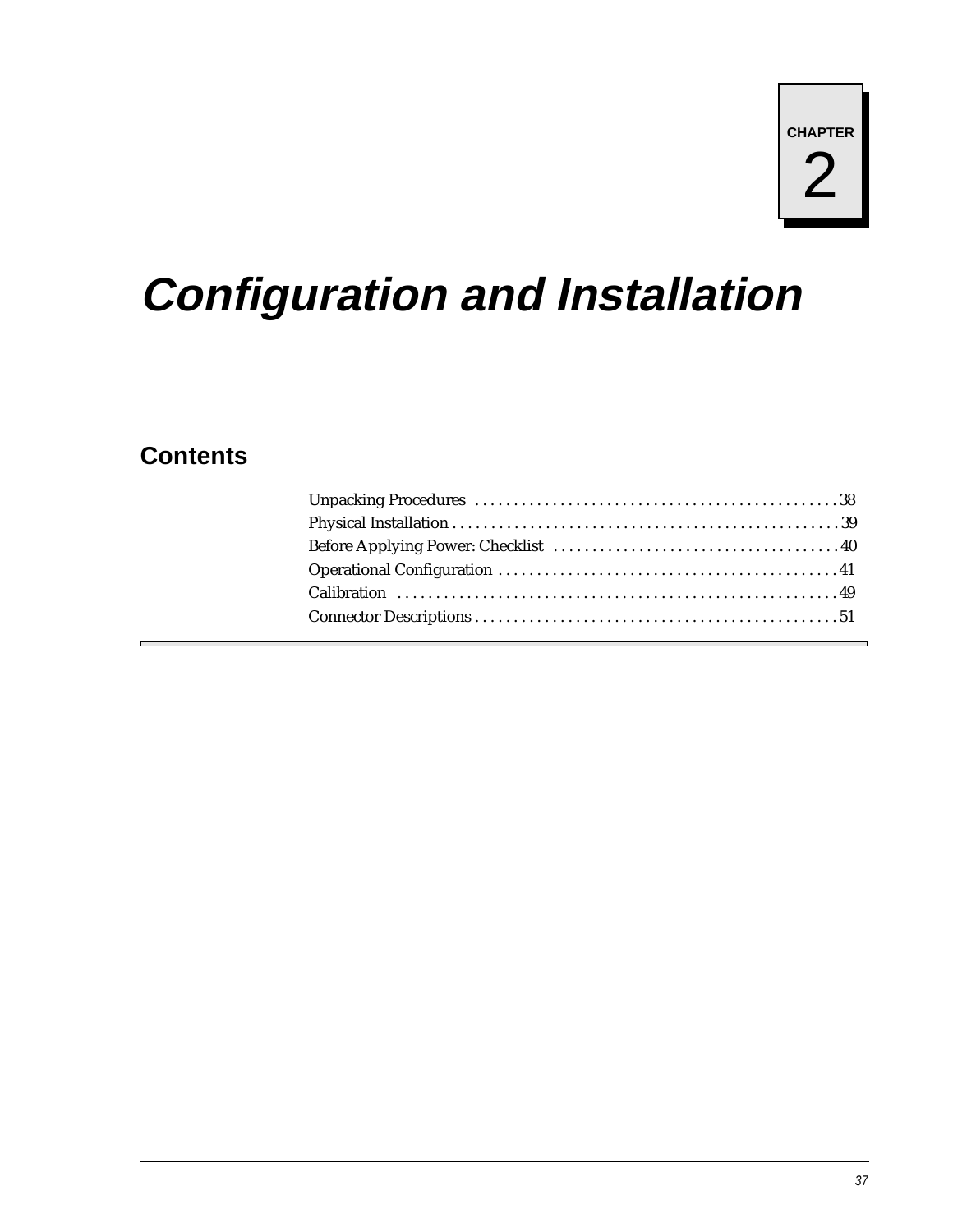

### <span id="page-37-0"></span>**Unpacking Procedures**

**CAUTION:** Some of the components assembled on VMIC's products may be sensitive to electrostatic discharge and damage may occur on boards that are subjected to a high-energy electrostatic field. When the board is placed on a bench for configuring, etc., it is suggested that conductive material should be inserted under the board to provide a conductive shunt. Unused boards should be stored in the same protective boxes in which they were shipped.

Upon receipt, any precautions found in the shipping container should be observed. All items should be carefully unpacked and thoroughly inspected for damage that might have occurred during shipment. The board(s) should be checked for broken components, damaged printed circuit board(s), heat damage and other visible contamination. All claims arising from shipping damage should be filed with the carrier and a complete report sent to VMIC together with a request for advice concerning the disposition of the damaged item(s).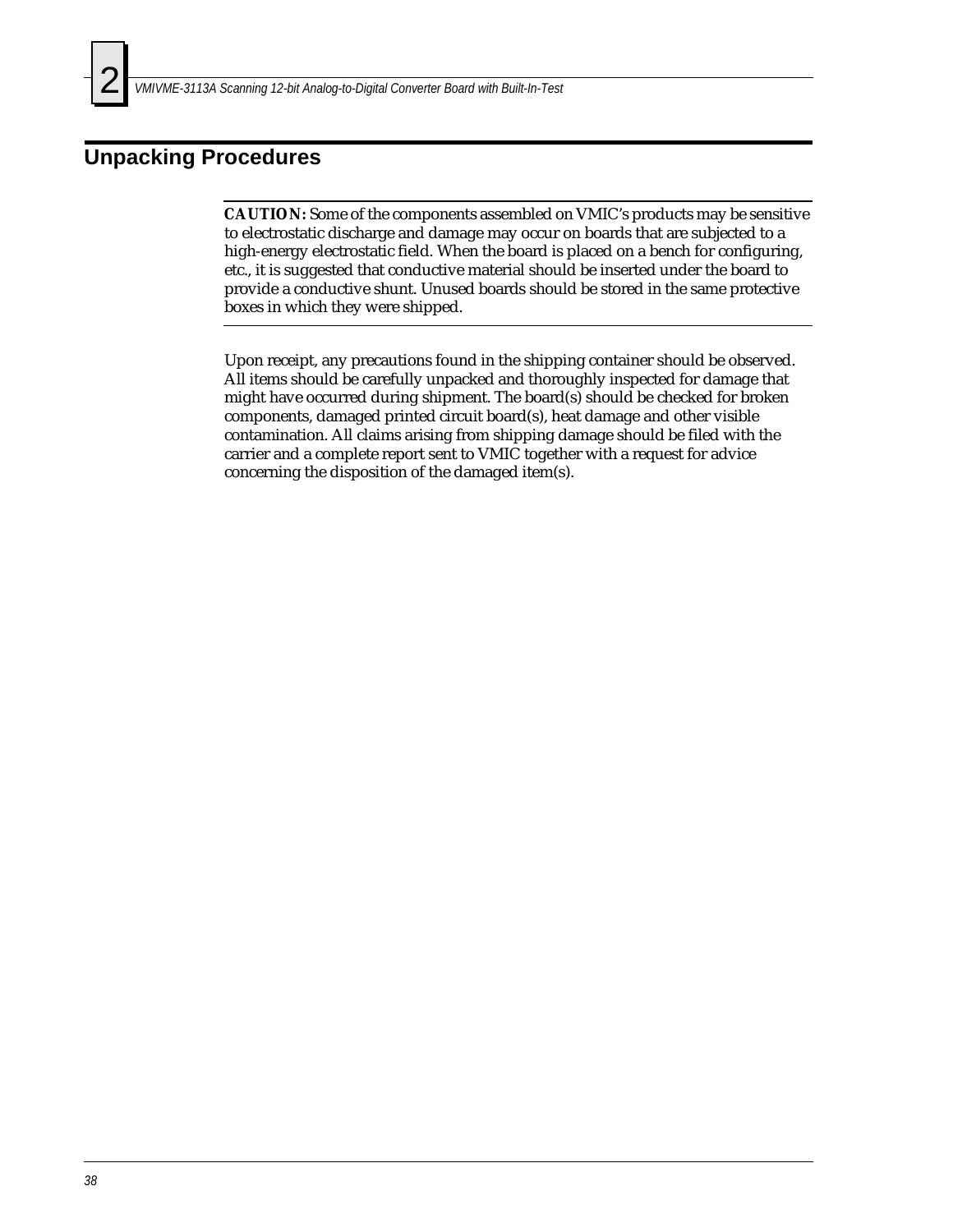## <span id="page-38-0"></span>**Physical Installation**

**NOTE:** Do not install or remove board while power is applied.

De-energize the equipment and insert the board into an appropriate slot of the chassis. While ensuring that the board is properly aligned and oriented in the supporting card guides, slide the board smoothly forward against the mating connector until firmly seated.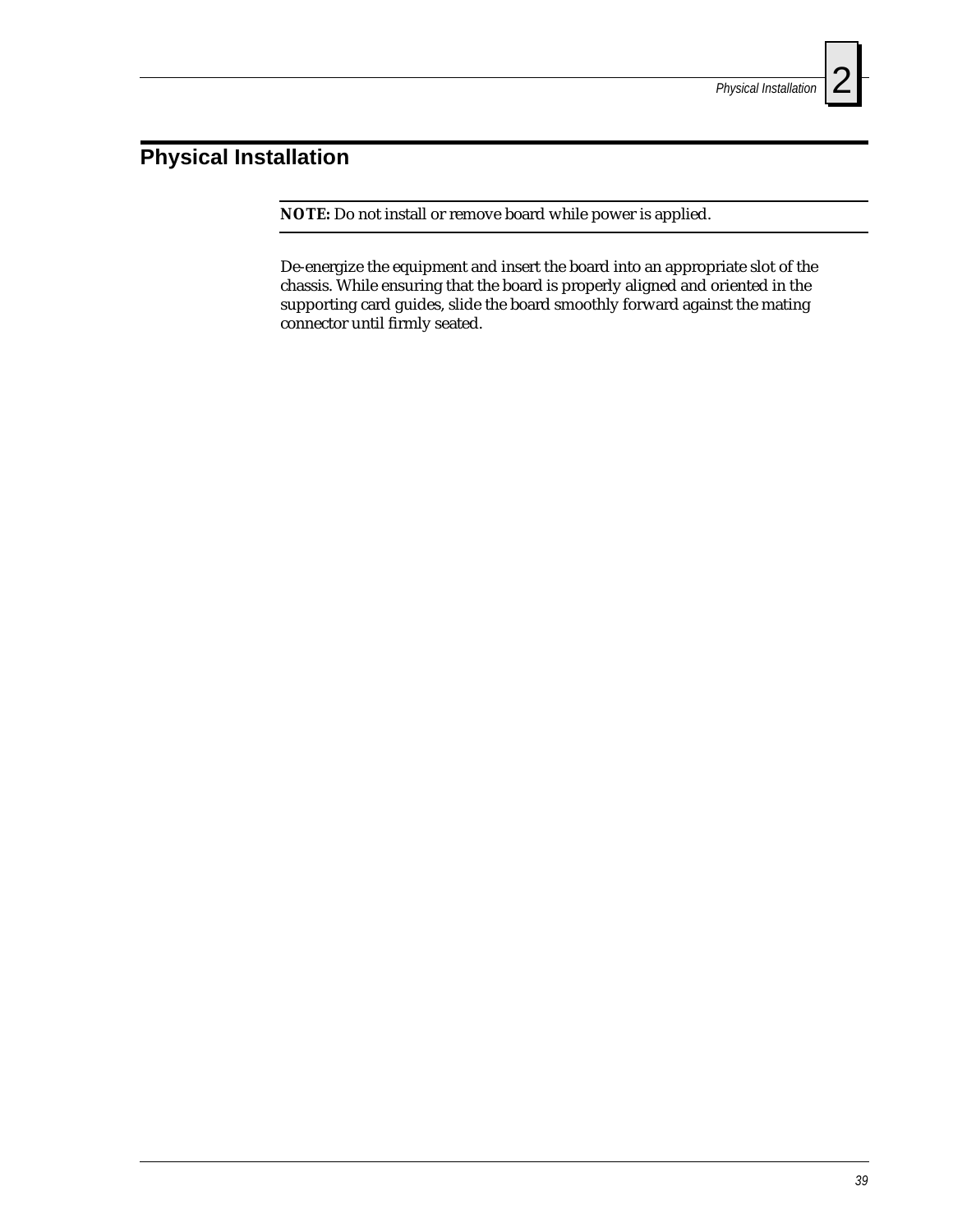### <span id="page-39-0"></span>**Before Applying Power: Checklist**

Before installing the board in a VMEbus system, check the following items to ensure that the board is ready for the intended application.

- 1. Have the sections pertaining to theory and programming of the DAC board, ["Theory of Operation" on page 21](#page-20-0) and ["Programming" on page 59,](#page-58-0) been read and applied to system requirements?
- 2. Review ["Factory-Installed Jumpers" on page 41](#page-40-1) and [Table 2-1 on page 43](#page-42-0) to verify that all factory-installed jumpers are in place. To change the board address or address modifier response, refer to ["Board Address and Address Modifier](#page-43-0)  [Selection" on page 44.](#page-43-0)
- 3. Have the input cables, with the proper mating connectors, been connected to the input connectors P3 and P4? Refer to ["Connector Descriptions" on page 51](#page-50-0) for a description of the connector.
- 4. Calibration has been performed at the factory. If recalibration should be required, refer to ["Analog Inputs Calibration Procedure" on page 49.](#page-48-1)
- 5. Ground unused inputs (both high-side and low-side) to VMEbus ground.

**WARNING:** Do not install or remove this board with the power applied to the system.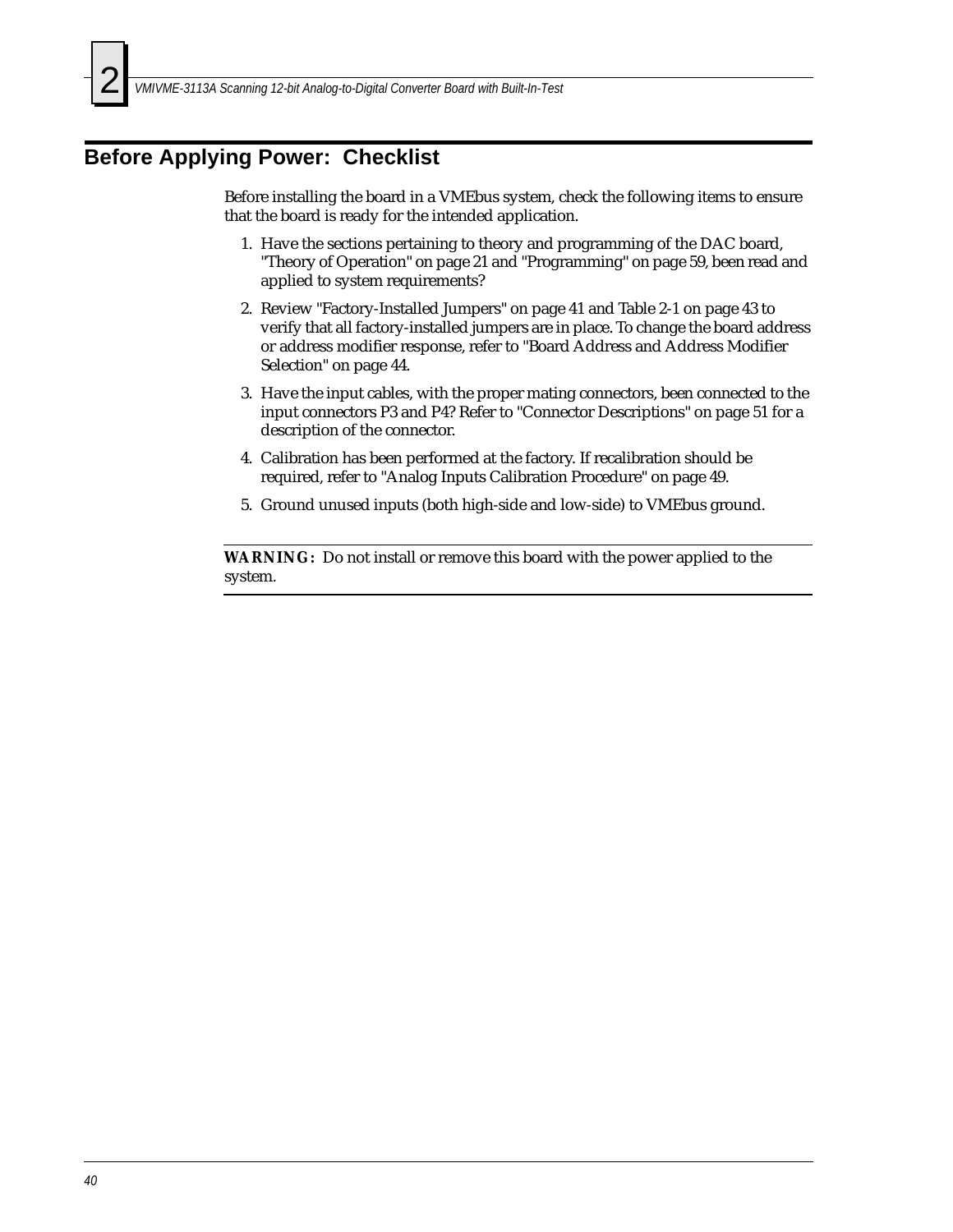### <span id="page-40-0"></span>**Operational Configuration**

Control of the VMIVME-3113A board address and I/O access mode are determined by field replaceable, on-board jumpers. This section describes the use of these jumpers and their effects on board performance. The locations and functions of all VMIVME-3113A jumpers are shown in [Figure 2-1 on page 42](#page-41-0) and [Table 2-1 on page 43.](#page-42-0)

#### **NOTES:**

Rectangular jumper fields (J5, J6, J7, J9, J10) are numbered and used along the short direction.



These fields are up to 20 pins in length (10 position) and indicate open-ended header drawing.

#### <span id="page-40-1"></span>**Factory-Installed Jumpers**

Each VMIVME-3113A board is configured at the factory with the specific jumper arrangement shown in [Table 2-1 on page 43.](#page-42-0) The factory configuration establishes the following functional baseline for the VMIVME-3113A board, and ensures that all essential jumpers are installed.

- Board short address is set at 0000 HEX.
- I/O access mode is both short supervisory access and short nonprivileged access.
- Analog input range is set to ±10V full-scale range.
- The number of channels for an A/D Scan is set to 64.
- The gain amplifier is set to a gain of "one".

**NOTE:** Jumper J5 has no effect on the analog circuit. It is provided to allow the software to determine the analog configuration of the board. Factory configuration loads all J5 jumpers for the user's convenience. Please remove jumpers J5-1,2 and J5- 3,4 to match the hardware configuration jumpers (see ["Configuration Register" on](#page-62-0)  [page 63](#page-62-0) for jumper configuration usage).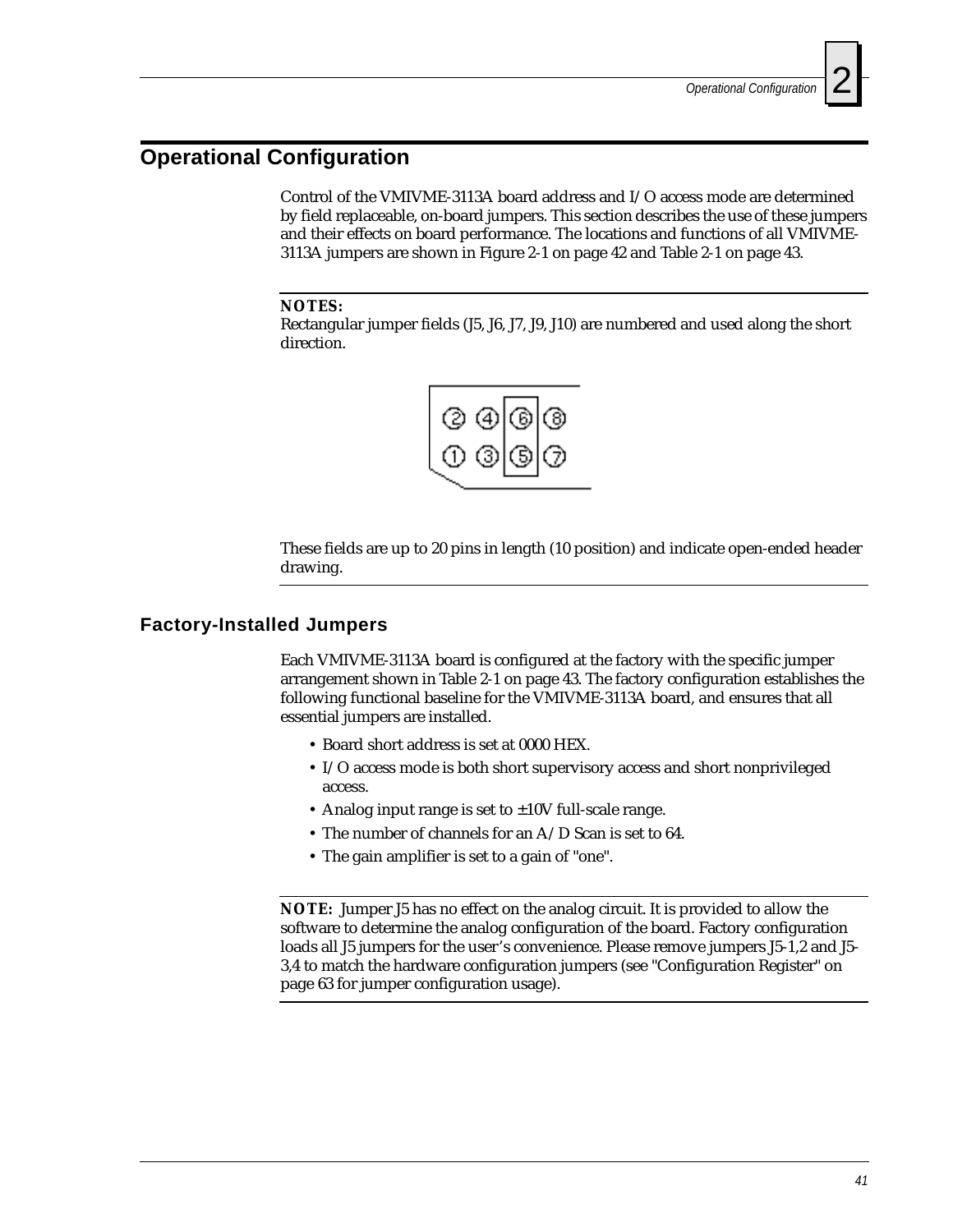<span id="page-41-0"></span>

#### **Figure 2-1** Programmable Jumpers, Test Points and Resistor Network Locations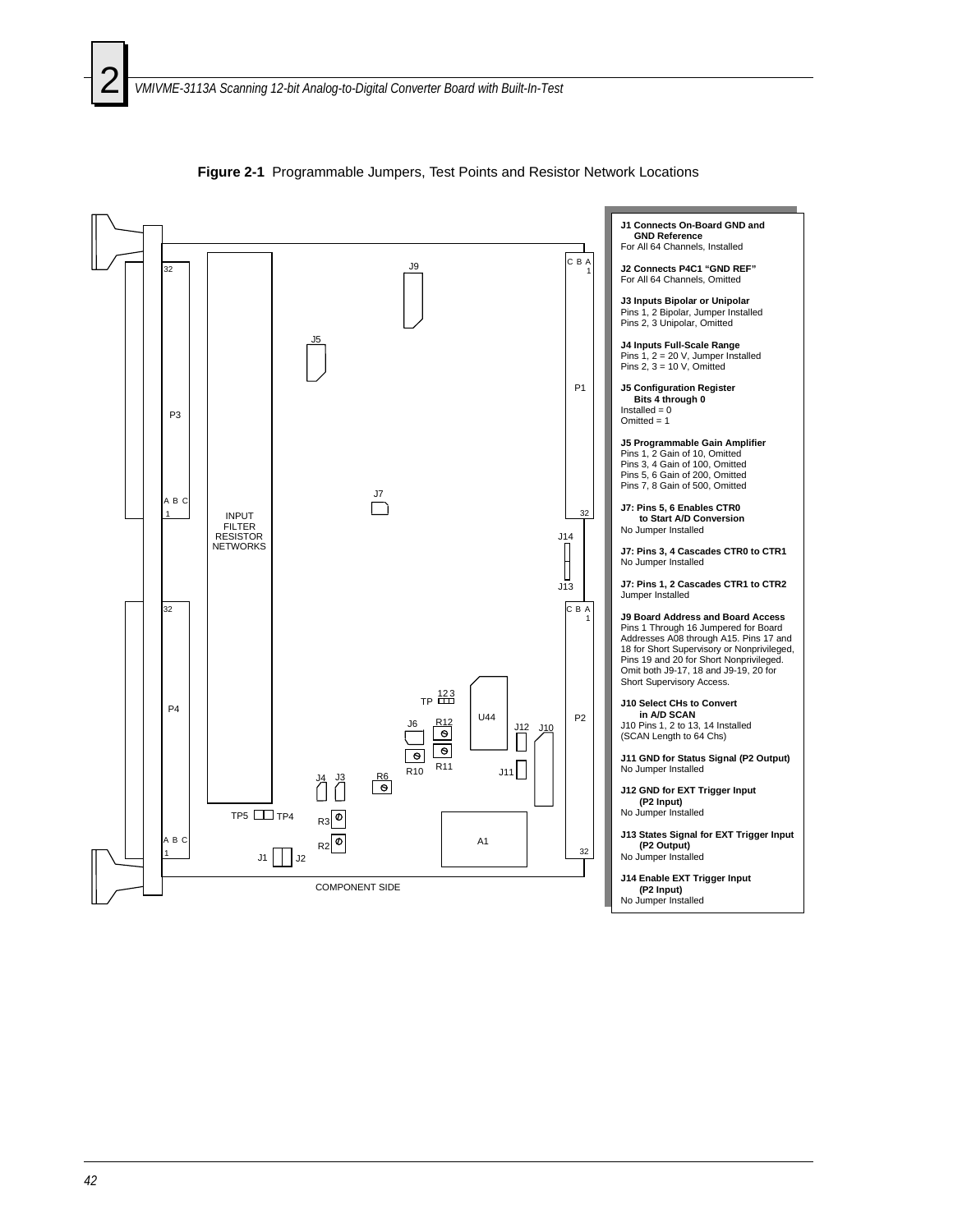<span id="page-42-0"></span>

| <b>Jumper ID</b>                                                                                                                                    | <b>Function</b>                                                                                                                                                                                                                                                                                                                 | <b>Factory</b><br>Configuration                                                                                                                   |
|-----------------------------------------------------------------------------------------------------------------------------------------------------|---------------------------------------------------------------------------------------------------------------------------------------------------------------------------------------------------------------------------------------------------------------------------------------------------------------------------------|---------------------------------------------------------------------------------------------------------------------------------------------------|
| $J9 - 1,2$<br>$J9 - 3,4$<br>$J9 - 5.6$<br>$J9 - 7.8$<br>$J9 - 9,10$<br>$J9 - 11.12$<br>$J9 - 13,14$<br>$J9 - 15,16$<br>$J9 - 17,18$<br>$J9 - 19,20$ | Board Address Bit $A08 = 0$<br>Board Address Bit A09 = 0<br>Board Address Bit $A10 = 0$<br>Board Address Bit $A11 = 0$<br>Board Address Bit $A12 = 0$<br>Board Address Bit $A13 = 0$<br>Board Address Bit $A14 = 0$<br>Board Address Bit $A15 = 0$<br>*Short Supervisory or Nonprivileged Access<br>*Short Nonprivileged Access | Installed<br>Installed<br><b>Installed</b><br><b>Installed</b><br>Installed<br>Installed<br>Installed<br>Installed<br><b>Installed</b><br>Omitted |
| J13                                                                                                                                                 | Status Signal for External Trigger Input (P2 Output)                                                                                                                                                                                                                                                                            | Omitted                                                                                                                                           |
| J11                                                                                                                                                 | Ground Connection for J13 Status Signal (P2 Output)                                                                                                                                                                                                                                                                             | Omitted                                                                                                                                           |
| J14                                                                                                                                                 | Enable External Trigger Input (P2 Input)                                                                                                                                                                                                                                                                                        | Omitted                                                                                                                                           |
| J12                                                                                                                                                 | Ground Connection for Enable External Trigger (P2 Input)                                                                                                                                                                                                                                                                        | Omitted                                                                                                                                           |
| $J7 - 5,6$<br>$J7 - 3,4$<br>$J7 - 1,2$                                                                                                              | Enables CTR0 to Start A/D Conversion Circuitry (16-bit CTR)<br>Cascades CTR0 to CTR1 (32-bit CTR)<br>Cascades CTR1 to CTR2 (48-bit CTR)                                                                                                                                                                                         | Omitted<br>Omitted<br><b>Installed</b>                                                                                                            |
| $J10 - 1,2$<br>to<br>$J10 - 13,14$                                                                                                                  | These Seven Jumpers Select the Number of Channels to Be<br>Converted in $A/D$ Scan. J10 - 1,2 is the LSB. J10 - 13,14 is the<br>MSB.                                                                                                                                                                                            | 1,2 to 11,12<br>Installed13,14<br>Omitted                                                                                                         |
| J2                                                                                                                                                  | Connects P4-C1 as the GND REF Connection for All 64 CHs                                                                                                                                                                                                                                                                         | Omitted                                                                                                                                           |
| J1                                                                                                                                                  | Connects the On-Board GND as the GND REF for All 64 CHs                                                                                                                                                                                                                                                                         | Installed                                                                                                                                         |
| $J6 - 1,2$<br>$J6 - 3,4$<br>$J6 - 5.6$<br>$J6 - 7,8$                                                                                                | Sets the Programmable-Gain Amplifier to a Gain of 10<br>Sets the Programmable-Gain Amplifier to a Gain of 100<br>Sets the Programmable-Gain Amplifier to a Gain of 200<br>Sets the Programmable-Gain Amplifier to a Gain of 500                                                                                                 | Omitted<br>Omitted<br>Omitted<br>Omitted                                                                                                          |
| $J4 - 1,2$<br>$J4 - 2,3$                                                                                                                            | Inputs, 20V Full-Scale Range<br>Inputs, 10V Full-Scale Range                                                                                                                                                                                                                                                                    | Installed<br>Omitted                                                                                                                              |
| $J3 - 1,2$<br>$J3 - 2,3$                                                                                                                            | <b>Inputs, Bipolar Operation</b><br><b>Inputs, Unipolar Operation</b>                                                                                                                                                                                                                                                           | <b>Installed</b><br>Omitted                                                                                                                       |
| $J5 - 1.2$<br>to<br>$J5 - 9,10$                                                                                                                     | CFR Bit 4 to CFR Bit 0, Respectively. Each of the Configuration<br>Register Bits Reads Zero When Its Jumper is Installed. The<br>Other CFR Bits are Fixed. See "Configuration Register" on page<br>63 for Configuration Usage.                                                                                                  | Installed                                                                                                                                         |

|  | Table 2-1 Configuration Jumper Functions |  |  |
|--|------------------------------------------|--|--|
|--|------------------------------------------|--|--|

\* Omit both J9 - 17,18 and J9 - 19,20 for Short Supervisory Access only.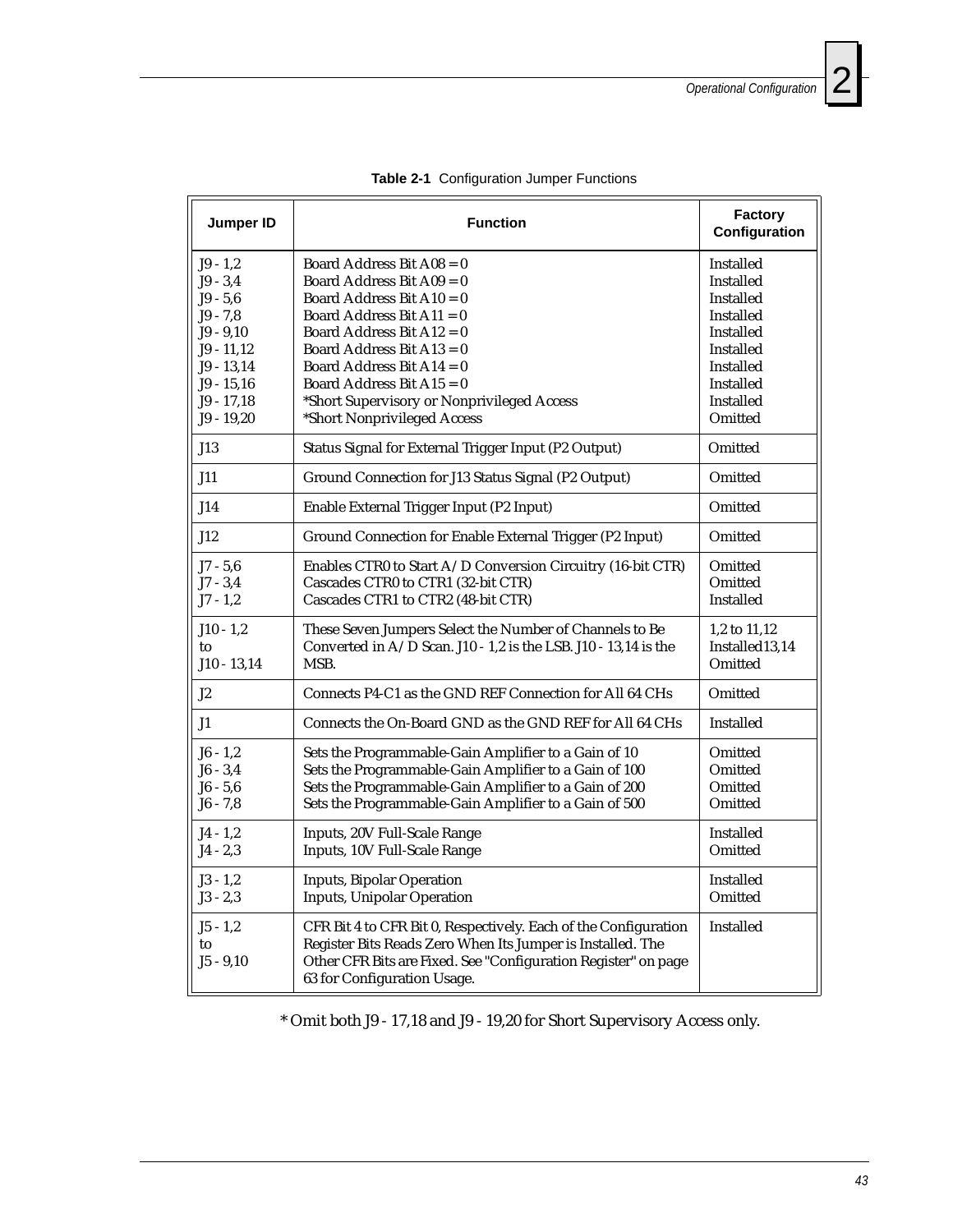### <span id="page-43-0"></span>**Board Address and Address Modifier Selection**

Jumper header J9 permits the VMIVME-3113A Board to be located on any 256-byte boundary within the short I/O address space. The short I/O address space consists of all addresses between NNNN0000 HEX\* and NNNNFFFF HEX, and requires that fifteen (word) address lines be decoded in order to account for all the locations. Since seven lines are used for decoding on-board functions (["Programming" on page 59\)](#page-58-0), the VMIVME-3113A board address is defined by eight lines, address bits A08 through A15. The board address is programmed by installing shorting plugs at all "zero" or LOW address bit jumper positions, and by omitting the shorting plugs at the "one" or HIGH positions. As an example, the jumper arrangement shown in [Table 2-2](#page-43-1) below would produce a board address of NNNN8500 HEX.\*

VMEbus accesses may be supervisory or nonprivileged. Leave J9-17,18 and J9-19,20 empty for supervisory access. Install J9-17,18 to allow either access. Install J9-19,20 for nonprivileged only access.

<span id="page-43-1"></span>\*The value NNNN depends on the make and model of the CPU board used.

| <b>Address Bit</b>                   | Jumper                 | State**         |
|--------------------------------------|------------------------|-----------------|
| A <sub>08</sub>                      | $J9-1,2$               | Open            |
| A <sub>09</sub>                      | $J9-3,4$               | <b>Shorted</b>  |
| A10                                  | $J9-5,6$               | Open            |
| A11                                  | $J9-7,8$               | Shorted         |
| A12                                  | $J9-9,10$              | Shorted         |
| A13                                  | $J9-11, 12$            | Shorted         |
| A14                                  | $J9-13,14$             | Shorted         |
| A15                                  | $J9-15,16$             | Open            |
| <b>Address</b><br>Modifier Bit 2 *** | J9-17,18<br>$J9-19,20$ | Open<br>Shorted |

|  | Table 2-2 Board Address Selection Example (NNNN8500)* |  |  |  |  |
|--|-------------------------------------------------------|--|--|--|--|
|--|-------------------------------------------------------|--|--|--|--|

 \* (NNNN) HEX is CPU board dependent. (85) HEX is address bits A15 through A08 as shown.

\*\* Shorted = "zero" (jumper installed).

Open = "one" (no jumper installed) (see [Table 2-1 on page 43\)](#page-42-0).

\*\*\* AM2 + AM2 select short supervisory access, short nonprivileged acces or both (the example shown is for short nonprivileged access).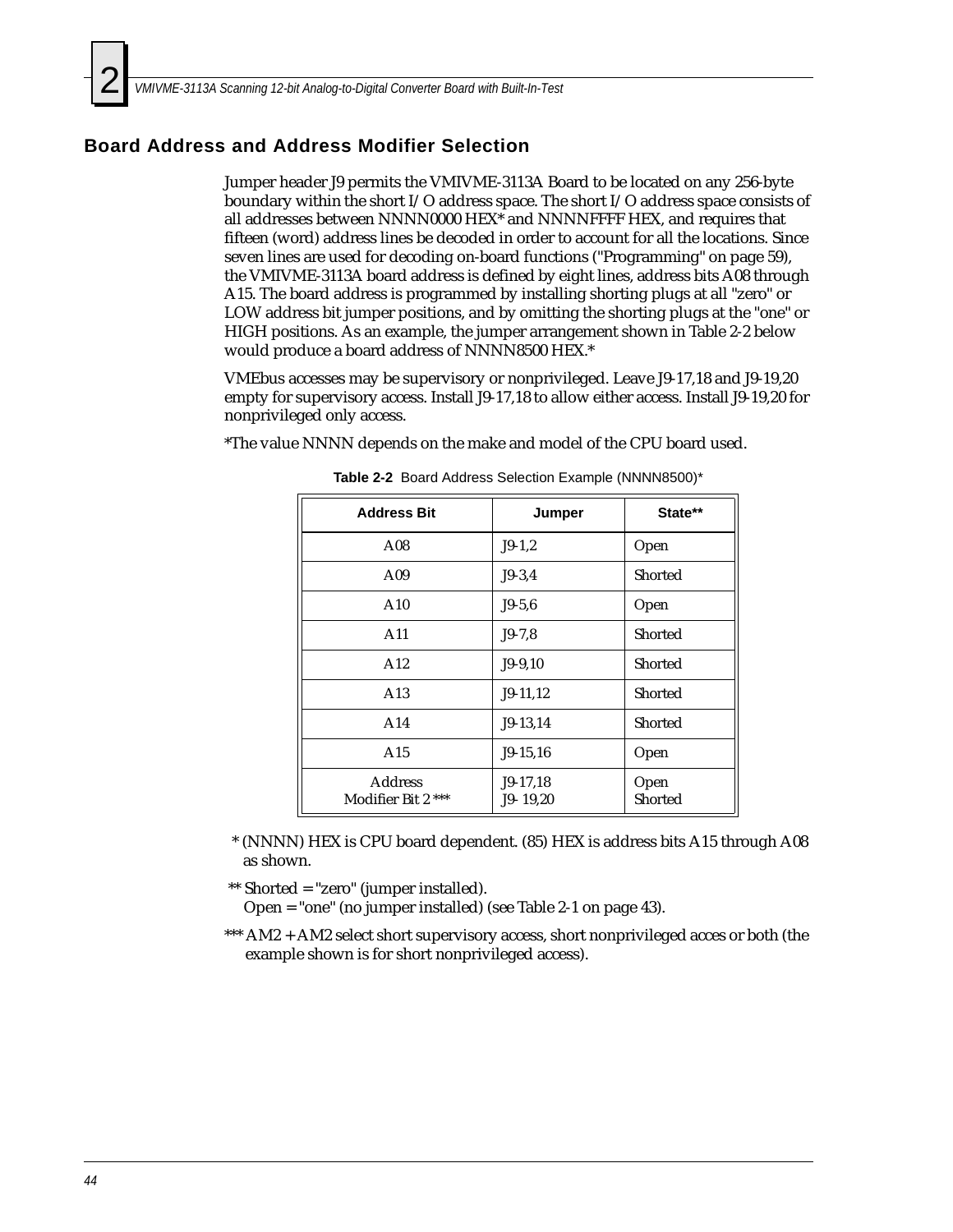### <span id="page-44-0"></span>**Analog Input Modes**

### **Differential or Single-Ended Operation**

The VMIVME-3113A is shipped with its inputs configured for differential operation. All 64 inputs can be changed to single-ended mode by moving some resistor SIPs: take the SIPs from RP1-16 and put them in RP17-32. All of the sockets for these SIPs are in four columns next to the front panel.

In the single-ended mode, the external field ground sense input can be used to compensate for the potential differences between equipment signal returns. If the J2 jumper is installed, pin C1 of the input connector P4 serves as a ground sense for all single-ended inputs. There is a 40.2 k? resistor on-board the VMIVME-3113A which will tend to pull this ground sense to VMEbus digital ground. If the J1 jumper is installed (instead of J2), then the single-ended inputs will operate relative to VMEbus digital ground (which may be quite noisy). It is recommended the board be used in the differential input mode.

#### **NOTES ON INPUT VOLTAGE:**

For proper operation, the voltage on any input pin may not exceed (+) or (-) 12V relative to the VMEbus ground.

An isolated input source will have an indeterminate common-mode voltage relative to VMEbus ground. In such cases, it may be necessary to provide signal sources with the VME ground reference.

An internal ground reference is available at any row B pin in both P3 and P4. Access to row B requires a 96-wire cable with 0.033-inch spacing. An alternate method of obtaining a ground reference is to install jumpers J1 and J2. With J1 and J2 installed, input channel 0 would not be usable as a differential input, but pin C1 on P4 would be connected to VMEbus ground. Channel 0 may still be used as a single-ended input. Current through pin C1 on P4 should not exceed 750mA continuous.

### **Input Voltage Range**

Input voltage range is controlled by jumpers J4-1, 2, 3. The maximum full-scale range is 20V. To modify the full-scale range to 10V, configure the jumpers as indicated in [Table 2-1 on page 43](#page-42-0). All input voltages must be within 12V of VMEbus ground for linear operation. For gains other than one, all input voltages must be within 10V of VMEbus ground. For single-ended operation, the ground sense counts as an input.

### **Bipolar or Unipolar Operation**

Bipolar or unipolar operation of the analog inputs is selected with jumpers J3-1, 2, 3 as indicated in [Table 2-1 on page 43](#page-42-0).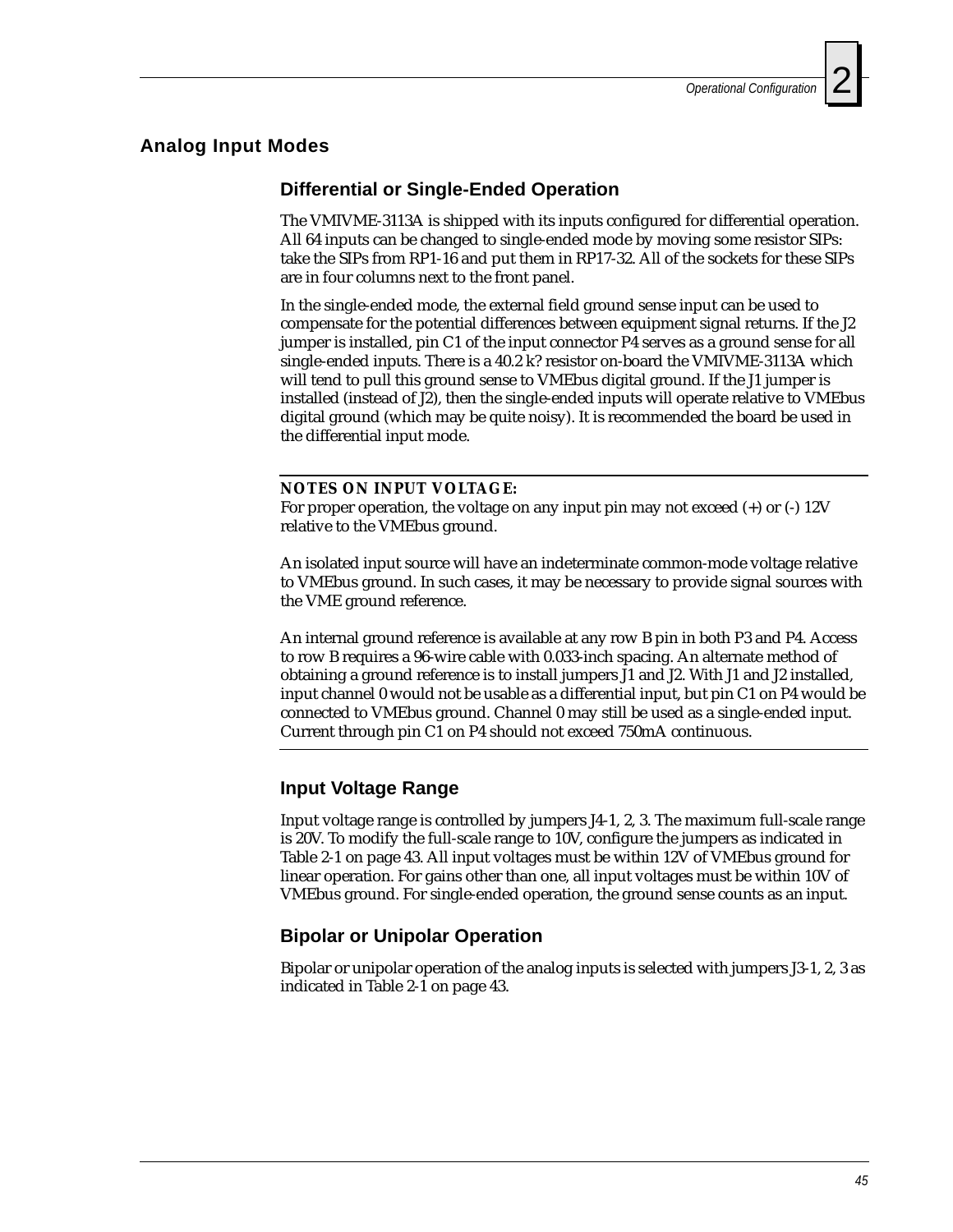### <span id="page-45-3"></span>**External Trigger Jumper Description**

The external trigger circuitry allows the user to input a TTL level "zero" to start an A/ D conversion or an A/D conversion scan sequence. This input must be enabled to the PC connector by installing jumpers J12 and J14. J12 allows a ground reference connection. J14 enables the trigger signal and is labeled EXT STRT CONVERT L on the schematic. In addition to the jumper, the ENA EXT STRT H (D11) must be set in the Control Register. This signal is also brought out to the user via the P2 connector. External circuitry can monitor this TTL signal, and when it goes High to a logic "one", then the board is ready for the EXT STRT CONVERT L input to begin a conversion(s). The ENA EXT START H signal is enabled to the P2 connector via Jumpers J11 and J13. This signal is a TTL High (Logic "one") which is used to signal external equipment that the board is ready to receive an external trigger. Install J13 to connect ENA EXT START H to the P2 connector and install J11 to connect a reference ground to the P2 connector. [Table 2-3 on page 46](#page-45-1) gives the connector description for the External Trigger signal.

### <span id="page-45-2"></span>**Interval Timer - 16-, 32- or 48-bit Timer Selection**

The interval timer has three 16-bit counters. These three timers may be jumpered in ways to generate a maximum count length of 16, 32 or 48 bits (refer to ["Programmable](#page-67-0)  [Interval Timer" on page 68](#page-67-0) to determine counter resolution and programming). [Table 2-4](#page-45-0) below shows the possible jumper configurations.

<span id="page-45-1"></span>

| <b>Signal</b>         | <b>Function</b>                |     | <b>Connector</b> |
|-----------------------|--------------------------------|-----|------------------|
| EXT STRT CONVT L      | <b>External Trigger Input</b>  | J14 | $P2 - A27$       |
| <b>GND</b>            | <b>Board GND REF</b>           | J12 | $P2 - A28$       |
| <b>ENA EXT STRT H</b> | Control Register Enable Output | J13 | $P2 - A31$       |
| GND                   | <b>Board GND REF</b>           | J11 | $P2 - A32$       |

**Table 2-3** External Trigger Connections

|  |  |  |  | Table 2-4 Interval Timer Jumper Configurations |
|--|--|--|--|------------------------------------------------|
|--|--|--|--|------------------------------------------------|

<span id="page-45-0"></span>

| <b>Counter Length</b> | <b>Install Jumper</b> | <b>Time Delay Range</b> |
|-----------------------|-----------------------|-------------------------|
| 16 bits               | $J7 - 5.6$            | 0 to 8.192 msec         |
| 32 bits               | $J7 - 3.4$            | 8.192 msec to 536 sec   |
| 48 bits               | $J7 - 1.2$            | 536 sec to 9773 hr      |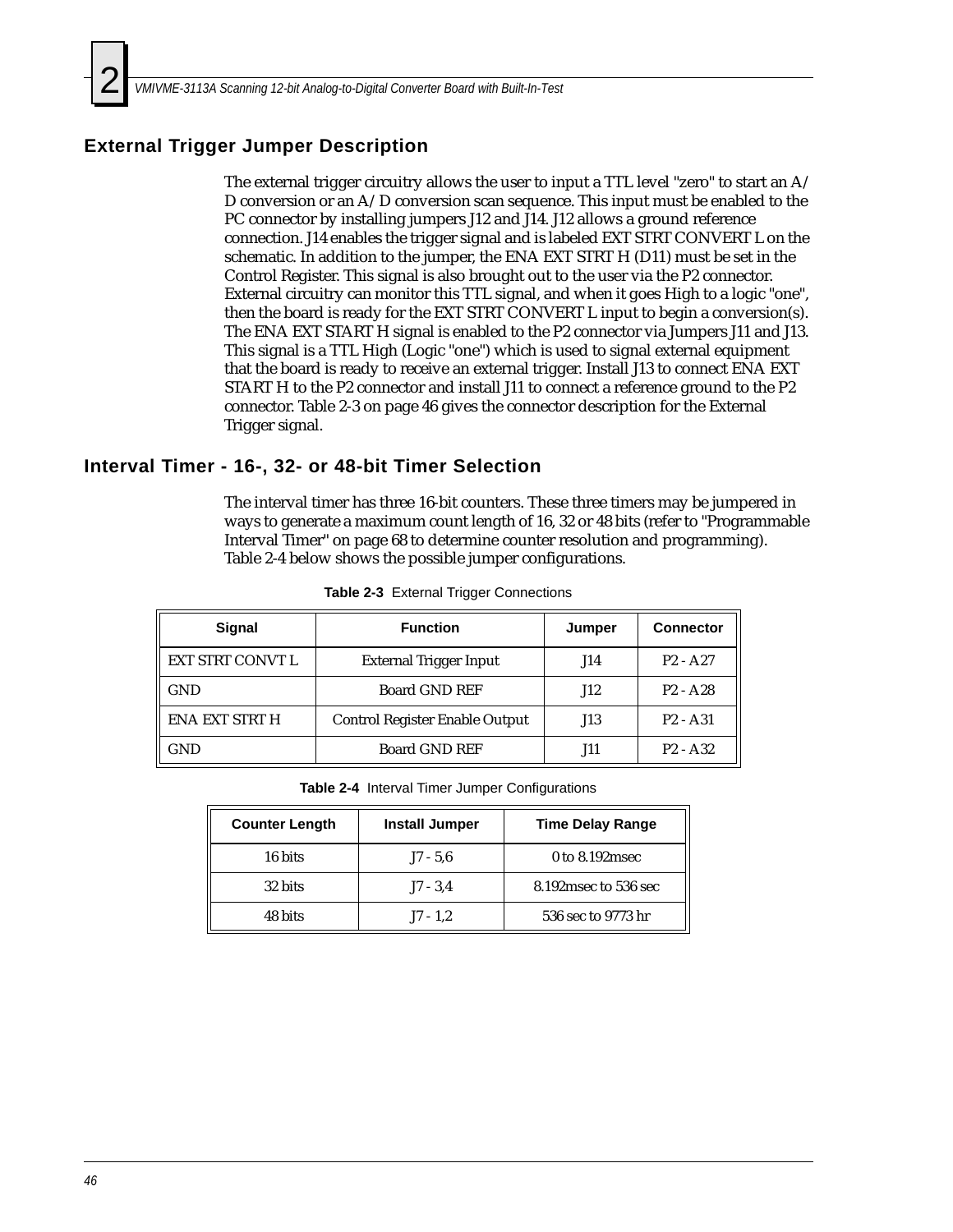### **A/D Scan Sequence Length Jumper Configuration**

The three scanning modes (AUTOSCANNING MODE, SCANNING POLL MODE and SCANNING INTERRUPT MODE) use the jumpers at J10 to determine how many channels to scan. Scans always begin with channel 0 and continue with the next higher channel until J10 matches the total number of channels scanned. For example, the factory setting does all 64 channels (0 through 63) by encoding 64 in J10. J10-13, 14 is the most significant bit. J10-1, 2 is the least significant bit. J10-3, 4; J10-5, 6; J10-7,8; J10-9, 10; J10-11, 12 have weights of 2, 4, 8, 16 and 32 channels, respectively. An installed jumper signifies a "zero". [Table 2-5 on page 47](#page-46-0) gives some examples of the jumpers to be installed for different scan lengths. See ["Analog-to-Digital \(ADC\)](#page-25-0)  [Control and Timing" on page 26](#page-25-0) for restrictions on jumper settings.



**Table 2-5** A/D Scan Length (Jumper) Example

<span id="page-46-0"></span>

| <b>Number of Channels to Be Scanned</b> | Installed All J10 Jumpers Except          |
|-----------------------------------------|-------------------------------------------|
| 16                                      | $J10 - 9,10$                              |
| 20                                      | $J10 - 5,6; J10 - 9,10$                   |
| 32                                      | $J10 - 11,12$                             |
| 37                                      | $J10 - 1,2$ ; $J10 - 5,6$ ; $J10 - 11,12$ |
| 64                                      | $J10 - 13,14$                             |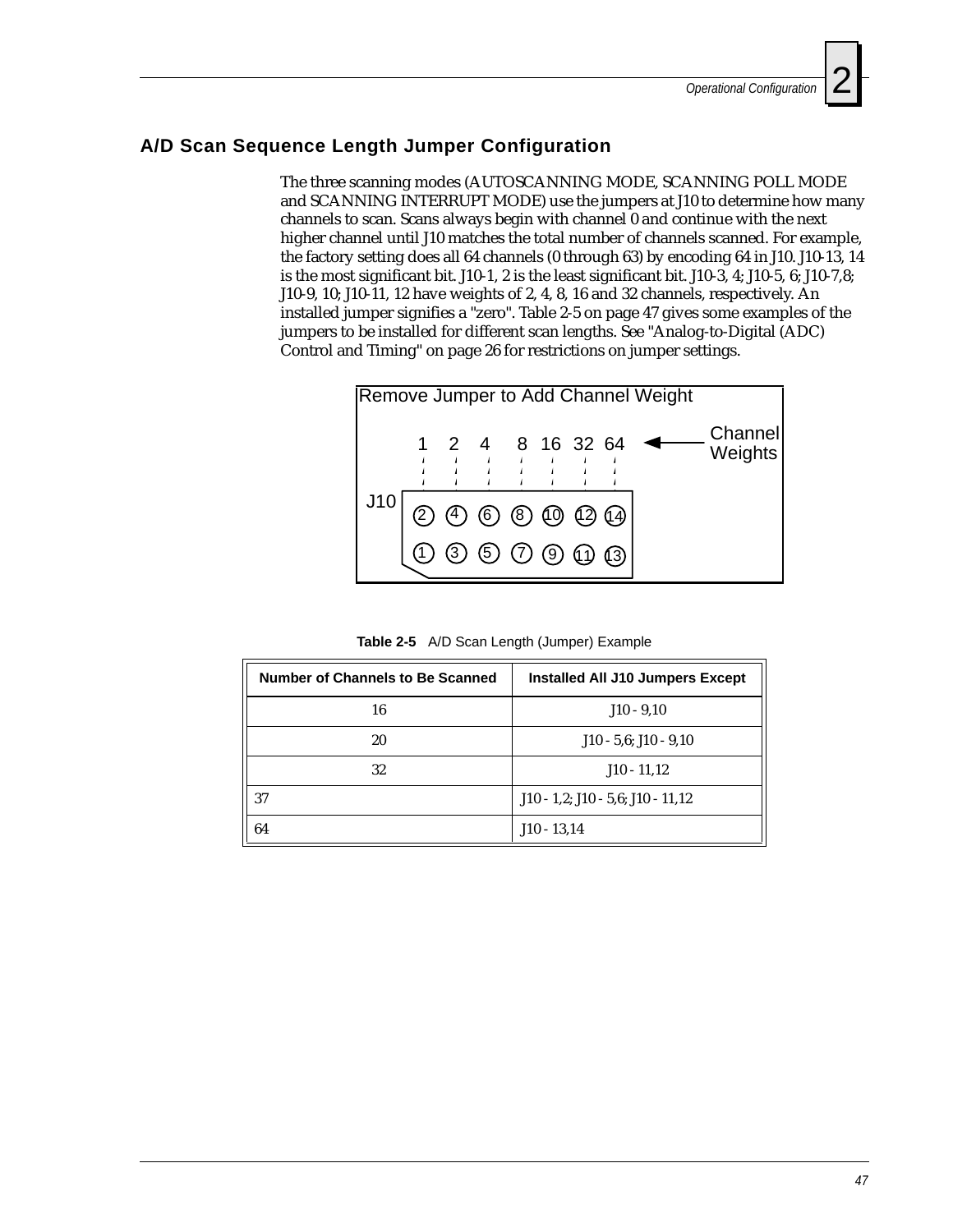### <span id="page-47-0"></span>**Programmable Gain Jumper Configuration**

The Gain Amplifier may be configured for gains of 1, 10, 100, 200 and 500 to handle signal levels as low as  $\pm 10$ mV. [Table 2-6](#page-47-0) below shows which jumper is to be installed. The board is factory configured for a gain of "one" (no jumper installed).

| Gain (X) | <b>Install Jumper</b> |
|----------|-----------------------|
|          | None                  |
| 10       | $J6 - 1.2$            |
| 100      | $J6 - 3.4$            |
| 200      | $J6 - 5.6$            |
| 500      | $J6 - 7.8$            |

**Table 2-6** Programmable Gain Jumper Configurations

#### <span id="page-47-1"></span>**Configuration Register Jumper**

The VMIVME-3113A input range and gain are determined by jumpers in the analog circuitry. The configuration of these jumpers cannot be read, but the Configuration Register (CFR) reads digital jumpers (J5) which can provide the same information. By convention, the CFR bits read as follows:

| Jumper   | <b>CFR Bit</b> | <b>Configuration</b>                                                                             |
|----------|----------------|--------------------------------------------------------------------------------------------------|
| $J5-1.2$ | D4             | Installed = Unipolar Inputs $(0 to +10V)$<br>Removed = Bipolar Inputs $(\pm 10V, \pm 5V)$        |
| $J5-3.4$ | D3             | Installed = $10V$ FSR ( $\pm 5V$ , 0 to $+10V$ Inputs)<br>Removed = $20V$ FSR $(\pm 10V$ Inputs) |

These three jumpers specify gain configuration as follows:

| $J5-5,6$  | D <sub>2</sub> | $J5-5.6$ | <u>7.8</u> | 9,10     | <b>Gain Setting</b> |
|-----------|----------------|----------|------------|----------|---------------------|
| $J5-7,8$  | D1             | $\bf{0}$ | $\bf{0}$   | $\bf{0}$ | X <sub>1</sub>      |
| $J5-9,10$ | D <sub>0</sub> | $\bf{0}$ | $\bf{0}$   | 1        | <b>X10</b>          |
|           |                | $\bf{0}$ | 1          | $\bf{0}$ | X100                |
|           |                | $\bf{0}$ | 1          | 1        | X200                |
|           |                | 1        | $\bf{0}$   | $\bf{0}$ | <b>X500</b>         |
|           |                |          |            |          |                     |

**NOTE:** Zero (0) Indicates a jumper installed.

Bit 4 is set unless a shunt is installed over J5-1,2. Bit 3 is set unless a shunt is installed over J5-3,4. Similarly, bits 2,1 and 0 correspond to J5-5,6, J5-7,8 and J5-9,10.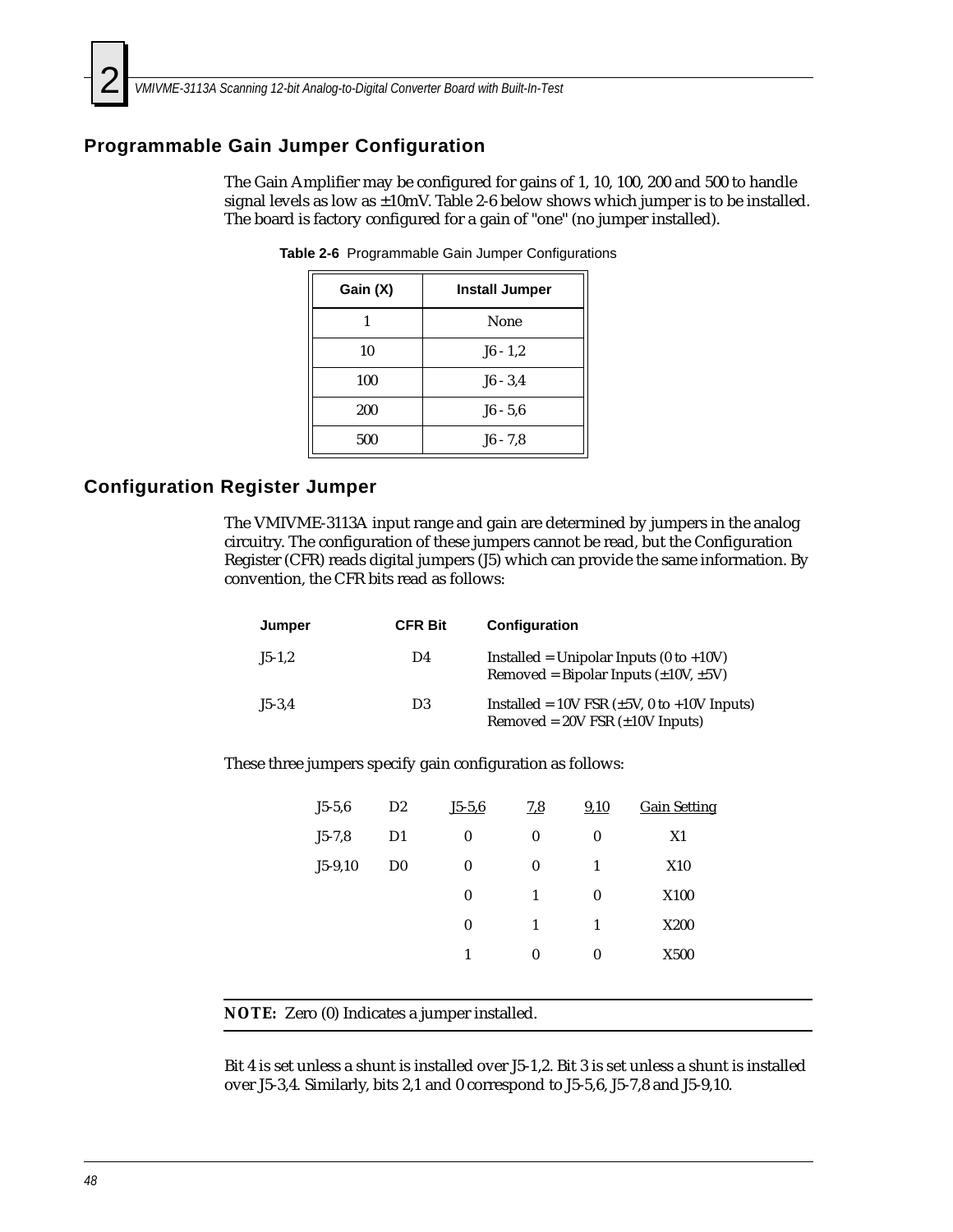### <span id="page-48-0"></span>**Calibration**

Before delivery from the factory, the VMIVME-3113A Board is fully calibrated and conforms to all specifications listed in the specification sheet. Should recalibration be required, however, perform the procedures in ["Analog Inputs Calibration Procedure"](#page-48-1)  [on page 49](#page-48-1) and ["Built-in-Test Calibration Procedure" on page 50](#page-49-0) with the equipment listed in ["Equipment Required" on page 49.](#page-48-2) The locations of all adjustments and test points are shown in [Figure 2-1 on page 42](#page-41-0).

As delivered from the factory, all calibration adjustments are sealed against accidental movement. The seals are easily broken for recalibration, however. All adjustments should be resealed with a suitable fast curing sealing compound after recalibration has been completed.

**CAUTION:** Do not install or remove this board with the power applied to the system.

### <span id="page-48-2"></span>**Equipment Required**

- **Digital Voltmeter (DVM)**  $\pm 1.0000$ VDC and  $\pm 10.000$ VDC ranges; 5 or more digits; ±0.005 percent of reading voltage measurement accuracy; 10MΩ minimum input impedance.
- **Analog Voltage Source** ±10.000VDC Range; resolution 0.0005VDC; Accuracy,  $\pm 0.005$  percent of expected value; 0.10 $\Omega$  maximum output impedance.
- **Chassis** VMEbus backplane or equivalent, J1 and J2 connectors, VMEbus master controller, +5 ±0.1VDC, power supply. One slot allocated for testing the VMIVME-3113A Board.
- **Extender Board** VMEbus extender board.
- **Test Cables** Test cables for the equipment listed above.

### <span id="page-48-1"></span>**Analog Inputs Calibration Procedure**

Calibration consists of adjusting the converter's most negative output to its ideal value (offset adjustment), next adjusting the most positive output to its ideal value (Gain Adjustment). The calibration must be performed when changing the  $A/D$ 's input full-scale range from one value to another (for example, from  $\pm 10$  to  $\pm 5$ V). The procedure is as follows:

- 1. Install the VMIVME-3113A Board on an extender board in a VMEbus backplane.
- 2. Configure the analog inputs to the desired voltage range (i.e.,  $\pm 10V$ ,  $\pm 5V$ , 0 to  $+10V$ ).
- 3. Apply the power to the backplane. Allow a minimum warm-up interval of ten minutes after power has been applied before proceeding.
- 4. Connect the analog voltage source at CH0, between connector pins P4-A1 (+) and P4-C1 (-).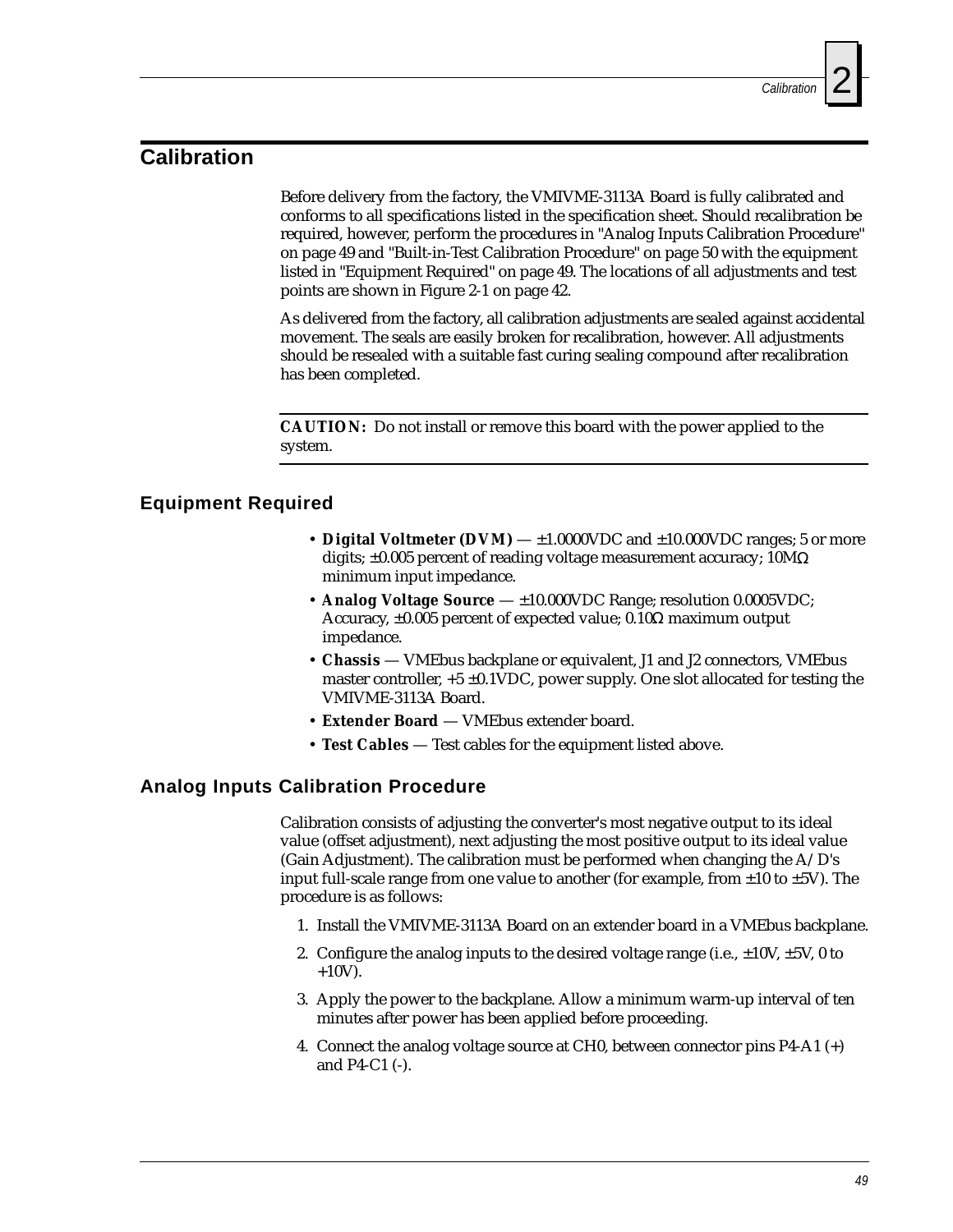- 5. Adjust the analog voltage source for the most negative calibration value of the full-scale range selected. Refer to [Table 2-7 on page 50](#page-49-1).
- 6. While reading CH0, adjust R12 for unipolar ranges or R3 for bipolar ranges. CH0 board offset is 80 (HEX). Continue adjusting the potentiometer until the value read flickers between 000 HEX and 001 HEX.
- 7. Adjust the analog voltage source for the most positive calibration value of the full-scale range selected. Refer to [Table 2-7 on page 50](#page-49-1).
- 8. While reading CH0, adjust R2 until the value read flickers between FFE and FFF HEX.
- 9. Calibration is now complete. Remove all of the test connections, and restore the board to its original configuration.

<span id="page-49-1"></span>

| <b>Voltage</b><br>Range | <b>Offset</b><br><b>Adjustment</b><br><b>Potentiometer</b> | Gain<br><b>Adjustment</b><br><b>Potentiometer</b> | <b>Negative</b><br><b>Calibration</b><br><b>Voltage</b> | <b>Positive</b><br><b>Calibration</b><br><b>Voltage</b> |
|-------------------------|------------------------------------------------------------|---------------------------------------------------|---------------------------------------------------------|---------------------------------------------------------|
| $-5$ to $+5V$           | R3                                                         | R3                                                | $-4.9988V$                                              | $+4.9963V$                                              |
| $-10$ to $+10V$         | R3                                                         | R2                                                | $-9.9976V$                                              | $+9.9963V$                                              |
| $0$ to $+10V$           | R <sub>12</sub>                                            | R2                                                | $+1.22$ mV                                              | $+9.9963V$                                              |

**Table 2-7** Calibration Data Table

### <span id="page-49-0"></span>**Built-in-Test Calibration Procedure**

The three self-test reference voltages are derived from one adjustable reference via a resistor divider. The divider resistors are matched to  $\pm 0.25$  percent. This means that one voltage must be chosen for perfect adjustment based on the intended VMIVME-3113A gain. The other two voltages will be close to nominal, but not perfect.

- 1. Install the VMIVME-3113A into a chassis/extender board; turn it on.
- 2. Determine at what gain the VMIVME-3113A will be configured.
- 3. Write (HEX) 3C1 (for a gain of 1), or  $3C2$  (G=10), or  $3C3$  (other gains) to the CSR at board offset 2.
- 4. Connect a voltmeter to TP4 (+) and TP5 (-).
- 5. Adjust R6 until the voltmeter reads the desired voltage. The nominal voltages are: 4.980V, 492.8mV and 9.92mV for gains of 1, 10 and 100-500, respectively.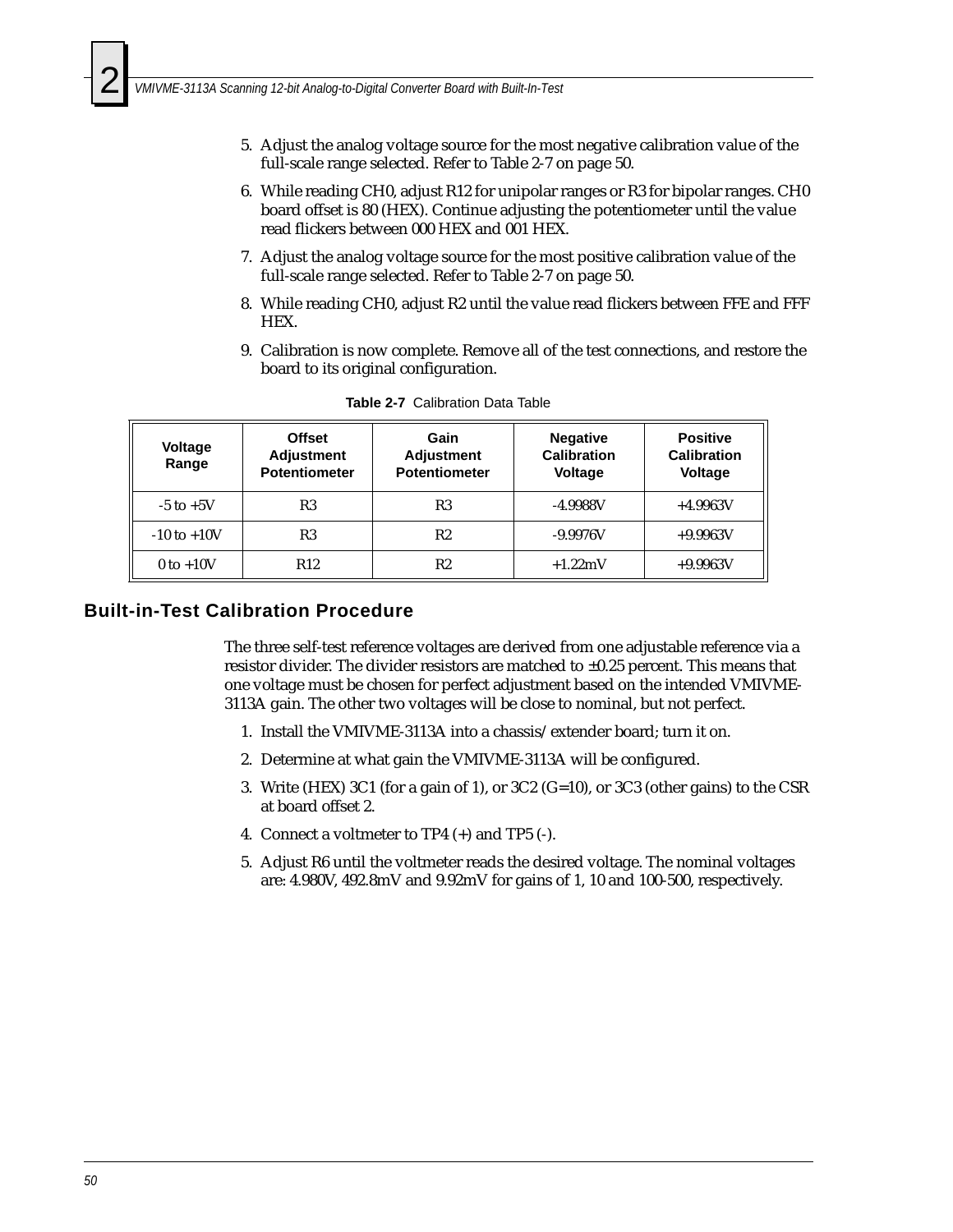### <span id="page-50-0"></span>**Connector Descriptions**

Two connectors, P1 and P2, connect the VMIVME-3113A Board to the VMEbus backplane. The connectors are 96-pin DIN type. The primary connector, P1, contains the address data and control lines and all additional signals necessary to control data transfer and other bus functions. The VMIVME-3113A Board uses four of the user I/O pins of connector P2 to allow an external trigger input and a status output. The P2 connector pin and signal assignments are shown in [Figure 2-2 on page 52](#page-51-0) and [Table 2-](#page-52-0) [8 on page 53](#page-52-0).

The P3 and P4 connectors are 96-pin male DIN connectors. Their primary source is Panduit, PN 100-096-033. A compatible connector is AMP 925486-1 with AMP 530151- 6 crimp pins. These connectors support the 32 single-ended or 32 differential analog inputs each with an associated analog ground pin. For P3 connector pin and signal assignments, refer to [Figure 2-3 on page 54](#page-53-0) and [Table 2-9 on page 55](#page-54-0). For P4 connector pin and signal assignments, refer to [Figure 2-4 on page 56](#page-55-0) and [Table 2-10 on page 57.](#page-56-0)

The P3 and P4 connectors have an "A" row (A1 through A32), a "B" row (B1 through B32) and a "C" row (C1 through C32). All "A" row pins are the high side of the input signal. All "C" row pins are the low side of the input signal. The preferred method of connecting analog input signals is to connect both high and low inputs for each channel (differential). Differential inputs provide for very high common-mode noise rejection by rejecting differences in ground potential between the analog transmitter and the VMIVME-3113A Board. The board is factory configured to accept differential inputs.

All "B" row pins are connected to the internal analog ground, and are available to the system if 96-wire cables with 0.033-inch spacing are used for the P3 and P4 connections.

A second method of connecting analog inputs is referred to as "pseudo-differential". In this connection scheme, only one ground reference is brought to the board and connected to the P4 connector at pin C1. This implies that all connected channels from the field must be referenced to the same ground. This method has some of the advantages of differential inputs in that it rejects ground differences, but is not as effective in common-mode noise rejection. Jumper J2 must be installed to enable this mode. In addition, the SIP resistors on the inputs must be in the single-ended position as described in ["Differential or Single-Ended Operation" on page 45.](#page-44-0)

A third method of connecting analog inputs is as "single-ended" inputs. This method uses the on-board analog ground as the input signal reference. This is generally the least accurate of the three methods. However, in a low-noise environment and when short cabling is used, this method will work well. The input SIP resistors must be moved from the differential to single-ended sockets (refer to ["Differential or Single-](#page-44-0)[Ended Operation" on page 45](#page-44-0).) and jumper J1 must be installed.

A *Connector and I/O Cable Application Guide* (Document No. 825-000000-006) is available from VMIC that provides additional information concerning the field connections, the use of round cables and a thorough explanation of compatible connectors and cabling techniques.

**NOTE:** For proper operation, unused-scanned channels must be terminated by connecting the INPUT HI TO INPUT LOW AND to the ANALOG COMMON.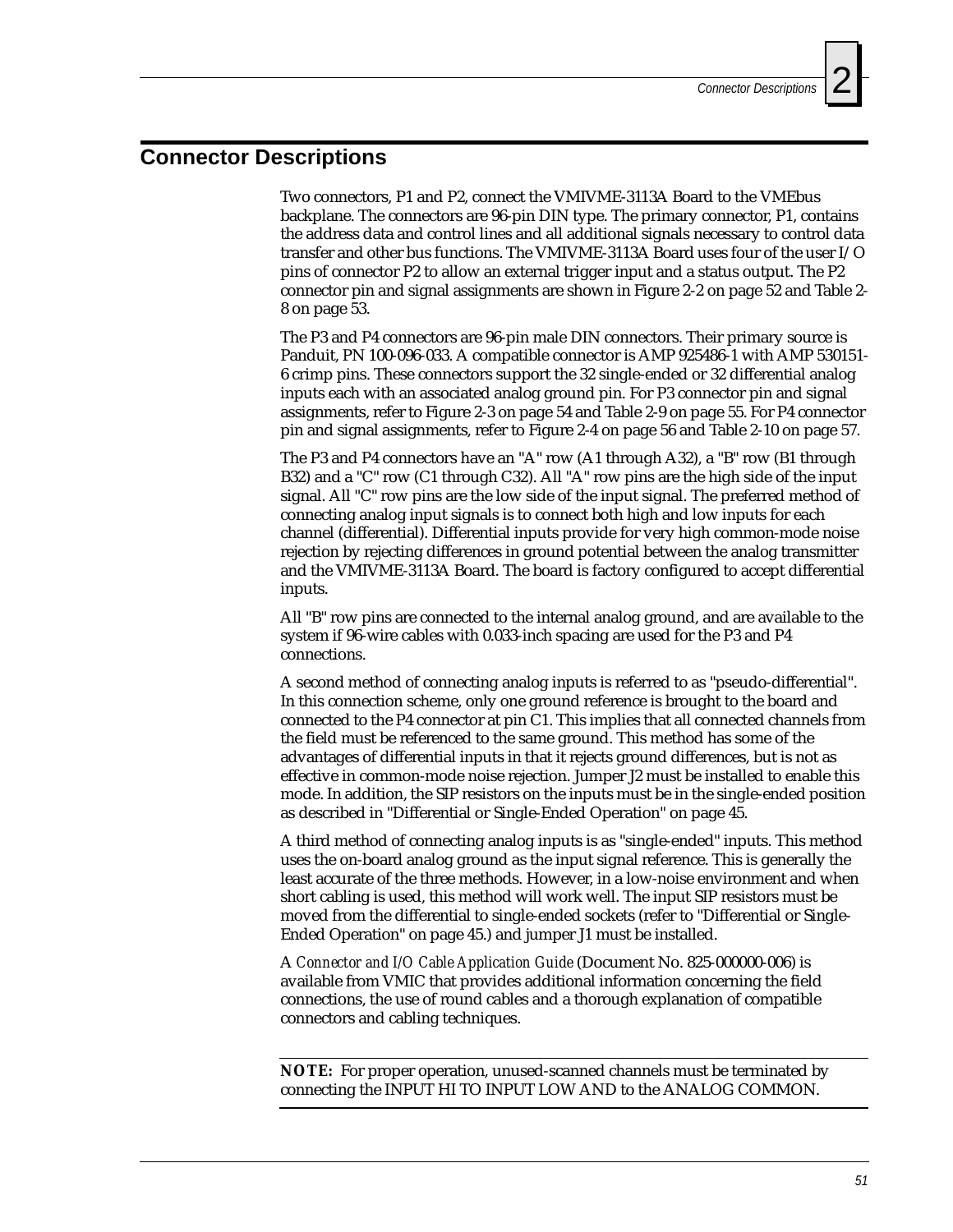<span id="page-51-0"></span>

**Figure 2-2** P2 Connector Pin Configuration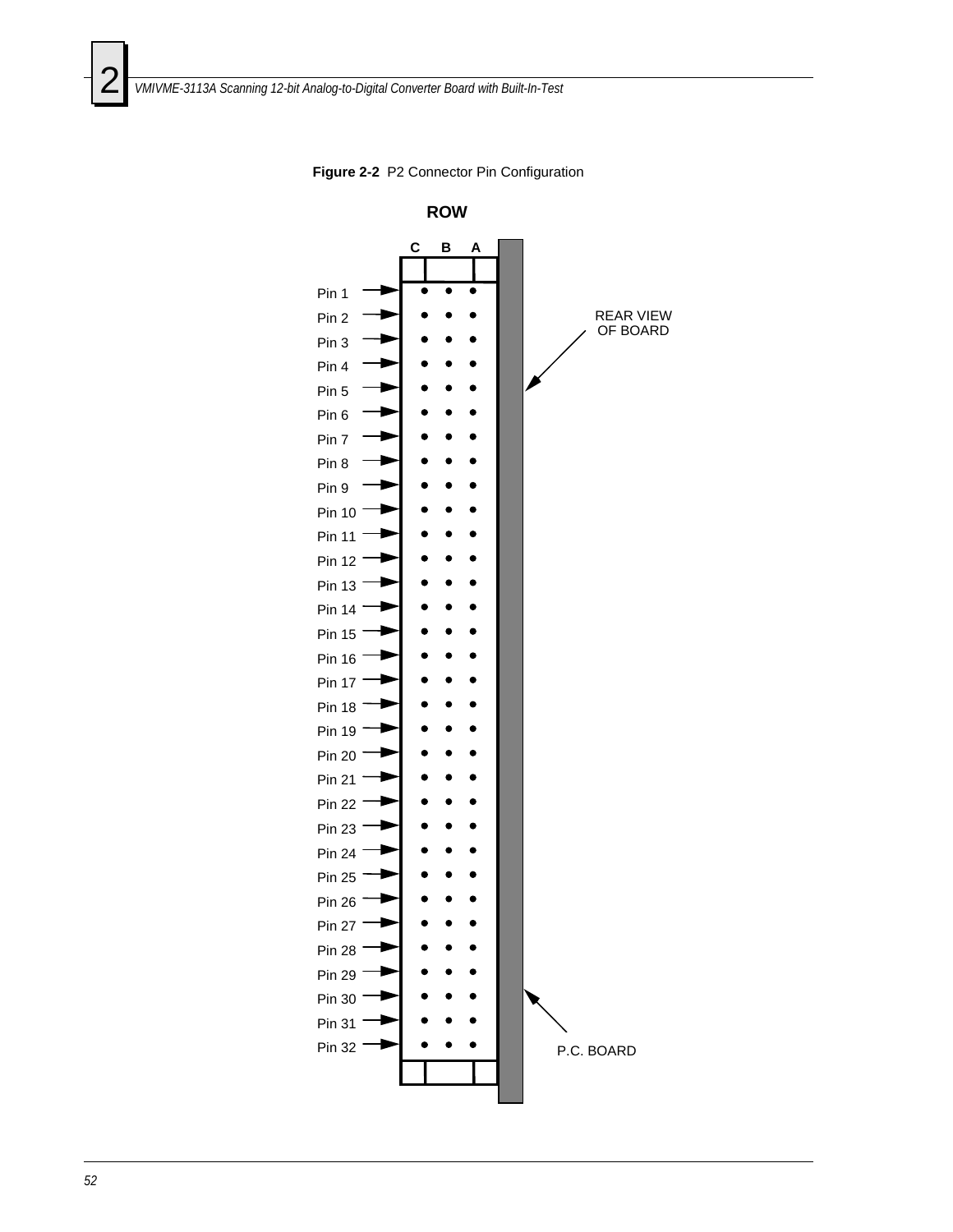

<span id="page-52-0"></span>

| Pin | <b>Row C</b> | <b>Row B</b> | <b>Row A</b>            |
|-----|--------------|--------------|-------------------------|
| 01  | N/C          | $+5$ VDC     | N/C                     |
| 02  |              | <b>GND</b>   |                         |
| 03  |              |              |                         |
| 04  |              |              |                         |
| 05  |              |              |                         |
| 06  |              |              |                         |
| 07  |              |              |                         |
| 08  |              |              |                         |
| 09  |              |              |                         |
| 10  |              |              |                         |
| 11  |              |              |                         |
| 12  |              | <b>GND</b>   |                         |
| 13  |              | $+5$ VDC     |                         |
| 14  |              |              |                         |
| 15  |              |              | N/C                     |
| 16  |              |              |                         |
| 17  |              |              |                         |
| 18  |              |              |                         |
| 19  |              |              |                         |
| 20  |              |              |                         |
| 21  |              |              |                         |
| 22  |              | <b>GND</b>   |                         |
| 23  |              |              |                         |
| 24  | N/C          |              |                         |
| 25  |              |              |                         |
| 26  |              |              | N/C                     |
| 27  |              |              | EXT STRT CONVERT L (IN) |
| 28  |              |              | <b>GND</b>              |
| 29  |              |              |                         |
| 30  |              |              |                         |
| 31  |              | <b>GND</b>   | ENA EXT STRT H (OUT)    |
| 32  |              | $+5V$        | <b>GND</b>              |

**Table 2-8** P2 Connector Signal Assignments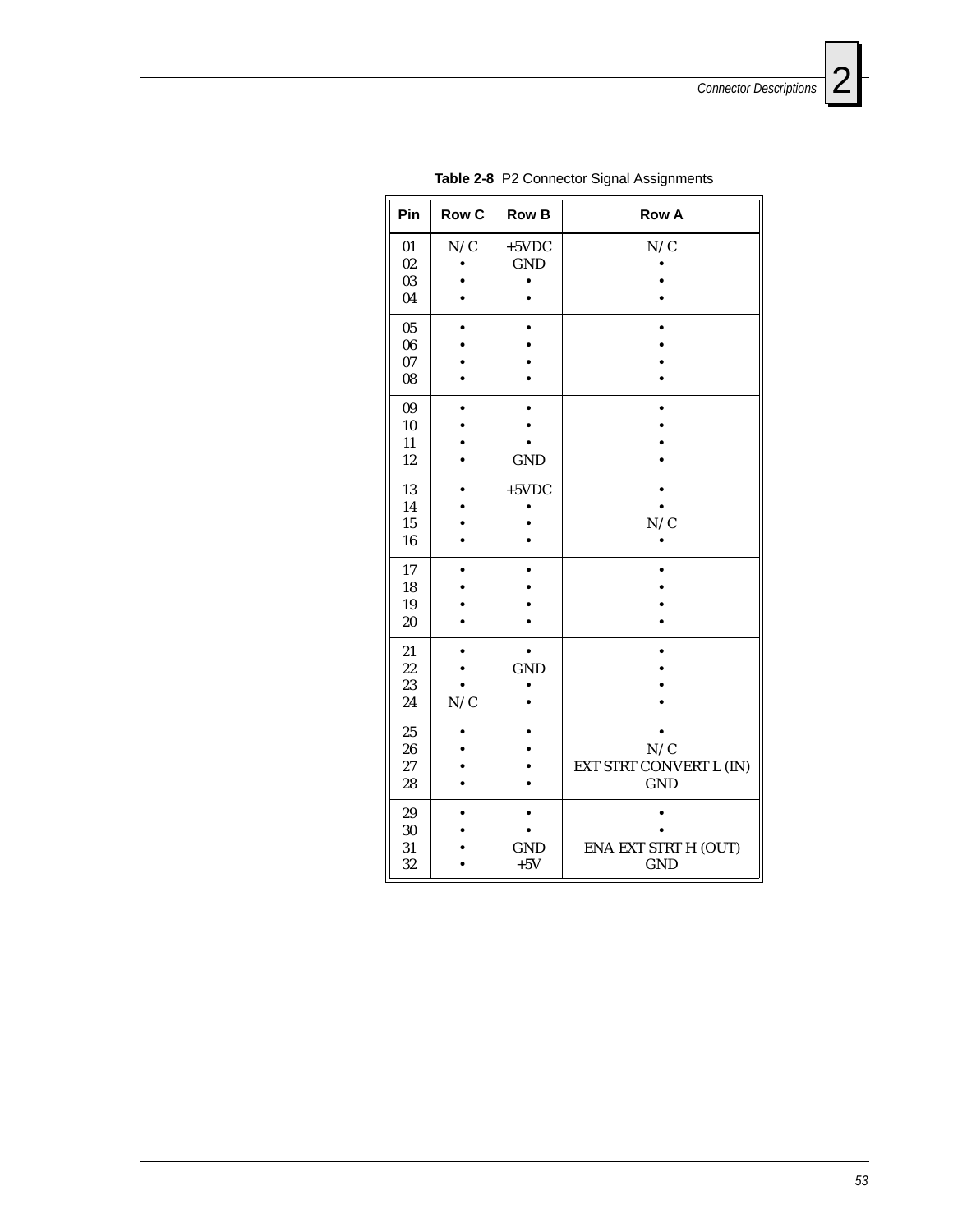<span id="page-53-0"></span>

**Figure 2-3** P3 Connector Pin Configuration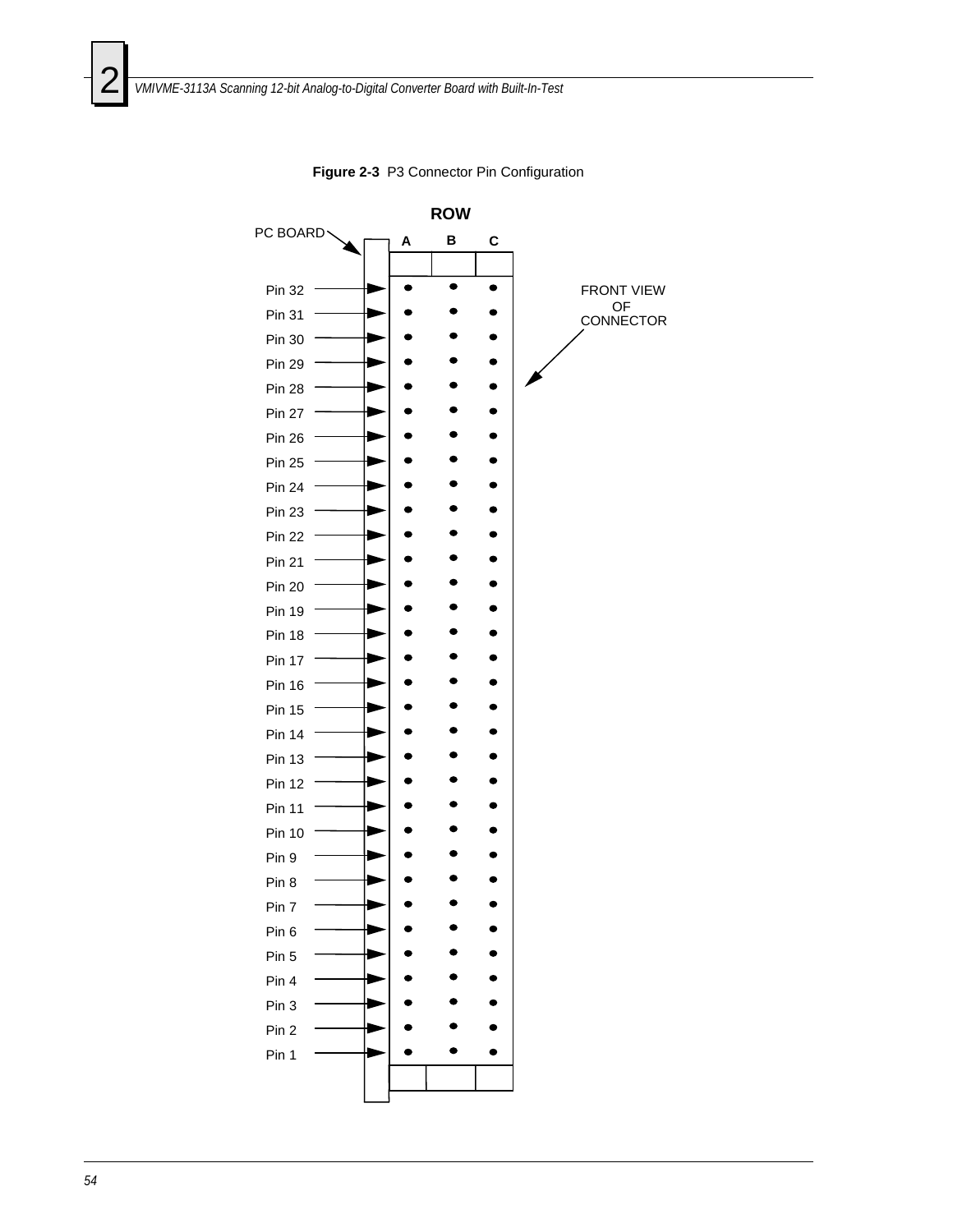| Pin | <b>Row A</b>          | <b>Row B</b> | <b>Row C</b>         |
|-----|-----------------------|--------------|----------------------|
| 01  | CH 32 HIGH            |              | CH 32 LOW            |
| 02  | CH 33 HIGH            |              | CH <sub>33</sub> LOW |
| 03  | CH 34 HIGH            | <b>AGND</b>  | CH <sub>34</sub> LOW |
| 04  | CH 35 HIGH            |              | CH <sub>35</sub> LOW |
| 05  | CH 36 HIGH            |              | CH <sub>36</sub> LOW |
| 06  | CH 37 HIGH            |              | CH <sub>37</sub> LOW |
| 07  | CH 38 HIGH            |              | CH <sub>38</sub> LOW |
| 08  | CH 39 HIGH            |              | CH <sub>39</sub> LOW |
| 09  | CH 40 HIGH            |              | CH <sub>40</sub> LOW |
| 10  | CH 41 HIGH            |              | CH <sub>41</sub> LOW |
| 11  | CH 42 HIGH            |              | CH <sub>42</sub> LOW |
| 12  | CH 43 HIGH            |              | CH <sub>43</sub> LOW |
| 13  | CH 44 HIGH            |              | CH <sub>44</sub> LOW |
| 14  | CH 45 HIGH            |              | CH <sub>45</sub> LOW |
| 15  | CH 46 HIGH            |              | CH 46 LOW            |
| 16  | CH 47 HIGH            |              | CH <sub>47</sub> LOW |
| 17  | CH 48 HIGH            | <b>AGND</b>  | CH <sub>48</sub> LOW |
| 18  | CH 49 HIGH            |              | CH <sub>49</sub> LOW |
| 19  | CH 50 HIGH            |              | CH <sub>50</sub> LOW |
| 20  | CH 51 HIGH            |              | CH <sub>51</sub> LOW |
| 21  | CH 52 HIGH            |              | CH <sub>52</sub> LOW |
| 22  | CH 53 HIGH            |              | CH <sub>53</sub> LOW |
| 23  | CH 54 HIGH            |              | CH <sub>54</sub> LOW |
| 24  | CH 55 HIGH            |              | CH <sub>55</sub> LOW |
| 25  | CH 56 HIGH            |              | CH <sub>56</sub> LOW |
| 26  | CH 57 HIGH            |              | CH <sub>57</sub> LOW |
| 27  | CH 58 HIGH            |              | CH <sub>58</sub> LOW |
| 28  | CH 59 HIGH            |              | CH <sub>59</sub> LOW |
| 29  | CH <sub>60</sub> HIGH |              | CH <sub>60</sub> LOW |
| 30  | CH <sub>61</sub> HIGH |              | CH <sub>61</sub> LOW |
| 31  | CH 62 HIGH            | <b>AGND</b>  | CH <sub>62</sub> LOW |
| 32  | CH 63 HIGH            |              | CH <sub>63</sub> LOW |

<span id="page-54-0"></span>**Table 2-9** P3 Connector (Front Panel Inputs) Signal Assignments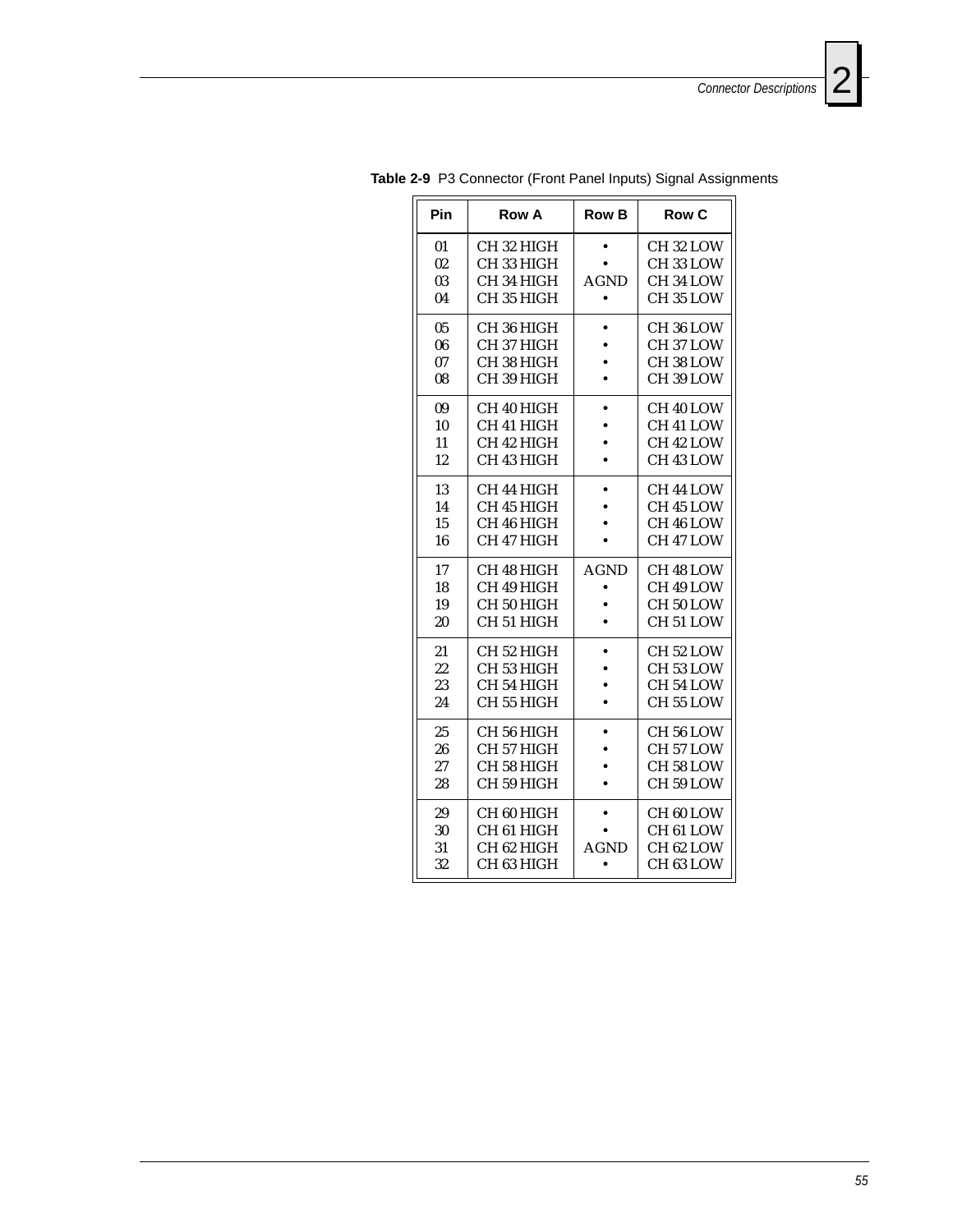<span id="page-55-0"></span>

**Figure 2-4** P4 Connector Pin Configuration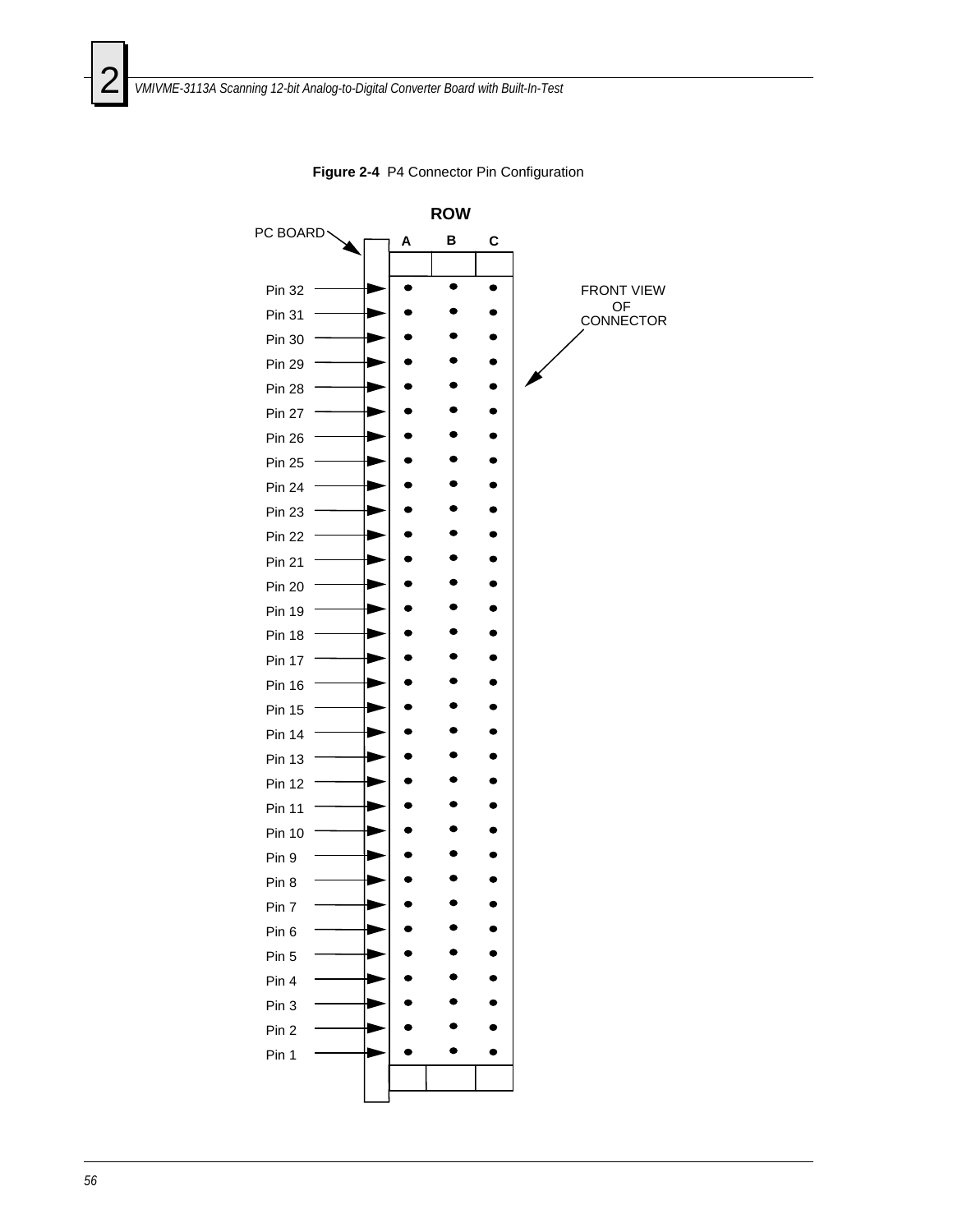| Pin            | <b>Row A</b>                          | <b>Row B</b> | <b>Row C</b>          |
|----------------|---------------------------------------|--------------|-----------------------|
| 01             | CH 00 HIGH                            |              | CH <sub>00</sub> LOW* |
| 0 <sub>2</sub> | CH <sub>01</sub> HIGH                 |              | CH <sub>01</sub> LOW  |
| 03             | CH <sub>02</sub> HIGH                 | <b>AGND</b>  | CH <sub>02</sub> LOW  |
| 04             | CH 03 HIGH                            |              | CH <sub>03</sub> LOW  |
| 05             | CH <sub>04</sub> HIGHCH <sub>05</sub> |              | CH <sub>04</sub> LOW  |
| 06             | HIGHCH <sub>06</sub>                  |              | CH <sub>05</sub> LOW  |
| 07             | HIGHCH 07 HIGH                        |              | CH <sub>06</sub> LOW  |
| 08             |                                       |              | CH <sub>07</sub> LOW  |
| 09             | CH 08 HIGH                            |              | CH <sub>08</sub> LOW  |
| 10             | CH 09 HIGH                            |              | CH <sub>09</sub> LOW  |
| 11             | CH 10 HIGH                            |              | CH <sub>10</sub> LOW  |
| 12             | CH 11 HIGH                            |              | CH <sub>11</sub> LOW  |
| 13             | CH 12 HIGH                            |              | CH <sub>12</sub> LOW  |
| 14             | CH 13 HIGH                            |              | CH <sub>13</sub> LOW  |
| 15             | CH 14 HIGH                            |              | CH <sub>14</sub> LOW  |
| 16             | CH 15 HIGH                            | <b>AGND</b>  | CH <sub>15</sub> LOW  |
| 17             | CH 16 HIGH                            |              | CH <sub>16</sub> LOW  |
| 18             | CH 17 HIGH                            |              | CH <sub>17</sub> LOW  |
| 19             | CH 18 HIGH                            |              | CH <sub>18</sub> LOW  |
| 20             | CH 19 HIGH                            |              | CH <sub>19</sub> LOW  |
| 21             | CH <sub>20</sub> HIGH                 |              | CH <sub>20</sub> LOW  |
| 22             | CH <sub>21</sub> HIGH                 |              | CH <sub>21</sub> LOW  |
| 23             | CH <sub>22</sub> HIGH                 |              | CH <sub>22</sub> LOW  |
| 24             | CH 23 HIGH                            |              | CH <sub>23</sub> LOW  |
| 25             | CH <sub>24</sub> HIGH                 |              | CH <sub>24</sub> LOW  |
| 26             | CH <sub>25</sub> HIGH                 |              | CH <sub>25</sub> LOW  |
| 27             | CH 26 HIGH                            |              | CH <sub>26</sub> LOW  |
| 28             | CH 27 HIGH                            |              | CH <sub>27</sub> LOW  |
| 29             | CH 28 HIGH                            |              | CH <sub>28</sub> LOW  |
| 30             | CH 29 HIGH                            |              | CH <sub>29</sub> LOW  |
| 31             | CH 30 HIGH                            | <b>AGND</b>  | CH <sub>30</sub> LOW  |
| 32             | CH 31 HIGH                            |              | CH <sub>31</sub> LOW  |

<span id="page-56-0"></span>**Table 2-10** P4 Connector (Front Panel Inputs) Signal Assignments

\* For pseudo-differential input, P4-C1 is the low-side (GND) reference for all input channels. Refer to ["Connector Descriptions" on page 51](#page-50-0) for pseudo-differential input description.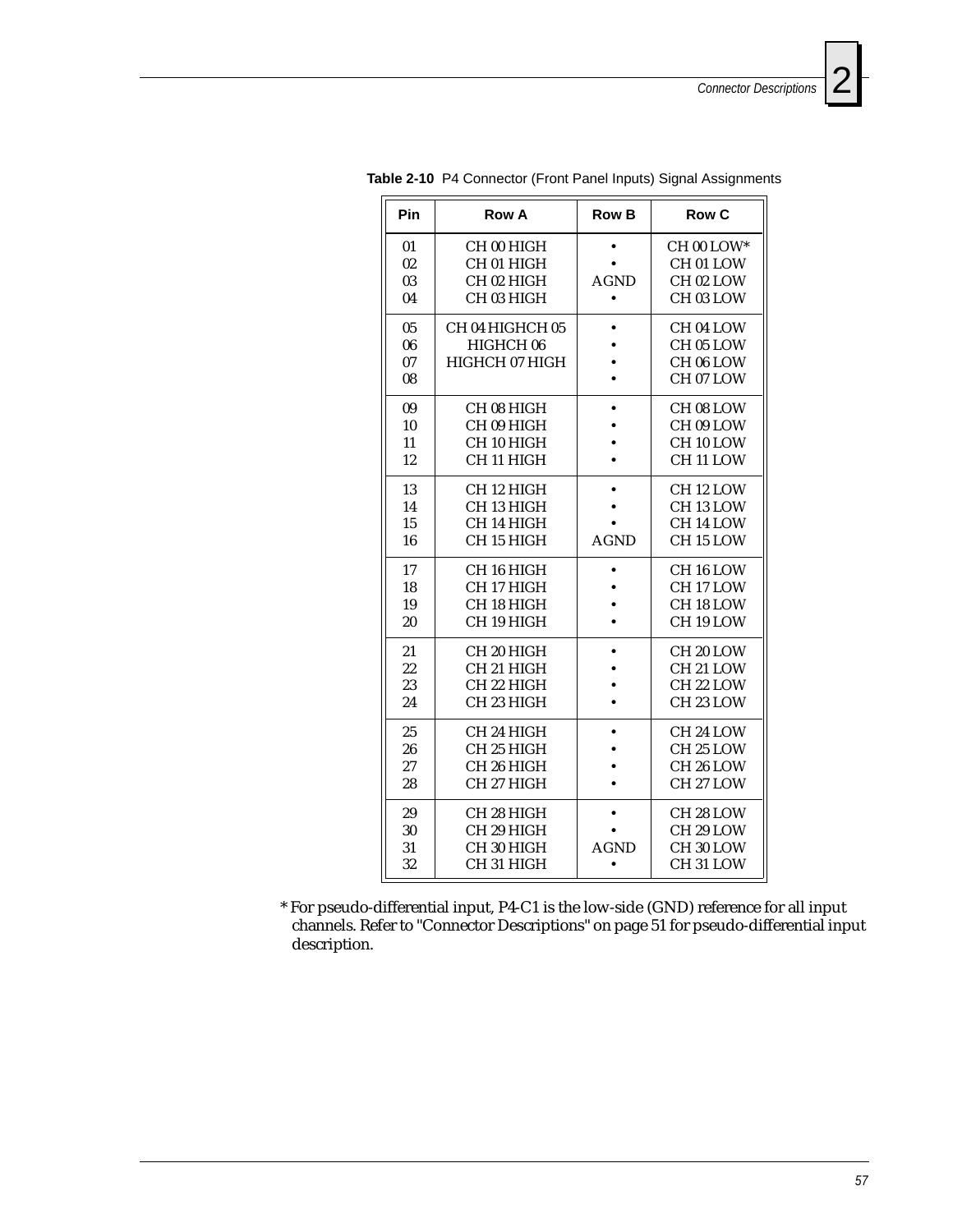

2 *VMIVME-3113A Scanning 12-bit Analog-to-Digital Converter Board with Built-In-Test*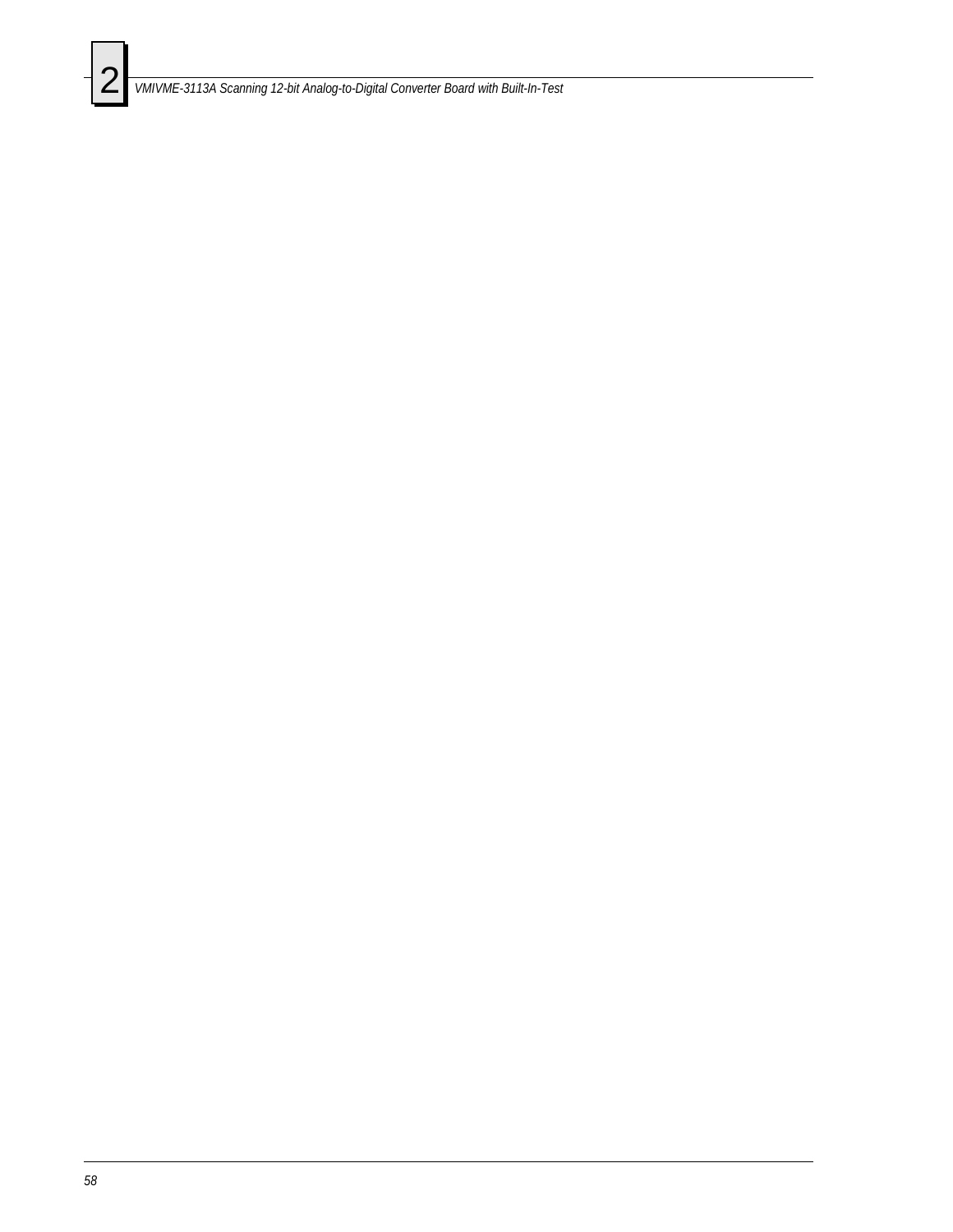# <span id="page-58-0"></span>**Programming**

### **Contents**

| Controlling and Reading the Analog-to-Digital Converter Data 65 |  |
|-----------------------------------------------------------------|--|
|                                                                 |  |
|                                                                 |  |

### **Introduction**

Communication with the VMIVME-3113A takes place through 128 contiguous, 16-bit register locations which are mapped into the VME short I/O address space. Most VMEbus CPUs access the short I/O space as if it were a 64-Kbyte block of conventional memory. Consult your CPU manual to determine the address of this block.

The VMIVME-3113A supports byte and word (16-bit) accesses. The order of the bytes within a word depends on the model of CPU used. For instance, most 68000-based CPUs put the most significant byte at the same address as the word. The least significant byte is at the next address. When registers are described as words here, this byte order is used. Note that if the AUTOSCAN data is read in two separate byte reads, they may be from different conversion cycles. This can introduce a large error in the reading.

Functions of the communications registers, which are discussed in detail within this section, are summarized in [Table 3-1 on page 60.](#page-59-1) Some of the registers are not used, and are labeled "reserved". Reserved registers may be duplicate mappings of normal Control Registers. They should not be used, since they could be affected by a design change. Location 0 (word) simply reads the constant 11xx HEX. This is the board ID.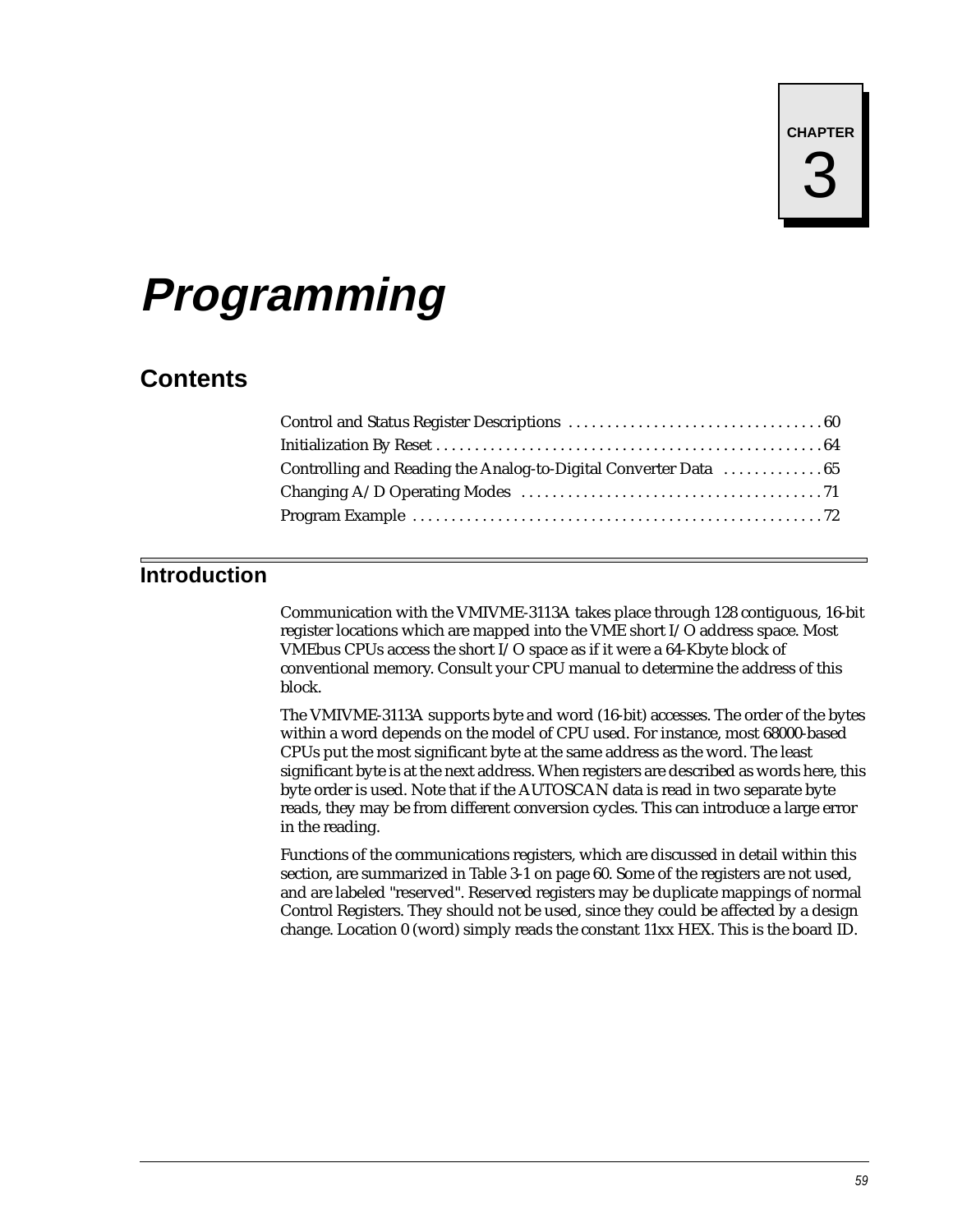### <span id="page-59-0"></span>**Control and Status Register Descriptions**

The register located at relative address 02H is the Control and Status Register (CSR), and contains all of the flags necessary to control and monitor the following board operations:

- Analog input channel selection
- A/D operating modes
- Start A/D conversion
- Start Programmable Timer
- Two's complement selection
- Front panel Fail Indicator
- Board RESET
- Gain Delay

<span id="page-59-1"></span>The CSR is 16 bits in length, and is detailed in [Table 3-2 on page 61](#page-60-0) and [Table 3-3 on](#page-61-0)  [page 62.](#page-61-0) The function of each control bit and status flag is described in detail, subsequently, in the associated programming discussions.

|  | Table 3-1 VMIVME-3113A Register Map |  |  |
|--|-------------------------------------|--|--|
|--|-------------------------------------|--|--|

| <b>Relative Address</b> |            | <b>Register Name</b>                      |  |  |
|-------------------------|------------|-------------------------------------------|--|--|
| <b>HEX</b>              | <b>DEC</b> |                                           |  |  |
| 00                      | 00         | Board ID constant (\$11xx)                |  |  |
| 02                      | 02         | Control and Status (CSR)                  |  |  |
| 04                      | 04         | Configuration (CFR)                       |  |  |
| 06-0E                   | $06 - 14$  | (Reserved)                                |  |  |
| 10                      | 16         | Interrupt Control (ICR)                   |  |  |
| $12 - 16$               | 18-22      | (Reserved)                                |  |  |
| 18                      | 24         | Interrupt Vector (IVR)                    |  |  |
| $1A-1E$                 | 26-30      | (Reserved)                                |  |  |
| 20                      | 32         | Timer 0 (TR0)                             |  |  |
| 22                      | 34         | Timer 1 (TR1)                             |  |  |
| 24                      | 36         | Timer 2 (TR2)                             |  |  |
| 26                      | 38         | Timer Control (TCR)                       |  |  |
| $28-2E$                 | $40 - 46$  | (Reserved)                                |  |  |
| 30                      | 48         | Random Conversion Data (RCDR)             |  |  |
| 32-7E                   | 50-126     | (Reserved)                                |  |  |
| 80                      | 128        | Scan Data Channel 0                       |  |  |
| 82-FC                   | 130-252    | Scan Data for Channels 1-62, respectively |  |  |
| FE                      | 254        | Scan Data Channel 63                      |  |  |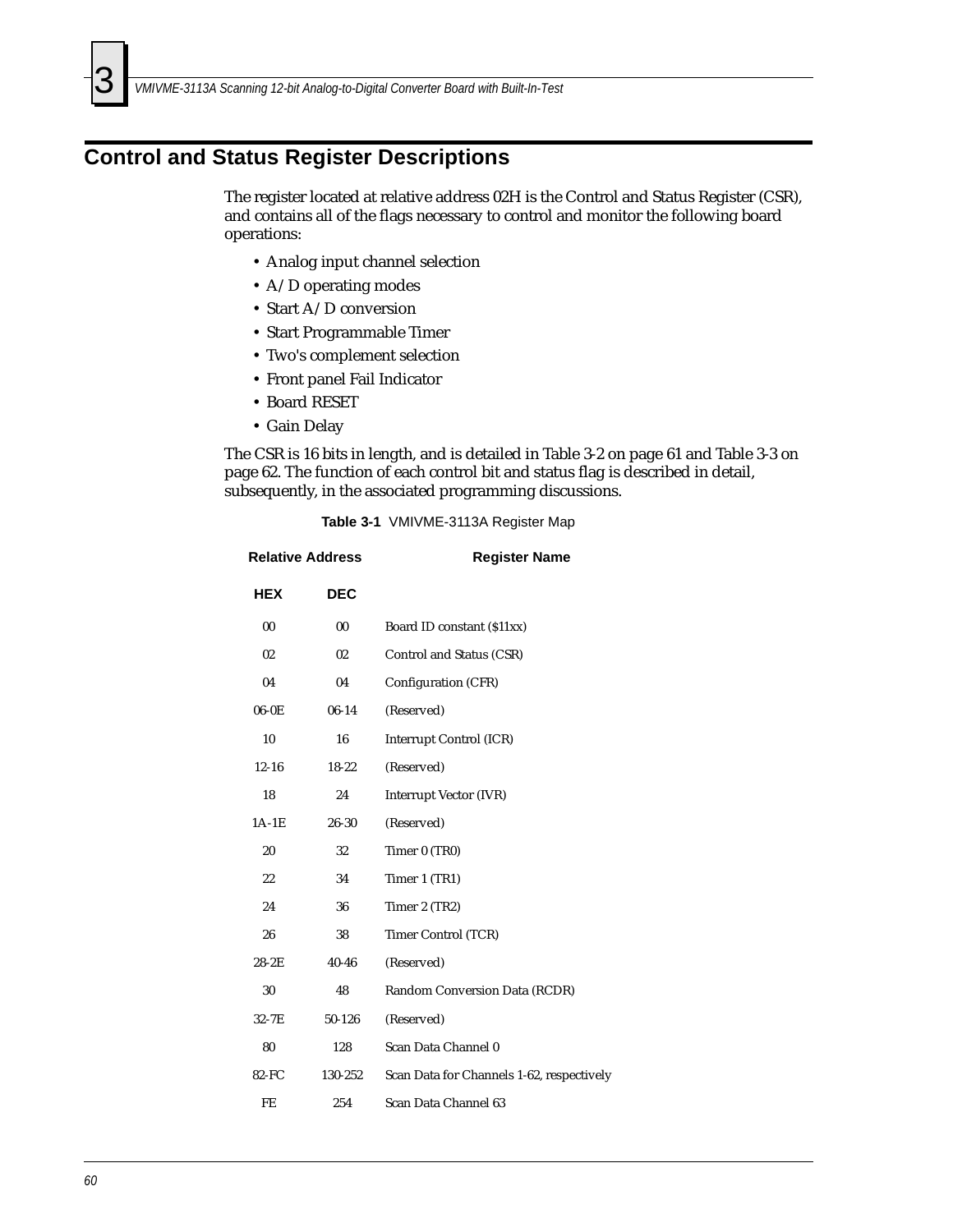<span id="page-60-0"></span>

| <b>Control Register, Byte 2 (MSB)</b> |                     |                             |                     |                               |                              |                           |                |  |  |
|---------------------------------------|---------------------|-----------------------------|---------------------|-------------------------------|------------------------------|---------------------------|----------------|--|--|
| Bit D <sub>15</sub>                   | Bit D <sub>14</sub> | Bit D <sub>13</sub>         | Bit D <sub>12</sub> | <b>Bit D11</b>                | Bit D <sub>10</sub>          | <b>Bit D09</b>            | <b>Bit D08</b> |  |  |
| <b>GAIN</b><br><b>DELAY</b>           | <b>LED OFF</b>      | <b>START</b><br><b>CONV</b> | TWO'S<br>COMPL.     | <b>ENA EXT</b><br><b>STRT</b> | <b>TIMER</b><br><b>START</b> | SOFTWAR<br><b>E RESET</b> | MODE 2         |  |  |

**Table 3-2** Control Register Functions

| <b>Control Register, Byte 3 (LSB)</b> |                     |                |               |                |                     |                |                |  |  |
|---------------------------------------|---------------------|----------------|---------------|----------------|---------------------|----------------|----------------|--|--|
| Bit D07                               | Bit D <sub>06</sub> | <b>Bit D05</b> | Bit D04       | <b>Bit D03</b> | Bit D <sub>02</sub> | <b>Bit D01</b> | <b>Bit D00</b> |  |  |
| <b>MODE1</b>                          | MODE 0              | MUX A5         | <b>MUX A4</b> | MUX A3         | MUX A2              | MUX A1         | <b>MUX A0</b>  |  |  |

### **Control Register Bit Definitions:**

| Bit D <sub>15</sub>        | GAIN DELAY — When this bit is set, the Analog Input Acquistion<br>time increases from 15 to $2\mu s$ . This bit should be set when a gain of<br>500 is selected on the Programmable Gain Amplifier.                                         |  |              |              |                                                                                                                                                                                        |  |  |
|----------------------------|---------------------------------------------------------------------------------------------------------------------------------------------------------------------------------------------------------------------------------------------|--|--------------|--------------|----------------------------------------------------------------------------------------------------------------------------------------------------------------------------------------|--|--|
| Bit D14                    | ON if the bit is "zero".                                                                                                                                                                                                                    |  |              |              | LED OFF — The FAIL LED is OFF if this bit is set to "one", and is                                                                                                                      |  |  |
| Bit D13                    | START CONV $-$ A single A/D conversion or conversion scan is<br>enabled each time a "one" is written to this control bit and an ADC<br>RANDOM POLLING/INTERRUPT or SCANNING POLL/<br>INTERRUPT OPERATING MODE is selected by D6 through D8. |  |              |              |                                                                                                                                                                                        |  |  |
| Bit D12                    |                                                                                                                                                                                                                                             |  |              |              | TWO'S COMPL — ADC coding format is offset binary if D12 is<br>low "zero", or two's complement if D12 is high "one".                                                                    |  |  |
| Bit D11                    |                                                                                                                                                                                                                                             |  |              |              | ENA EXT STRT — When D11 is set high "one", the on-board<br>external A/D start logic is enabled to accept an external trigger.                                                          |  |  |
| Bit D <sub>10</sub>        |                                                                                                                                                                                                                                             |  |              |              | TIMER START — When D10 is set high "one", the Programmable<br>Timer starts counting if it has been previously programmed.                                                              |  |  |
| <b>Bit D09</b>             |                                                                                                                                                                                                                                             |  |              |              | SOFTWARE RESET - When D9 is set high "one", all on-board A/<br>D timing networks are cleared. This must be done when changing<br>operating modes. D9 must be cleared to end the reset. |  |  |
| <b>Bits D08 through D6</b> | ADC operating modes.                                                                                                                                                                                                                        |  |              |              | MODE 2, MODE 1 and MODE $0$ – These three bits specify 1 of 6                                                                                                                          |  |  |
|                            | D8                                                                                                                                                                                                                                          |  | D7           | D6           | <b>AUTO SCANNING MODE</b>                                                                                                                                                              |  |  |
|                            | $\bf{0}$                                                                                                                                                                                                                                    |  | $\bf{0}$     | $\bf{0}$     | <b>RANDOM POLLING MODE</b>                                                                                                                                                             |  |  |
|                            | $\bf{0}$                                                                                                                                                                                                                                    |  | $\bf{0}$     | $\mathbf{1}$ | <b>RANDOM INTERRUPT MODE</b>                                                                                                                                                           |  |  |
|                            | $\bf{0}$                                                                                                                                                                                                                                    |  | $\mathbf{1}$ | $\mathbf{1}$ | <b>SCANNING POLL MODE</b>                                                                                                                                                              |  |  |
|                            | $\mathbf{1}$                                                                                                                                                                                                                                |  | $\bf{0}$     | $\bf{0}$     | <b>SCANNING INTERRUPT MODE</b>                                                                                                                                                         |  |  |

1 1 1 AUTO SCANNING MODE with BIT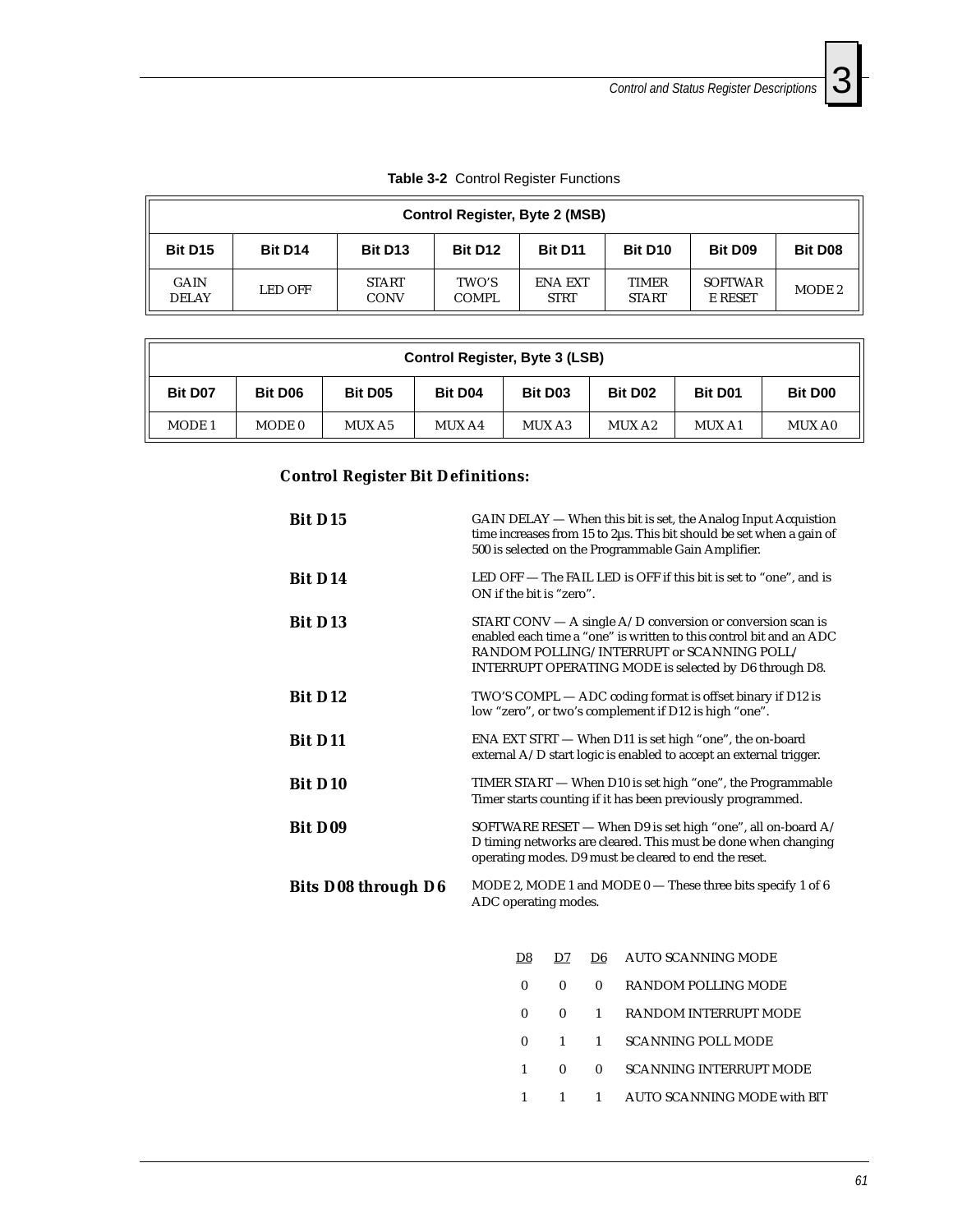#### **Bit D05 through D00** MUX A5, MUX A4, MUX A3, MUX A2, MUX A1, MUX A0 — D0 through D5 select the analog input channel or the BIT reference voltage, and are active only in the RANDOM POLLING, RANDOM INTERRUPT and AUTO SCANNING with BIT modes.

<span id="page-61-0"></span>

| <b>Status Register Data Format, Byte 2 (MSB)</b> |                     |                              |                       |                               |                              |                           |                |  |  |
|--------------------------------------------------|---------------------|------------------------------|-----------------------|-------------------------------|------------------------------|---------------------------|----------------|--|--|
| Bit D <sub>15</sub>                              | Bit D <sub>14</sub> | Bit D <sub>13</sub>          | Bit D <sub>12</sub>   | <b>Bit D11</b>                | Bit D <sub>10</sub>          | <b>Bit D09</b>            | <b>Bit D08</b> |  |  |
| <b>NEW</b><br><b>DATA RDY</b>                    | <b>LED OFF</b>      | <b>END OF</b><br><b>SCAN</b> | TWO'S<br><b>COMPL</b> | <b>ENA EXT</b><br><b>STRT</b> | <b>TIMER</b><br><b>START</b> | <b>SOFTWAR</b><br>E RESET | MODE 2         |  |  |

#### **Table 3-3** Status Register Flags

| Status Register Data Format, Byte 3 (LSB) |                   |                     |         |                |                     |                |                |  |  |
|-------------------------------------------|-------------------|---------------------|---------|----------------|---------------------|----------------|----------------|--|--|
| <b>Bit D07</b>                            | <b>Bit D06</b>    | Bit D <sub>05</sub> | Bit D04 | <b>Bit D03</b> | Bit D <sub>02</sub> | <b>Bit D01</b> | <b>Bit D00</b> |  |  |
| <b>MODE1</b>                              | MODE <sub>0</sub> | MUX A5              | MUX A4  | MUX A3         | MUX A2              | <b>MUX A1</b>  | <b>MUX A0</b>  |  |  |

### **Status Register Bit Definitions:**

| Bit D15                                    | NEW DATA RDY — This flag, when read high "one", indicates<br>that an A/D conversion of a single channel has been completed.<br>Used only in RANDOM POLLING MODE. This flag clears when<br>the RCDR is read. |  |  |
|--------------------------------------------|-------------------------------------------------------------------------------------------------------------------------------------------------------------------------------------------------------------|--|--|
| Bit $D14^*$                                | LED OFF $-$ The FAIL LED is OFF if this bit is set to "one", and is<br>ON if the bit is "zero".                                                                                                             |  |  |
| Bit D13                                    | $END OF SCAN - This flag, when read high "one", indicates that a$<br>single A/D scan of all channels has been completed. Used only in<br>SCANNING POLL MODE. This flag clears when the next scan<br>starts. |  |  |
| Bit D12*                                   | TWO'S COMPL — ADC coding format is offset binary if D12 is<br>low "zero", or two's complement if D12 is high "one".                                                                                         |  |  |
| Bit D11*                                   | ENA EXT STRT — When D11 is set high "one", the on-board<br>external A/D start logic is enabled to accept an external trigger.                                                                               |  |  |
| Bit D10*                                   | TIMER START — When D10 is set high "one", the Programmable<br>Timer starts counting if it has been previously programmed.                                                                                   |  |  |
| Bit D09*                                   | SOFTWARE RESET — When D9 is set high "one", all on-board A/<br>D timing networks are cleared.                                                                                                               |  |  |
| <b>Bits D08 through</b><br>$\mathbf{D6}^*$ | MODE 2, MODE 1 and MODE $0$ – These three bits specify 1 of 6<br>ADC operating modes.                                                                                                                       |  |  |
|                                            | <b>AUTO SCANNING MODE</b><br>D8<br>D7<br>D6                                                                                                                                                                 |  |  |
|                                            | --------------------                                                                                                                                                                                        |  |  |

| D8           | D7.          |   | D6 AUTO SCANNING MODE          |
|--------------|--------------|---|--------------------------------|
| $\bf{0}$     | $\mathbf{0}$ | 0 | <b>RANDOM POLLING MODE</b>     |
| 0            |              | 1 | RANDOM INTERRUPT MODE          |
| $\mathbf{0}$ |              | 1 | <b>SCANNING POLL MODE</b>      |
| 1            |              | 0 | <b>SCANNING INTERRUPT MODE</b> |
|              |              |   | AUTO SCANNING MODE with BIT    |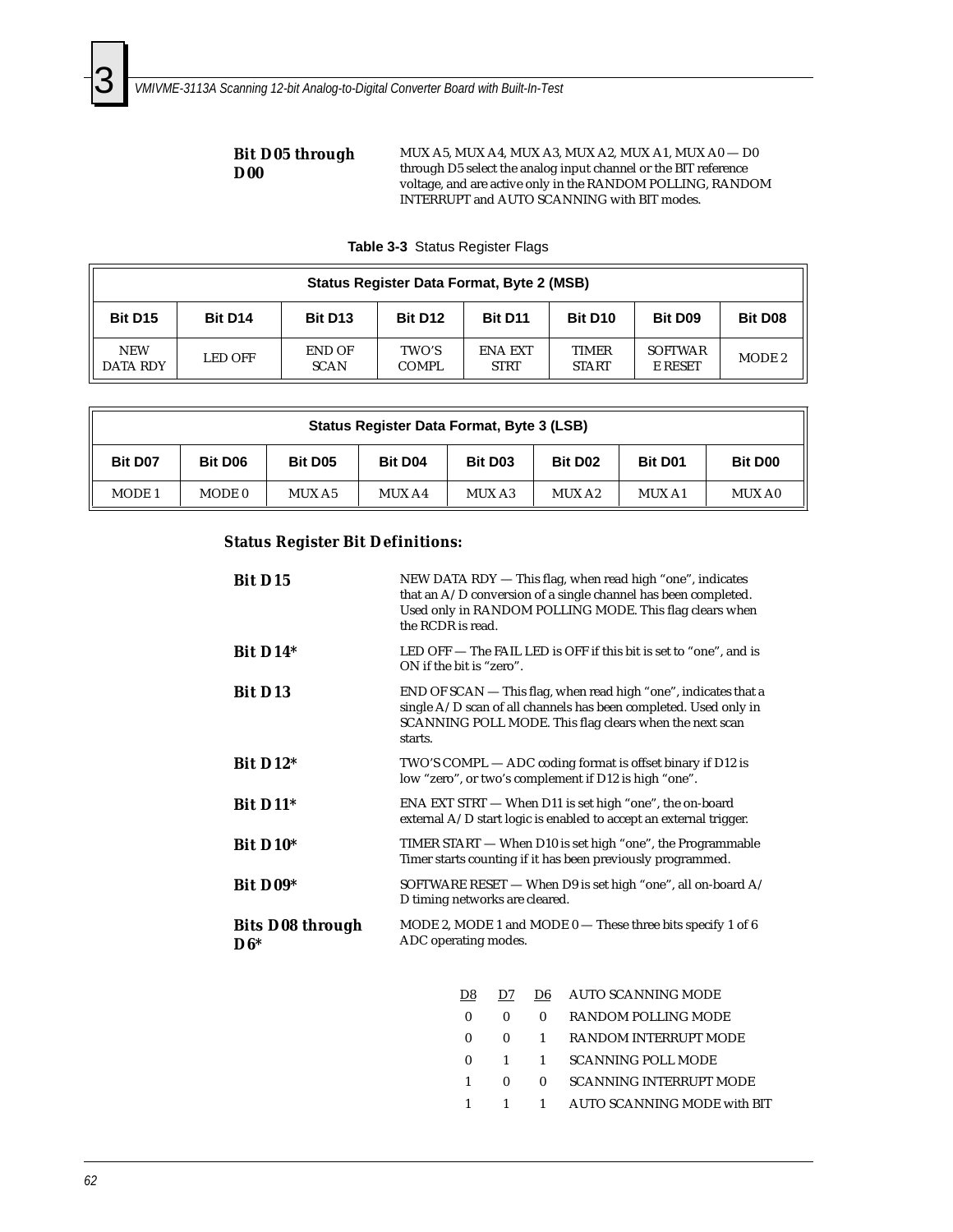| Bit D05 through | MUX A5, MUX A4, MUX A3, MUX A2, MUX A1, MUX A0 - D0             |
|-----------------|-----------------------------------------------------------------|
| D00*            | through D5 select the analog input channel or the BIT reference |
|                 | voltage.                                                        |

\* These bits read back the corresponding CONTROL REGISTER bits.

### <span id="page-62-0"></span>**Configuration Register**

The VMIVME-3113A input range and gain are determined by jumpers in the analog circuitry. The configuration of these jumpers cannot be read. However, J5 and the Configuration Register (CFR) are provided to allow the software to determine the analog configuration of the board. D0 through D4 contain the status of the five jumpers of J5 (1 = not installed), which do not have any effect on the operation of the board. The following convention is assumed:

**Table 3-4** Configuration Register Definition

| BſТ      | FUNCTION                                                                                                                                                       |
|----------|----------------------------------------------------------------------------------------------------------------------------------------------------------------|
| $D15-D8$ | Undefined                                                                                                                                                      |
| $D7-D5$  | Read as 0                                                                                                                                                      |
| D4       | 1 = Bipolar inputs $(\pm 10V, \pm 5V)$<br>$0 =$ Unipolar inputs (0 to +10V)                                                                                    |
| D3       | $1 = \pm 10V$ inputs<br>$0 = \pm 5V$ inputs, 0 to 10V inputs                                                                                                   |
| $D2-D0$  | GAIN SETTING<br>D2 D1 D0 GAIN<br>0<br>$\bf{0}$<br>X1<br>0<br>0<br>X10<br>0<br>1<br>$1 \quad$<br>0 X100<br>0<br>$1 \quad$<br>1 X200<br>0<br>1<br>0<br>0<br>X500 |

Refer to ["Configuration Register Jumper" on page 48](#page-47-1) for configuring J5 to encode CFR bits 0...4. The CFR is at board relative address \$04. They can be used with a convention different from the above, or simply ignored.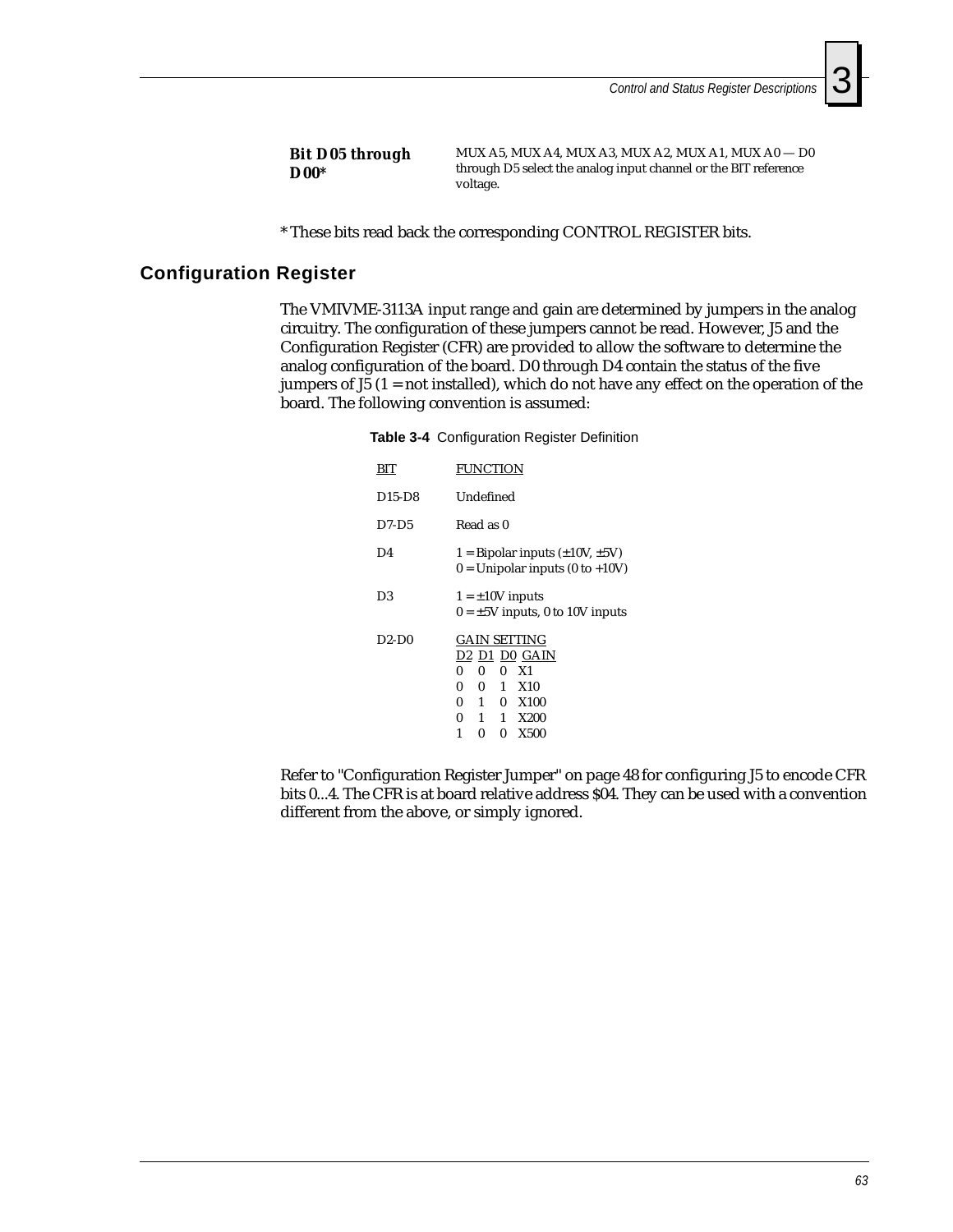

### <span id="page-63-0"></span>**Initialization By Reset**

When SYSTEM RESET is applied to the board, the Control Register and all Analog-to-Digital Converter (ADC) flags are cleared to the LOW state "zero". The board will AUTOSCAN when SYSTEM RESET is removed. An independent BOARD RESET can be generated by setting the SOFTWARE RESET control bit to a "one". The board will remain reset until the SOFTWARE RESET bit is cleared. SOFTWARE RESET is used when shifting from AUTOSCAN to the other modes (see ["Changing A/D Operating](#page-70-0)  [Modes" on page 71\)](#page-70-0).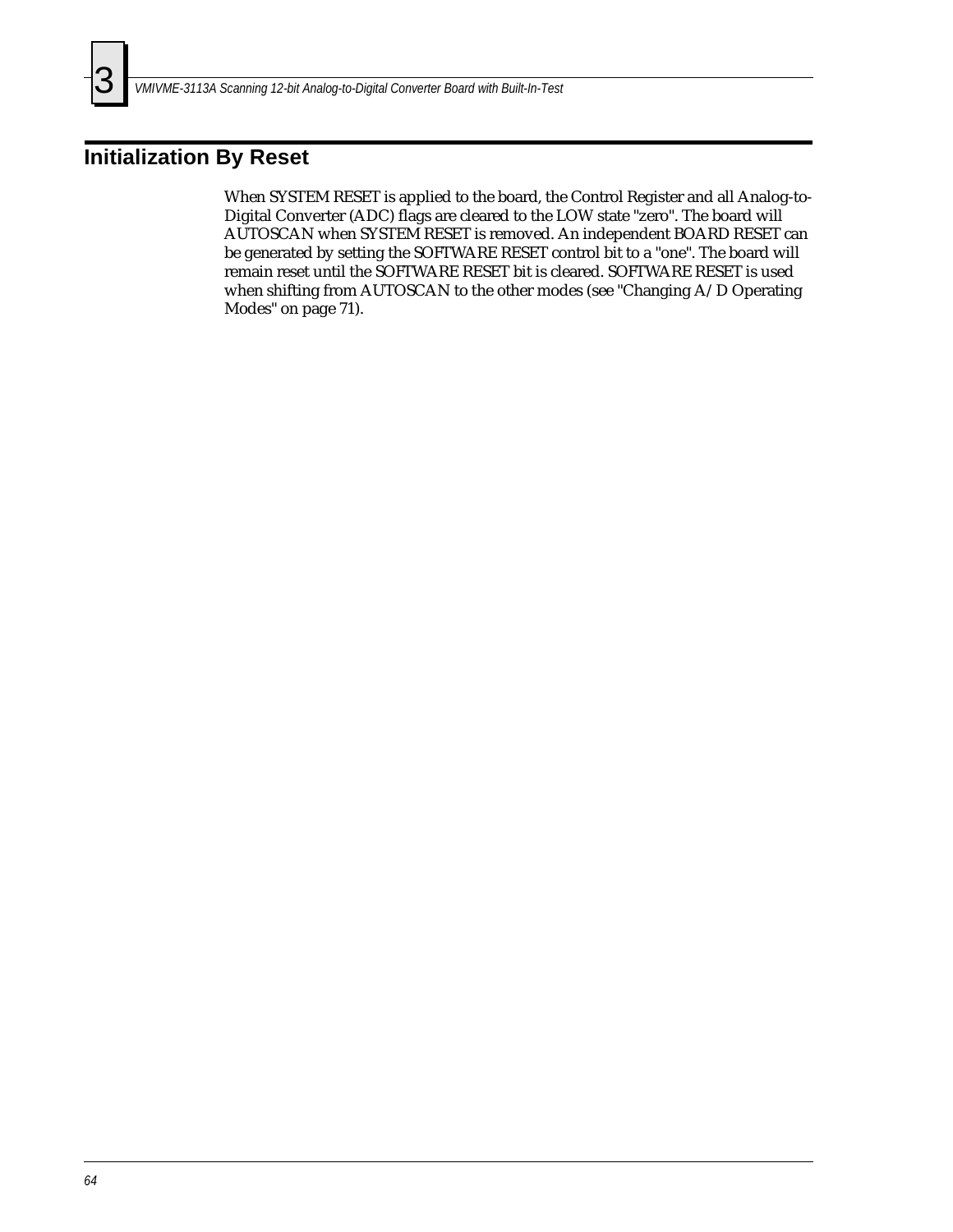### <span id="page-64-0"></span>**Controlling and Reading the Analog-to-Digital Converter Data**

The VMIVME-3113A has a number of features which allow the board to be used in a variety of applications. The simplest mode of operation is the AUTOSCANNING MODE which is automatically entered at power up.

### **AUTOSCANNING MODE**

This mode is entered at power up, or the CSR may be programmed to enter this mode. The AUTOSCANNING MODE allows the user to operate the board without setting any control bits in the CSR and without selecting each channel to be converted. On power-up, the VMIVME-3113A initiates a conversion on CH 0 and sequentially performs conversions through the last channel configured, then begins again at CH 0. After each conversion, the data for that channel is stored in a dual-port register which is also accessible to the VMEbus and may be read at any time. Jumper field J10 controls how many channels are scanned. Refer to ["Configuration and Installation" on](#page-36-0)  [page 37](#page-36-0) for the configuration of these jumpers. The gain amplifier must be set to a gain of "one" in the AUTOSCANNING MODE. A minimum of 16 channels must be scanned when filters are installed on the board. Refer to ["Analog-to-Digital \(ADC\)](#page-25-0)  [Control and Timing" on page 26](#page-25-0).

Every scan of the connected input channels results in digitized data written to the SCAN DATA registers, thus overwriting the data from the previous scan. Any time a read is performed the latest data is always received.

To enter the AUTOSCANNING MODE (automatically entered at power-up), the following CSR bits must be set to the states indicated:

| MODE 2H | MODE 1H | MODE 0H           |
|---------|---------|-------------------|
| (D8)    | (D7)    | (D <sub>6</sub> ) |
|         |         |                   |

### **SCANNING POLL MODE**

The SCANNING POLL MODE performs a single scan of the input channels, but stops the scanning process after the last channel has been digitized. The END OF SCAN flag (bit D13) is then set in the Status Register. Polling this bit allows the CPU board to determine when the scan has been completed and the SCAN DATA registers have updated data. Scans are normally started by writing a "one" to bit D13 of the control register (START CONV).

The Programmable Timer may be set to periodically generate a signal which starts the SCANNING POLL MODE. For example, the timer may be programmed to generate a pulse once every second which starts the scan. The CPU must still poll the END OF SCAN bit until it goes high, so the SCANNING INTERRUPT MODE is a better candidate for use with the timer. The timer programming considerations are discussed in ["Programmable Interval Timer" on page 68.](#page-67-1)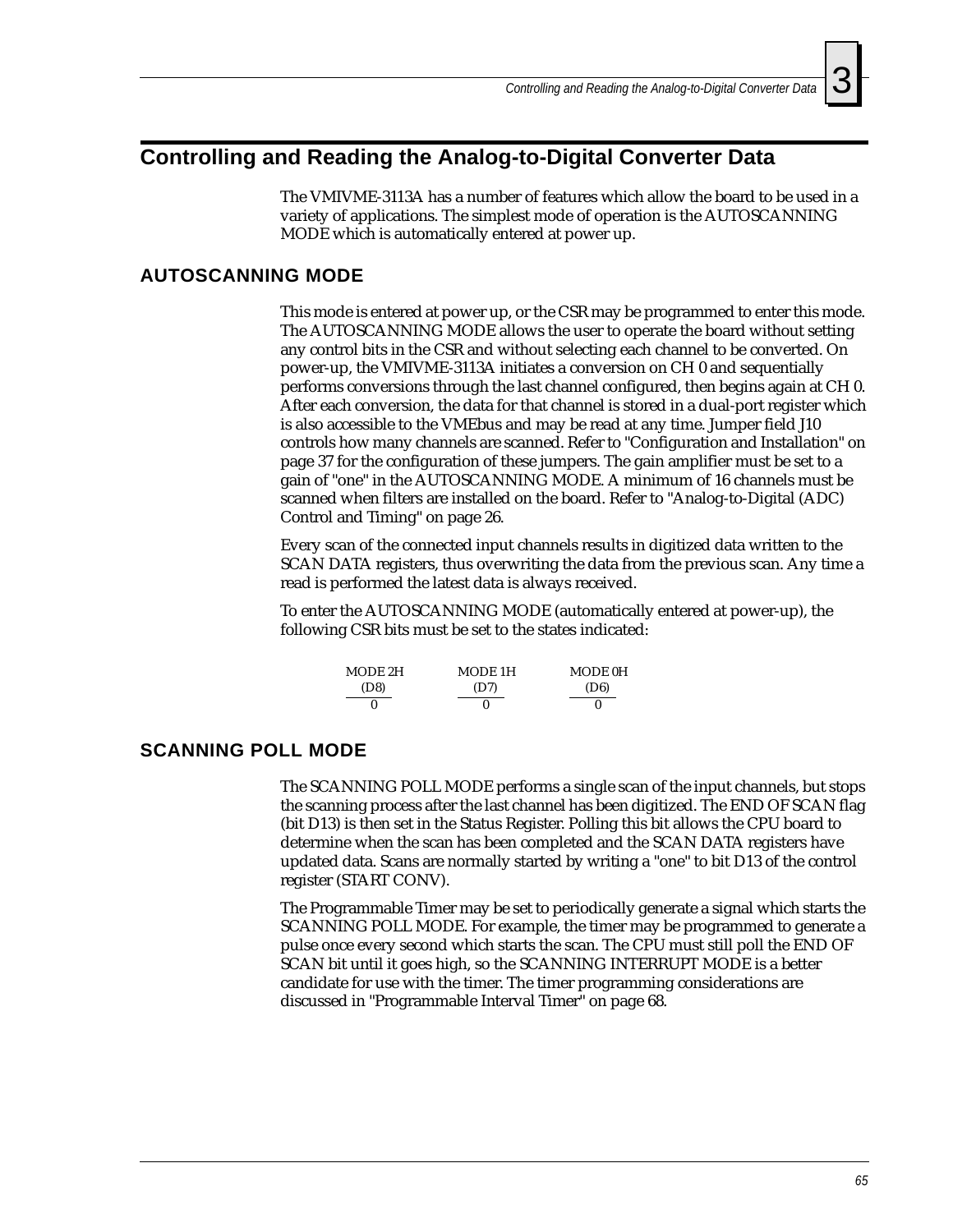To enter the SCANNING POLL MODE, the following CSR bits must be set to the states indicated:

| MODE 2H | MODE 1H | MODE 0H           |
|---------|---------|-------------------|
| (D8)    | (D7)    | (D <sub>6</sub> ) |
|         |         |                   |

#### **SCANNING INTERRUPT MODE**

The SCANNING INTERRUPT MODE, like the SCANNING POLL MODE, performs a single scan of the input channels, then stops operating. Instead of setting a flag bit in the Status Register, a signal is generated to the Bus Interrupter Module which generates a VMEbus Interrupt to the CPU board. The Bus Interrupter Module must have been previously programmed to generate this VMEbus Interrupt, and also to respond with an 8-bit vector during the Interrupt Acknowledge cycle generated by the CPU board. Programming of the Bus Interrupter Module is detailed in ["Programming the Bus Interrupter Module \(BIM\)" on page 69](#page-68-0).

The SCANNING INTERRUPT MODE can be used along with the Programmable Timer to perform periodic data logging. To do this, it is necessary to set up the timer and interrupter chips as described in ["Programmable Interval Timer" on page 68,](#page-67-1) and ["Programmable Interval Timer Programming Sequence"](#page-68-1) and ["Programming the Bus](#page-68-0)  [Interrupter Module \(BIM\)" on page 69](#page-68-0). The control word for the CSR must have bit 10 (TIMER START) set instead of bit 13 (START CONV). In addition to having low CPU overhead, this mode minimizes digital activity on the VMIVME-3113A during conversions.

To enter the SCANNING INTERRUPT MODE, the following CSR bits must be set to the states indicated:

| MODE 2H | MODE 1H | MODE 0H           |
|---------|---------|-------------------|
| (D8)    | (D7)    | (D <sub>6</sub> ) |
|         |         |                   |

#### **RANDOM POLLING MODE**

The RANDOM POLLING MODE is the traditional method of controlling an A/D conversion. The CPU board writes to the Control Register selecting the channel to be converted using Control Register bits MUX A5 through MUX A0 (D5 through D0). The same control word sets the START CONV bit (D13), which starts the multiplexer acquisition, and ADC timing sequence which was detailed in ["ADC Conversion and](#page-28-0)  [Timing" on page 29.](#page-28-0) The CPU must then poll the NEW DATA RDY bit (D15) in the Status Register. When this flag goes high, the A/D conversion is complete and the data has been stored in the Random Conversion Data Register (RCDR). The RCDR is at board relative address \$30. The CPU board then reads this data and selects the next channel to be converted. This mode is useful when channels desired to be converted are not in sequential order; channels can be selected in a Random order. It is also useful when specific channels must be converted more often than others.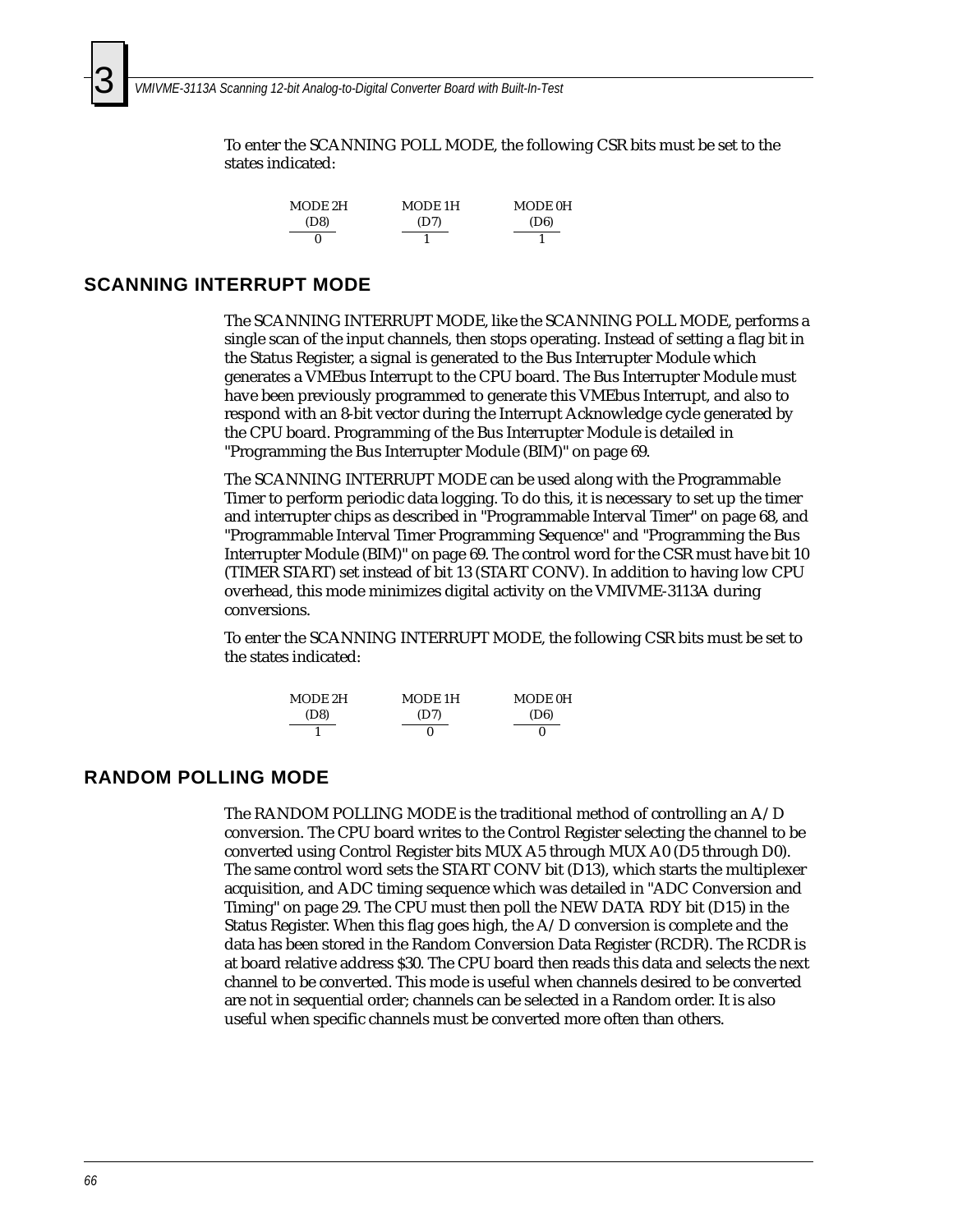Each time a new channel is selected for A/D Conversion, the Mode Control bits must be set to the RANDOM POLLING MODE. The following CSR bits must be set to the states indicated:

> MODE 2H (D8) 0 MODE 1H (D7) 0 MODE 0H (D6) 1

#### **RANDOM INTERRUPT MODE**

The RANDOM INTERRUPT MODE operates the same as the RANDOM POLLING MODE described above. The only difference is the CPU is signaled when the A/D conversion is complete by a VMEbus Interrupt generated by the on-board Bus Interrupter Module. The Bus Interrupter Module must be programmed before the first conversion is completed. Refer to ["Programming the Bus Interrupter Module](#page-68-0)  [\(BIM\)" on page 69](#page-68-0) for more information on programming the Bus Interrupter Module. Each time a new channel is selected for A/D conversion, the Mode Control bits must be set to the RANDOM INTERRUPT MODE. The following CSR bits must be set to the states indicated:

| MODE 2H           | MODE 1H | MODE 0H           |
|-------------------|---------|-------------------|
| (D <sub>8</sub> ) | (D7)    | (D <sub>6</sub> ) |
|                   |         |                   |

### **AUTOSCANNING MODE with BIT**

This mode is identical to the AUTOSCANNING MODE, except that one of three internal reference voltages may replace the channel 00 input signal. To select the BIT mode, select the appropriate CSR control bits as follows:

| <b>Ref Voltage</b> | Mode 2<br>(D8) | Mode 1<br>(D8) | Mode 0<br>(D8) | MUX A1<br>(D8) | MUX A0<br>(D8) |
|--------------------|----------------|----------------|----------------|----------------|----------------|
| CH00               |                |                | 1              | $\bf{0}$       | 0              |
| $+4.980$ VDC       | 1              |                | 1              | $\bf{0}$       |                |
| $+0.4928$ VDC      |                |                | 1              |                | 0              |
| $+9.92$ mVDC       |                |                |                |                |                |

**NOTE:** The gain and input range should be taken into consideration when choosing a reference voltage.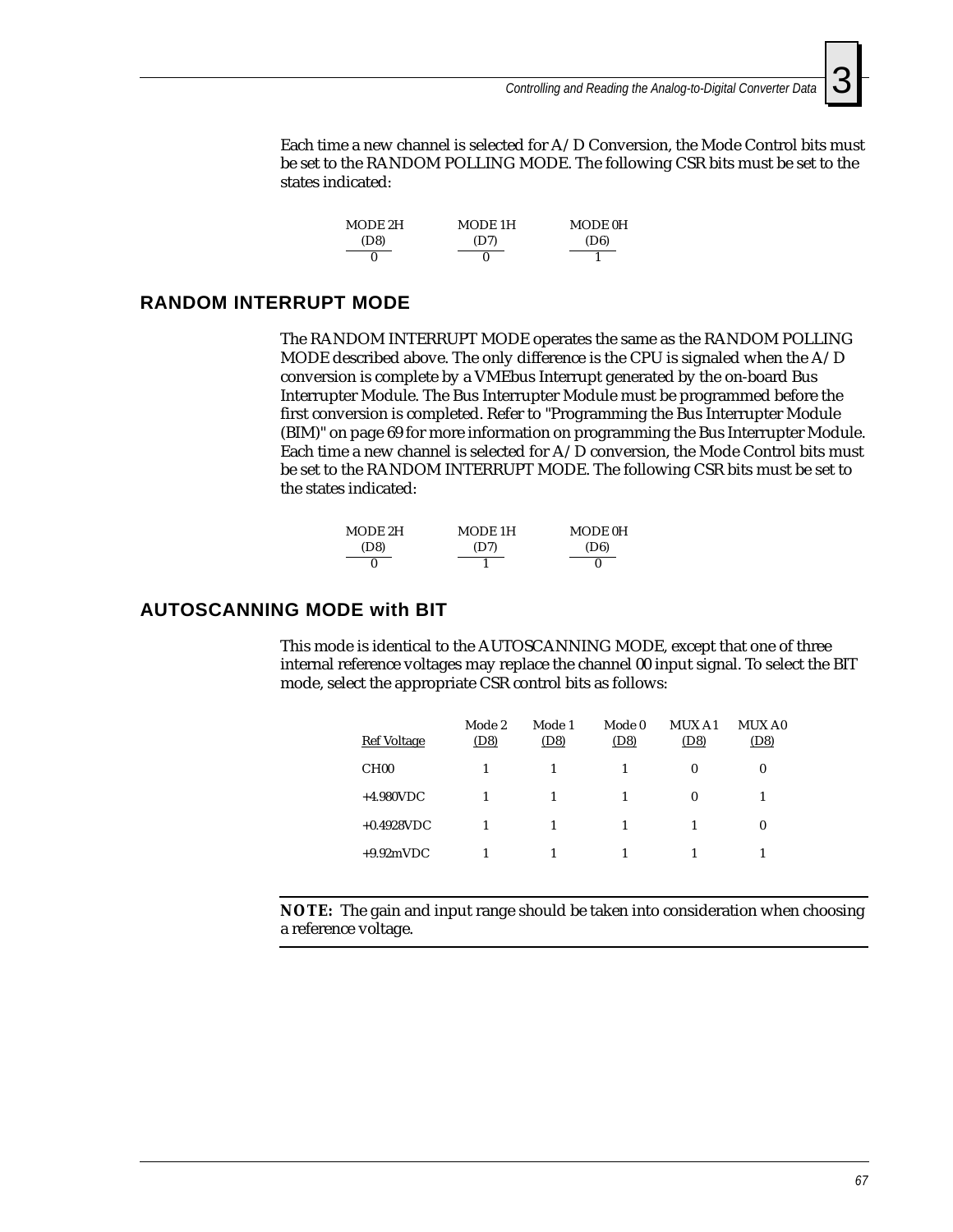### <span id="page-67-1"></span><span id="page-67-0"></span>**Programmable Interval Timer**

The timer chip lets the VMIVME-3113A do delayed or periodic scans. It works with the SCANNING INTERRUPT and SCANNING POLL modes. The 8254 PIT chip used has three 16-bit counters and six counter modes. For the VMIVME-3113A, the counters are a timer and two optional prescalers for the 8 MHz clock. The "RATE GENERATOR" mode is used for prescalers and periodic scans. The "HARDWARE TRIGGERED STROBE" mode is used for single, delayed scans. This section will cover only the straightforward, likely uses of the 8254.

When J7 is in the [5-6] position, counter 0 is the timer. There are no prescalers. To initialize this counter as a one-shot scan trigger, write \$xx3A to the Timer Control Register. The TCR is at board relative address \$26 (word access or \$27 byte access). To make counter 0 a repeating trigger or prescaler, write \$xx34 to the TCR.

When J7 is in the [3-4] position, counter 1 is the timer. Counter 0 is the prescaler. To initialize counter 1 as a one-shot scan trigger, write \$xx7A to the TCR. To make counter 1 a repeating trigger or prescaler, write \$xx74 to the TCR.

When J7 is in the [1-2] position, counter 2 is the timer. Counters 0 and 1 are prescalers (multiply their counts). To initialize counter 2 as a one-shot scan trigger, write \$xxBA to the TCR. To make counter 2 a repeating trigger, write \$xxB4 to the TCR.

Although all three counters are initialized through the TCR, they are loaded through separate registers (TR0, TR1 and TR2). Each load requires two separate writes, since the 8254 is a byte-wide device. After any of the above control words is used, the targeted counter will route the first write to it to its least significant byte. The second write will go to the counter's MSB. Right-justify the data, i.e., \$xxLL or \$xxHH. The writes to TR0, TR1 and TR2 may be arbitrarily arranged as long as each counter is loaded LSB first.

Counter 0 decrements once every 125nsec. Its delay/period can reach 8.192msec. Counter 1 can reach 536 seconds, given a 8.192msec prescaler. Counter 2 can reach 35 million seconds, given a 536sec prescaler. Prescalers decrease timing resolution: the minimum step rises from 125nsec up to whatever the prescaler period is.

It is possible to latch and read the counters without affecting them. The first step is to write a counter latch command. Write \$0000, \$0040 or \$0080 to the TCR in order to latch counter 0, 1 or 2, respectively. Read TR0, TR1 or TR2, respectively to get the low byte of the count. Read it again to get the high byte of the count. The count will remain latched until it is read even if a second latch command is issued.

Timed scans require bit 10 set and bit 13 reset in the Control Register. The PIT chip is ultimately controlled by CSR bit 10, "TIMER START". TIMER START must be high for the counters to run. A rising edge on TIMER START will restart each counter after the next clock pulse into that counter. This can be used to synchronize the VMIVME-3113A. Note that a counter loaded with N will require  $N+1$  clocks to generate its first signal. RATE GENERATORS will run with a period of N after that.

For byte accesses, here are the timer register relative addresses (HEX): The TCR is at 27. TR0, TR1 and TR2 are at 21, 23 and 25, respectively. For word accesses, TR0, TR1 and TR2 are at 20, 22 and 24, respectively.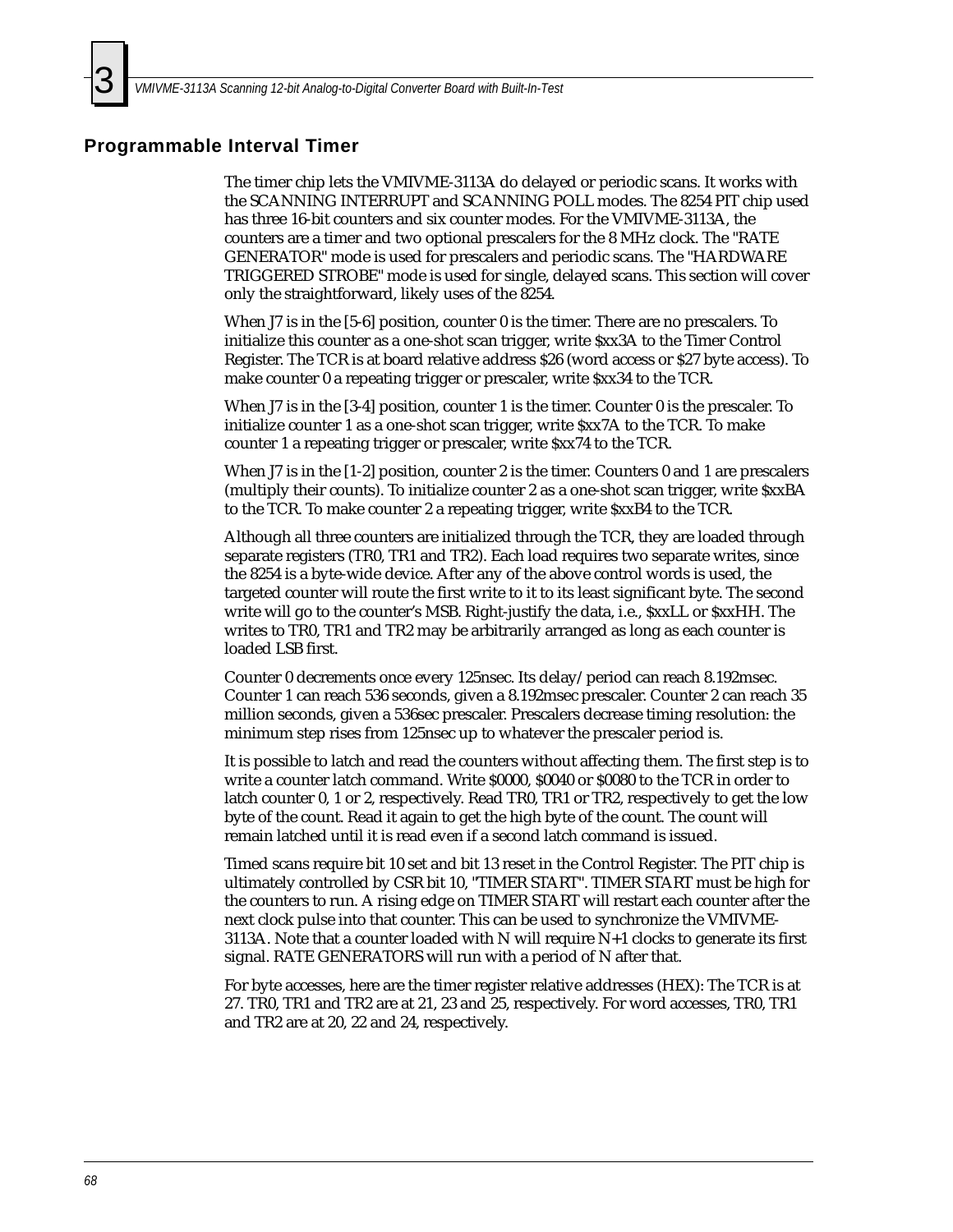### <span id="page-68-1"></span>**Programmable Interval Timer Programming Sequence**

[Table 3-5](#page-68-2) below gives the address of each Counter Register and a description of the data to load into each register. Review ["Interval Timer - 16-, 32- or 48-bit Timer](#page-45-2)  [Selection" on page 46](#page-45-2) concerning the jumper installation on the cascading counters for maximum counter lengths of 16, 32 or 48 bits.

<span id="page-68-2"></span>

| Counter<br><b>Number</b> | Load<br><b>Sequence</b> | Register<br><b>Address</b><br>(HEX) | Register<br><b>Name</b>                          | Data (HEX)                                                                                   | Max<br><b>Interval</b> |
|--------------------------|-------------------------|-------------------------------------|--------------------------------------------------|----------------------------------------------------------------------------------------------|------------------------|
| <b>COUNTER 0</b>         | 2<br>3                  | 26<br>20<br>20                      | <b>TCR</b><br>TR <sub>0</sub><br>TR <sub>0</sub> | \$0034 or \$003A<br>LEAST SIGNIFICANT BYTE OF COUNT<br>MOST SIGNIFICANT BYTE OF COUNT        | 8.192 milliseconds     |
| <b>COUNTER1</b>          | 3                       | 26<br>22<br>22                      | <b>TCR</b><br>TR <sub>1</sub><br>TR <sub>1</sub> | \$0074 or \$007A<br><b>LEAST SIGNIFICANT BYTE OF COUNT</b><br>MOST SIGNIFICANT BYTE OF COUNT | 536.8 seconds          |
| <b>COUNTER 2</b>         | $\overline{2}$<br>3     | 26<br>24<br>24                      | <b>TCR</b><br>TR <sub>2</sub><br>TR <sub>2</sub> | \$00B4 or \$00BA<br><b>LEAST SIGNIFICANT BYTE OF COUNT</b><br>MOST SIGNIFICANT BYTE OF COUNT | 35 megaseconds         |

**Table 3-5** Timer Programming Sequence

Count data must be right-justified, i.e., \$00LL or \$00HH.

### <span id="page-68-0"></span>**Programming the Bus Interrupter Module (BIM)**

The Bus Interrupter Module handles all interrupt interfacing to the VMEbus. An interrupt may be generated on any VMEbus level (1 through 7). Interrupts are generated when the BIM is programmed to do so and when one of the following two ADC operating modes are employed: RANDOM INTERRUPT MODE and SCANNING INTERRUPT MODE.

Two registers must be programmed to use the BIM. The Interrupt Vector Register (IVR) is at offset 18 HEX (19 for byte access). It simply holds the 8-bit vector which the BIM delivers to the interrupted CPU. The vector normally points to an interrupt handler address within a jump table.

The Interrupt Control Register (ICR) determines the level of the interrupt and whether the BIM is armed or not. ICR bits 0-2 encode the interrupt request level. Level 7 is the highest priority, level 1 is the lowest and 0 disables the BIM. The BIM is also disabled when ICR bit 4 is cleared. Bit 3, if set, makes the BIM automatically clear bit 4 (and disable itself) after each interrupt. If bit 3 is set, then the software must load the ICR to re-arm the BIM after each interrupt. This can be useful as a debugging aid or safety precaution.

The other ICR bits are straightforward. Bit 5 must be cleared. Bit 7 is a utility flag with no control function. Bit 6, if set, clears the bit 7 flag in the event of an interrupt. The ICR is at offset 10 HEX (11 for byte access).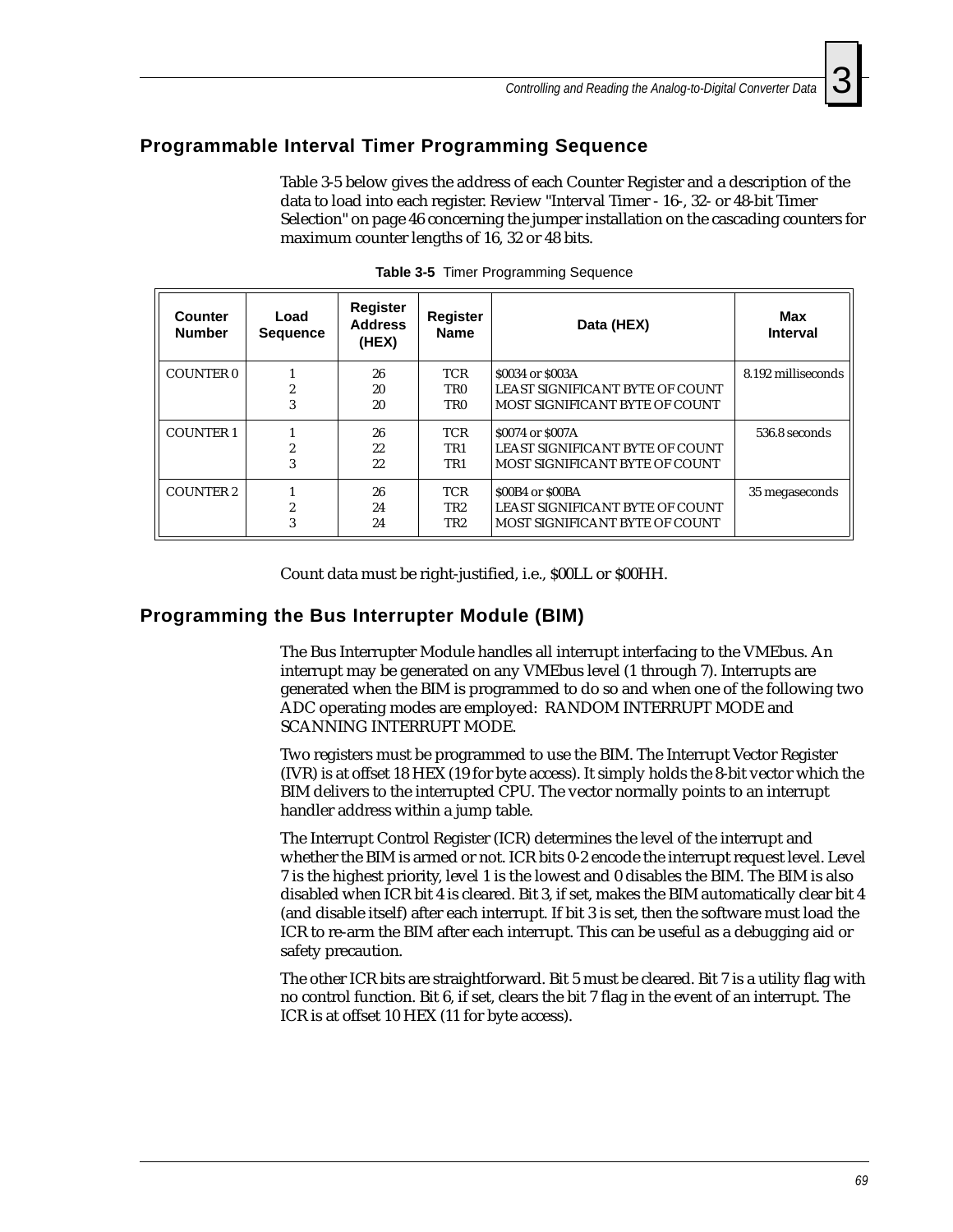### **External Trigger Operation**

The board may be programmed to respond to an external TTL pulse (active low or "zero" pulse required). A single  $A/D$  conversion or a scan of  $A/D$  conversions will be initiated in response to this trigger. First, the user selects the A/D mode to be used by writing to the CSR and selecting a RANDOM MODE or SCANNING MODE, but do not set the START CONV bit (D13) in the CSR. The control bit ENA EXT STRT (D11) must be set to a "one" instead. This will generate a TTL high (logic "one") out the P2 connector pin A31 to signal the external equipment that the board is ready to receive an External Trigger. An external logic level ("zero") trigger pulse of at least 100nsec may then be input to the board via the P2 connector pin A27. This will start the  $A/D$ conversion(s).

In addition to enabling the External Trigger operation, there are certain jumpers which must be installed to electrically connect the P2 connector pins to the External Trigger circuitry. Refer to ["External Trigger Jumper Description" on page 46](#page-45-3) for information on selecting these jumpers. Be aware that the P2 I/O pins are sometimes used by other boards to perform different I/O functions. This needs to be checked from a system viewpoint to verify there are not multiple drivers/receivers using these user-defined P2 I/O lines: P2-A31, A32, A27 and A28.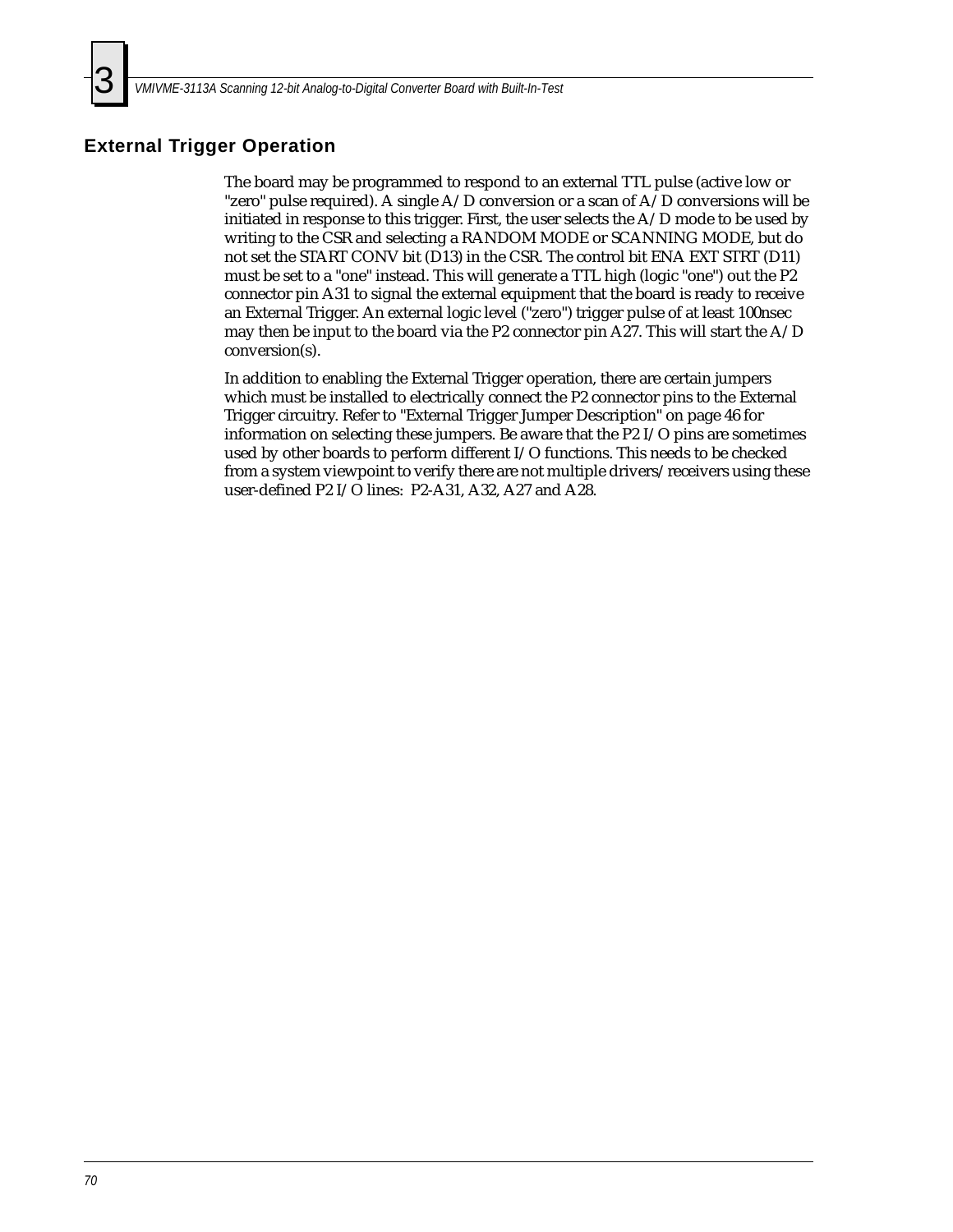### <span id="page-70-0"></span>**Changing A/D Operating Modes**

The board powers up in the AUTOSCANNING MODE. To switch the board from an autoscanning mode to a nonautoscanning mode, a software reset sequence must be used. The three steps of a reset sequence are: (1) write a word to the CSR setting the SOFTWARE RESET bit (D9) and the new mode (in D6, D7, D8), (2) write a word to the CSR clearing the SOFTWARE RESET bit but having the same new mode and (3) write a word to the CSR having the new mode and enabling/starting the conversion; i.e., set either START CONV (D13), ENA EXT STRT (D11) or TIMER START (D10). [Table 3-](#page-70-1) [6](#page-70-1) below shows the sequences for switching from an autoscanning mode to each of the other four A/D operating modes. The table examples for the RANDOM POLL and RANDOM INT work for channels other than 0.

A software reset is not necessary when switching between the autoscanning modes (AUTOSCANNING, AUTOSCANNING with BIT). Neither is it necessary when switching from one of the RANDOM or SCANNING modes to any other mode. In these cases, (1) write a word to the CSR with the new mode in D6, D7 and D8 and (2) write a word to the CSR having the new mode and enabling/starting the conversion.

[Table 3-6](#page-70-1) below shows the proper sequence and control words to switch to the four other A/D operating modes.

<span id="page-70-1"></span>

| SWITCH FROM AUTOSCANNING<br>MODE TO: | CONTROL WORD<br><b>SEQUENCE (HEX)</b>                                                    |
|--------------------------------------|------------------------------------------------------------------------------------------|
| RANDOM POLL MODE                     | 1.4240 (RESET TIMING NETWORK)<br>2.4040 (REMOVE RESET)<br>3.6040 (STARTS CONV. ON CH 0)  |
| <b>RANDOM INT. MODE</b>              | 1.4280 (RESET TIMING NETWORKS)<br>2.4080 (REMOVE RESET)<br>3.6080 (STARTS CONV. ON CH 0) |
| <b>SCANNING POLL MODE</b>            | 1.42C0 (RESET TIMING NETWORKS)<br>2.40C0 (REMOVE RESET)<br>3.60C0 (STARTS CONV. ON CH0)  |
| <b>SCANNING INT. MODE</b>            | 1.4300 (RESET TIMING NETWORKS)<br>2.4100 (REMOVE RESET)<br>3.6100 (STARTS A/D SCAN)      |

**Table 3-6** Control Word Sequence for Switching from AUTOSCANNING MODE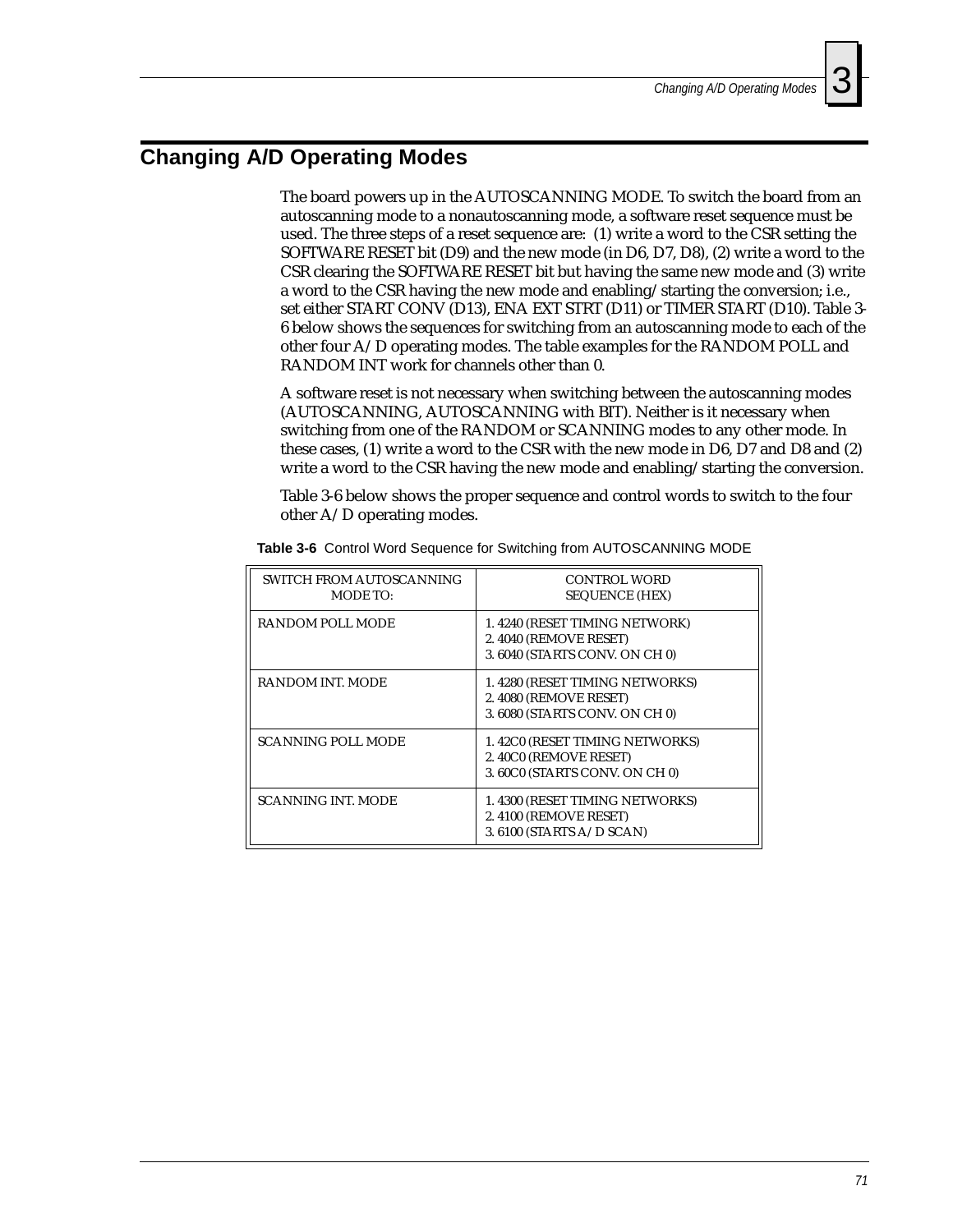### <span id="page-71-0"></span>**Program Example**

The following example consists of three files: 3113A.h, example.c and eos.sa. The first two files are "C" code to demonstrate various modes. The third file is an interrupt handler written in 68000 assembly language to support the "C" code.

#### **File example.c:**

```
/ *<br>**
    VMIVME-3113A SCANNING ANALOG-TO-DIGITAL BOARD
**
    Assumes use of Force CPU-33 with VMEPROM (pdos).
**
   example program outline:
**
   > Example exit AUTOSCAN mode (power on default mode).
** > Example TIMER initialization.
** > Example SCANNING POLL mode with EXTERNAL START.
** > Example SCANNING INTERRUPT mode with Timer.<br>** > Frample PANDOM POLL mode
** > Example RANDOM POLL mode.
** > Example re-enter AUTOSCAN mode.<br>** > Example dump of above data
** > Example dump of above data.<br>** > End example program.
   > End example program.
** > Interrupt handler example (in assembler). 
*/
#include <stdio.h>
#include "3113A.h"
/*
** declare global pointer to board
**
** Force CPU-33 short io space is $fbff0000 ~ $fbffffff. 
** VMIVME-3113A board base address (jumpers) is $0000. 
   (short io space) + (board base address) = $fbf0000.
*/
Vmic3113A * board = (( Vmic3113A * )( 0xfbff0000 ));
/*
** declare global 3113A data storage arrays (for mode examples) 
*/
unsigned short scan poll_data[64], \frac{\pi}{8} scanning poll mode data */
                 scan intr data[64], /* scanning intr mode data */
                 rand_poll_data[64]; \frac{1}{2} /* random poll mode data */
/*
    declare external functions (in this case interrupt handlers)
*/
void eos( void ); \prime and of scan interrupt service */
extern int eos flag; /* end of scan flag */
```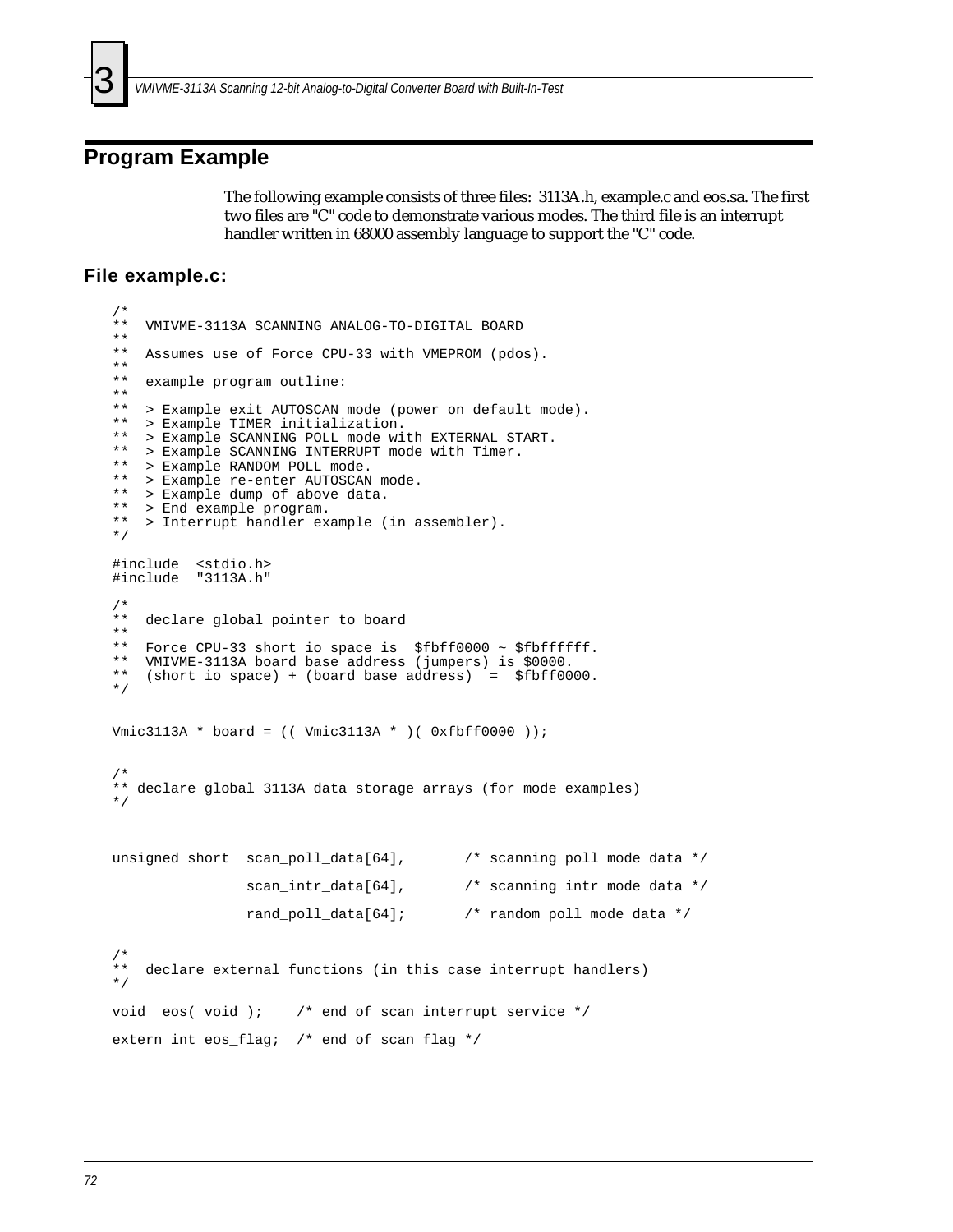```
declare miscellaneous vars and constants
unsigned short soft csr; /* csr image */
unsigned int loop; \frac{1}{2} /* general loop var */
main()
/*
    ** Example exit (default) autoscan mode 
 */
   board-\text{csr} = ( FAIL LED_OFF | SCANNING_POLL );
   / *<br>* *
       Example timer initialization ( see manual for details ).
    **
   ** set up timer 0 for 1 msec rate generator and cascade that<br>** into timer 1 which is set up for 1000 counts and generate
   ** into timer 1 which is set up for 1000 counts and generate
       a strobe. So 1000 \times 1 msec = 1 second.
    */
    board->tmc = ( SELECT_COUNTER_0 | RW_LSB_MSB | 
                      RATE_GENERATOR | BINARY_COUNTER );
   board->tm0 = 0x40; /* 8000 = $1f40 = 1 msec lsb/msb */
   board->tm0 = 0x1f;
    board->tmc = ( SELECT_COUNTER_1 | RW_LSB_MSB | SOFT_TRIG_STROBE | 
                       BINARY_COUNTER );
   board->tml = 0xe8; /* 1 sec = 1000 msec = $3e8 lb/msb */board->tm1 = 0x03;
 /*
    ** Example scanning poll mode with external start. 
    **
    ** set up a scan which is started by external trigger. 
    ** The end will be determined by polling END OF SCAN. 
    ** Starting the scan requires EXT_START_CONVERT_L signal to 
    ** go low momentarily. (Shorting to ground with a clip lead
    ** should suffice. See manual for electrical precautions). 
    ** (also do software reset - see manual for details). 
    */
   printf("\r\n\nPlease provide external trigger input ... ");
 board->csr = ( FAIL_LED_OFF | SOFTWARE_RESET | SCANNING_POLL );
 board->csr = ( FAIL_LED_OFF | EN_EXTERNAL_START | SCANNING_POLL );
    /*** note:
    The following two lines can be used to start convert without using the hardware 
    signal mentioned in the comment above ...
 board->csr = ( FAIL_LED_OFF | SCANNING_POLL ); 
 board->csr = ( FAIL_LED_OFF | START_CONVERT | SCANNING_POLL );
```
/\*

\*/

{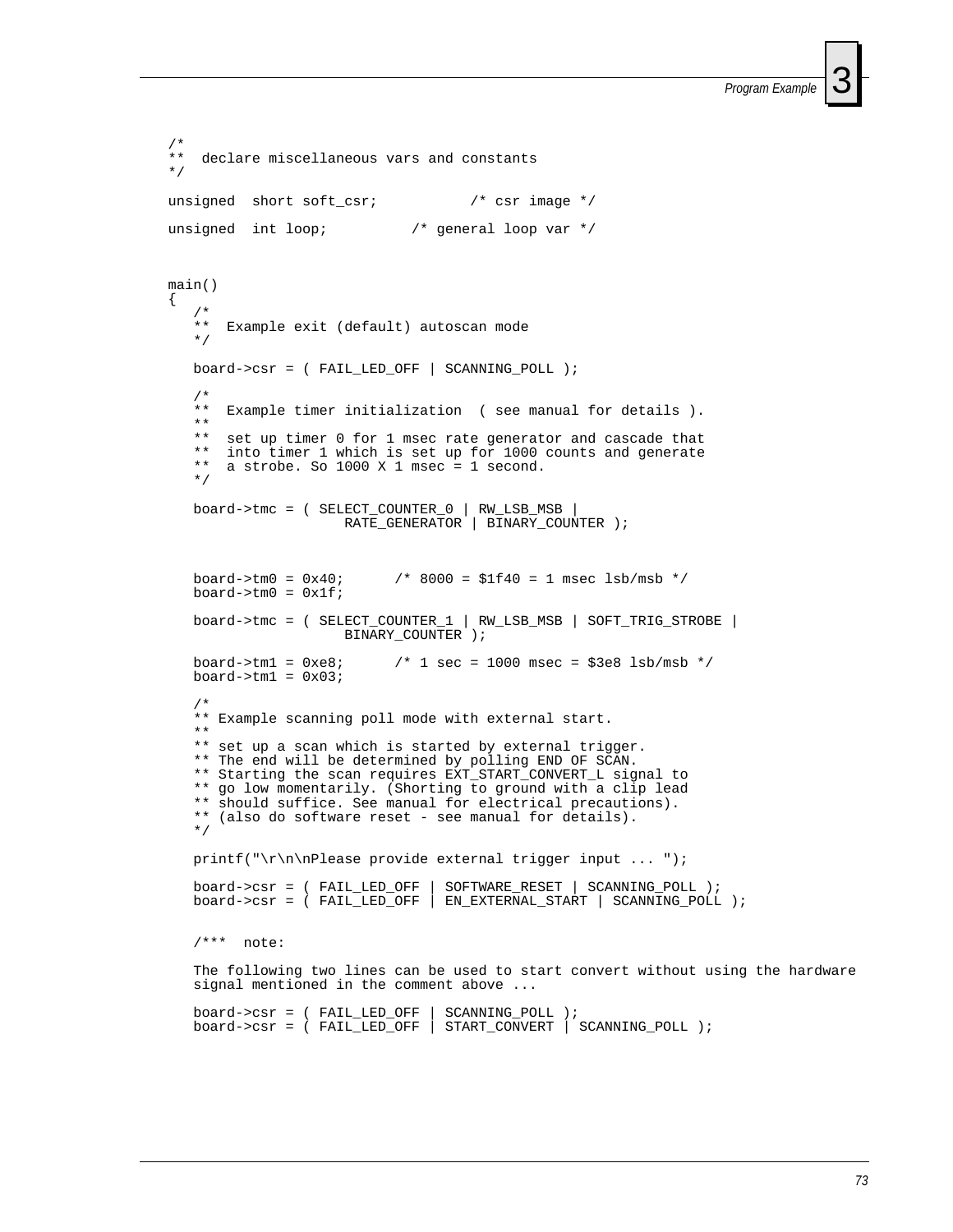```
 ***/
  while( board->csr & END OF_SCAN ); /* wait for status cleared */
  while( ! ( board ->csr & END_OF_SCAN )); /* wait for status set */
  printf("thank you\r\nu");
 /*
   ** on end of scan move data from the channel buffers into<br>** the scan poll data array
      the scan poll data array.
   */
  for(loop = 0; loop < 64; loop++)
   scan_poll_data[loop] = board->chan[loop];
 /*
   ** Example scanning interrupt mode with timer start 
   **
      The end will be signaled by an interrupt. Interrupts
    ** are system dependent and requires your understanding 
    ** of your particular system. The interrupt service 
   ** routine for this example (shown later) moves the data 
  ** into the scan intr data array.
   */
  board->ivr = 0x54; /* first available user vector on Force CPU-33 */
  setvect( 0x54, \&eos ); \qquad \qquad /* install vector with system call */
   board->icr = ( INTERRUPT_ENABLE | INTR_AUTO_CLEAR | REQUEST_LEVEL_5 );
   board->csr = ( FAIL_LED_OFF | TIMER_START | SCANNING_INTERRUPT );
  while( ! ( cos_flag )); /* do nothing until you see eos flag */<br>cos_f lag = 0; /* clear eos flag for another pass */
                            /* clear eos flag for another pass */
 /*
   ** Example random poll mode (single conversions) 
 */
   soft_csr = ( FAIL_LED_OFF | START_CONVERT | RANDOM_POLL );
  for( loop = 0; loop < 64; loop++ ) { \prime * channel loop */
        board->csr = soft_csr; /* start conversion */
        while( ! ( board ->csr & NEW_DATA_READY ) ); /* wait */
        rand_poll_data[loop] = board->word_reg[0x15]/* save data */
        soft_csr++; /* point to next channel (mux) */
   }
 /*
   ** Example return to autoscan mode dump data and exit 
    */
   board->csr = ( FAIL_LED_OFF );
```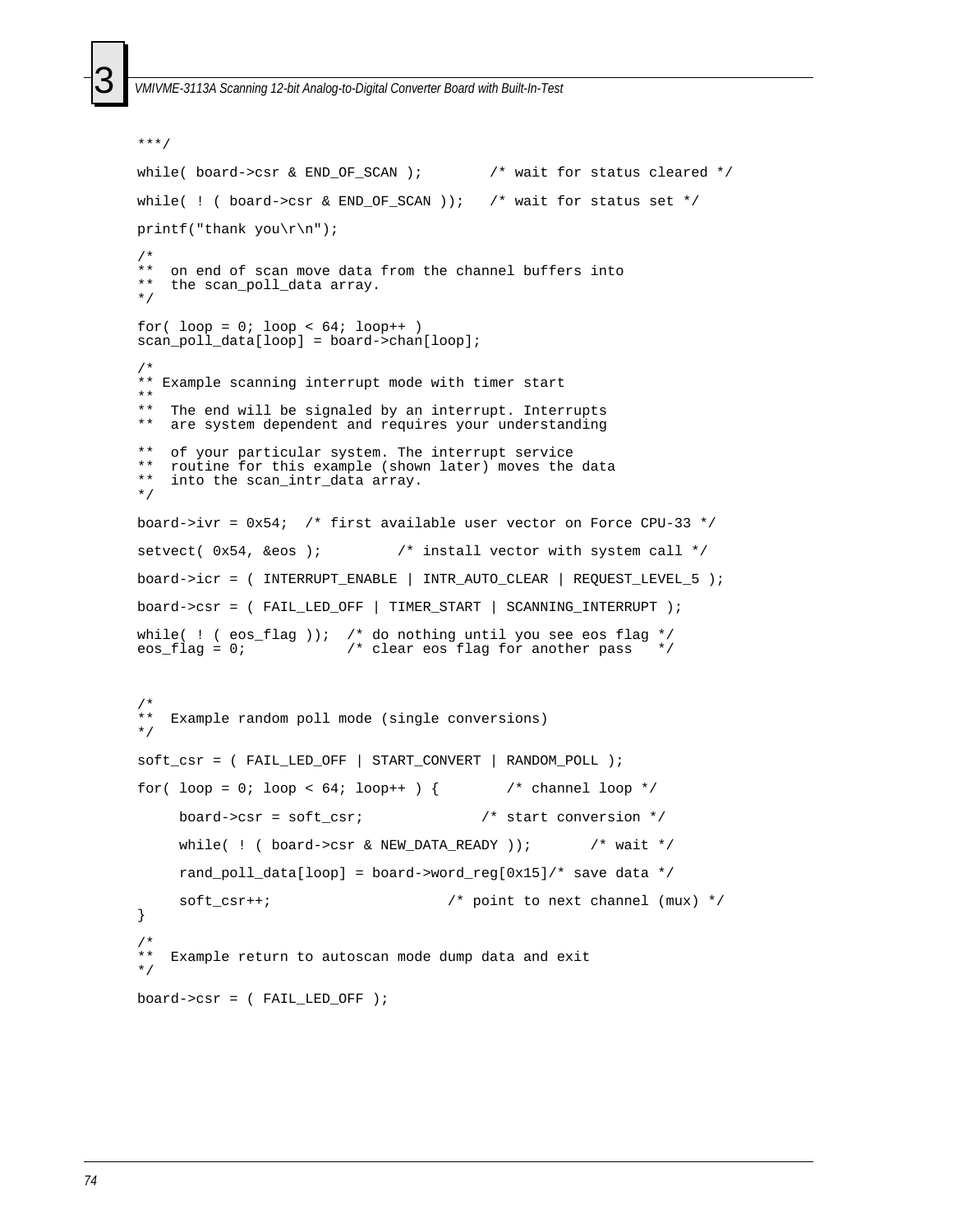```
 /*
    ** Dump example mode data arrays
    **
    ** assumes that sixteen data words with a single space 
    ** after each will fit evenly on a line of the terminal 
    ** then wrap to the next line (auto wrap mode). 
    */
  printf("\r\n\nDumping scanning poll mode data: \r\n\n");
   for( loop = 0; loop < 64; loop++ )
  printf("%.4X", scan_poll_data[ loop ] );
  printf("\r\n\nDumping interrupt poll mode data: \r\n\n");
   for(loop = 0; loop < 64; loop++)
       printf("%.4X ", scan_intr_data[ loop ] );
  printf("\r\n\h\nDumping random poll mode data: \r\n\h\n\h\n\in\mathbb{Z}for( loop = 0; loop < 64; loop++ )
  printf("$.4X ", rand_poll_data[ loop ] );
} /* end main */
```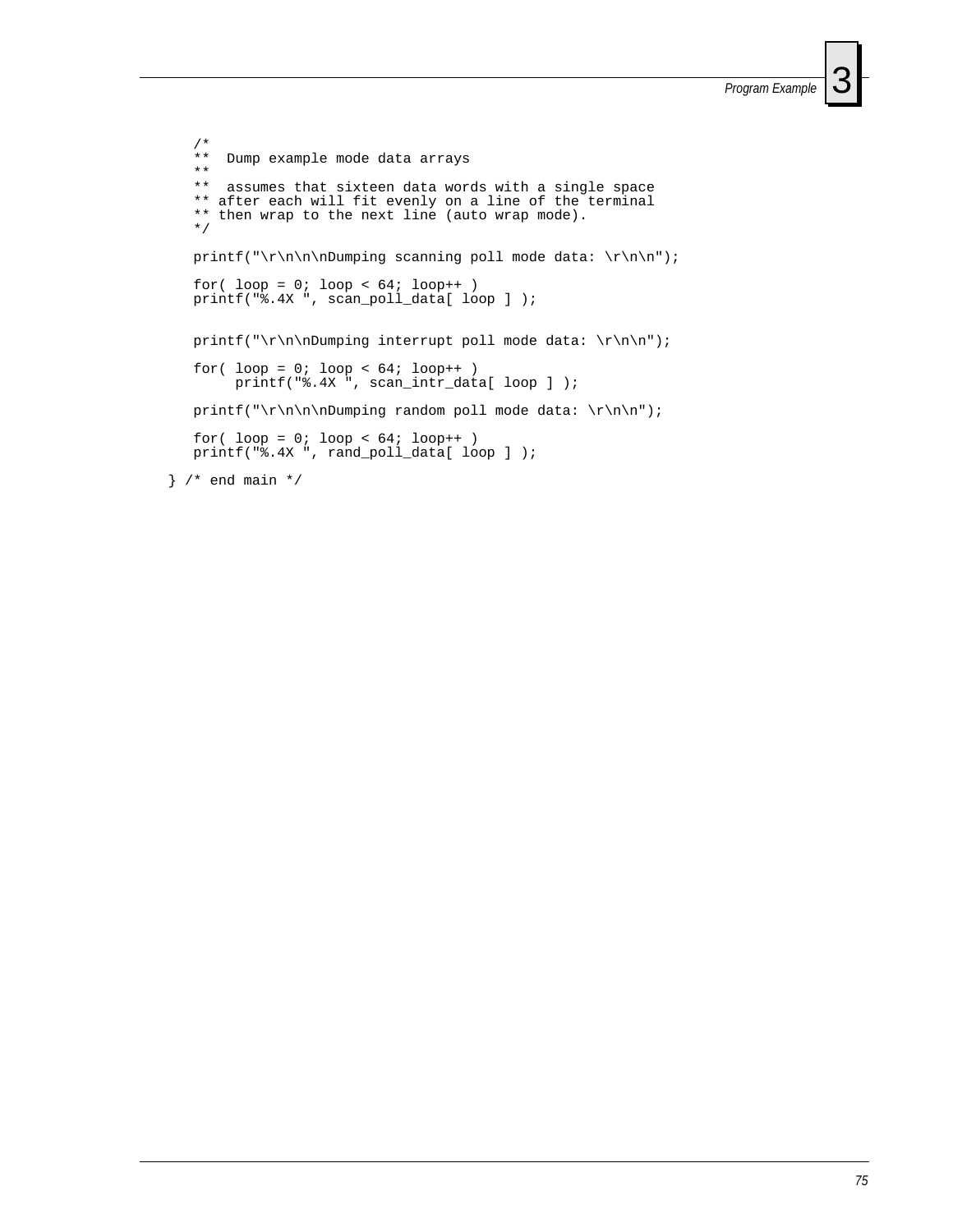## **File 3113A.h:**

```
\overline{**}** VMIVME-3113A SCANNING 12-bit ANALOG-TO-DIGITAL WITH BUILT-IN-TEST
*/
struct vmivme_3113A_registers {
    union {
        unsigned char byte_reg[128/1];
       unsigned short word reg[128/2];
     } offset;
    unsigned short chan[128];
};
typedef struct vmivme_3113A_registers Vmic3113A;
#define bid offset.word_reg[0x00/2] /* board id register */<br>#define csr offset.word_reg[0x02/2] /* control and status re
#define csr offset.word_reg[0x02/2] /* control and status register */<br>#define cfr offset.word_reg[0x04/2] /* configuration register */
#define cfr offset.word_reg[0x04/2] /* configuration register */
#define icr offset.byte_reg[0x11/1] /* interrupt control register */
#define ivr offset.byte_reg[0x19/1] /* interrupt vector register */
#define tm0 offset.byte_reg[0x21/1] /* timer count 0 register */
#define tm1 offset.byte_reg[0x23/1] /* timer count 1 register */
#define tm2 offset.byte_reg[0x25/1] /* timer count 2 register */<br>#define tmc offset.byte_reg[0x27/1] /* timer control register */
          tmc offset.byte_reg[0x27/1] /* timer control register */
#define VALID_3113A_ID 0x0000 /* board id */
#define GAIN_DELAY 0x8000 /* csr control bit def's */
        FAIL\_LED\_OFF#define START_CONVERT<br>#define TWO'S COMPLEMENT 0x1000
#define TWO'S_COMPLEMENT 0x1000
#define EN_EXTERNAL_START 0x0800<br>#define TIMER_START 0x0400
#define TIMER_START 0x0400
#define SOFTWARE_RESET 0x0200<br>#define AUTOSCAN_BIT 0x01C0
#define AUTOSCAN_BIT 0x01C0
          SCANNING_INTERRUPT
#define SCANNING_POLL<br>#define RANDOM_INTERRUPT 0x0080
#define RANDOM_INTERRUPT 0x0080<br>#define RANDOM_POLL 0x0040
#define RANDOM_POLL 0x0040<br>#define AUTOSCANNING 0x0000
          AUTOSCANNING 0 \times 00000<br>BIT_4 0 \times 0003#define
#define BIT_3 0x0002<br>#define BIT_2 0x0001
#define BIT_2 0x0001
#define BIT_1 0x0000<br>#define MUX_CH0 0x0000
#define MUX_CH0 0x0000
          MUX_END
#define NEW_DATA_READY 0x8000 /* csr status bit def's */<br>#define END_OF_SCAN 0x2000 /* where diff from ctrl */
                                                  /* where diff from ctrl */
#define FLAG_BIT 0x80 /* BIM control bits */<br>#define FLAG_AUTO_CLEAR 0x40 0x40
#define FLAG_AUTO_CLEAR 0x40
         EXTERNAL VECTOR
#define INTERRUPT_ENABLE 0x10
#define INTR_AUTO_CLEAR 0x08
         \begin{array}{ccc}\n\texttt{REQUEST\_LEVEL\_7} & \hspace*{1.5cm} 0 \times 07 \\
\texttt{REOUEST\_LEVEL} & 6 & 0 \times 06\n\end{array}#define REQUEST_LEVEL_6
#define REQUEST_LEVEL_5 0x05
#define REQUEST_LEVEL_4 0x04
#define REQUEST_LEVEL_3 0x03
#define REQUEST_LEVEL_2 0x02
#define REQUEST_LEVEL_1 0x01
#define INTERRUPTS_OFF 0x00
```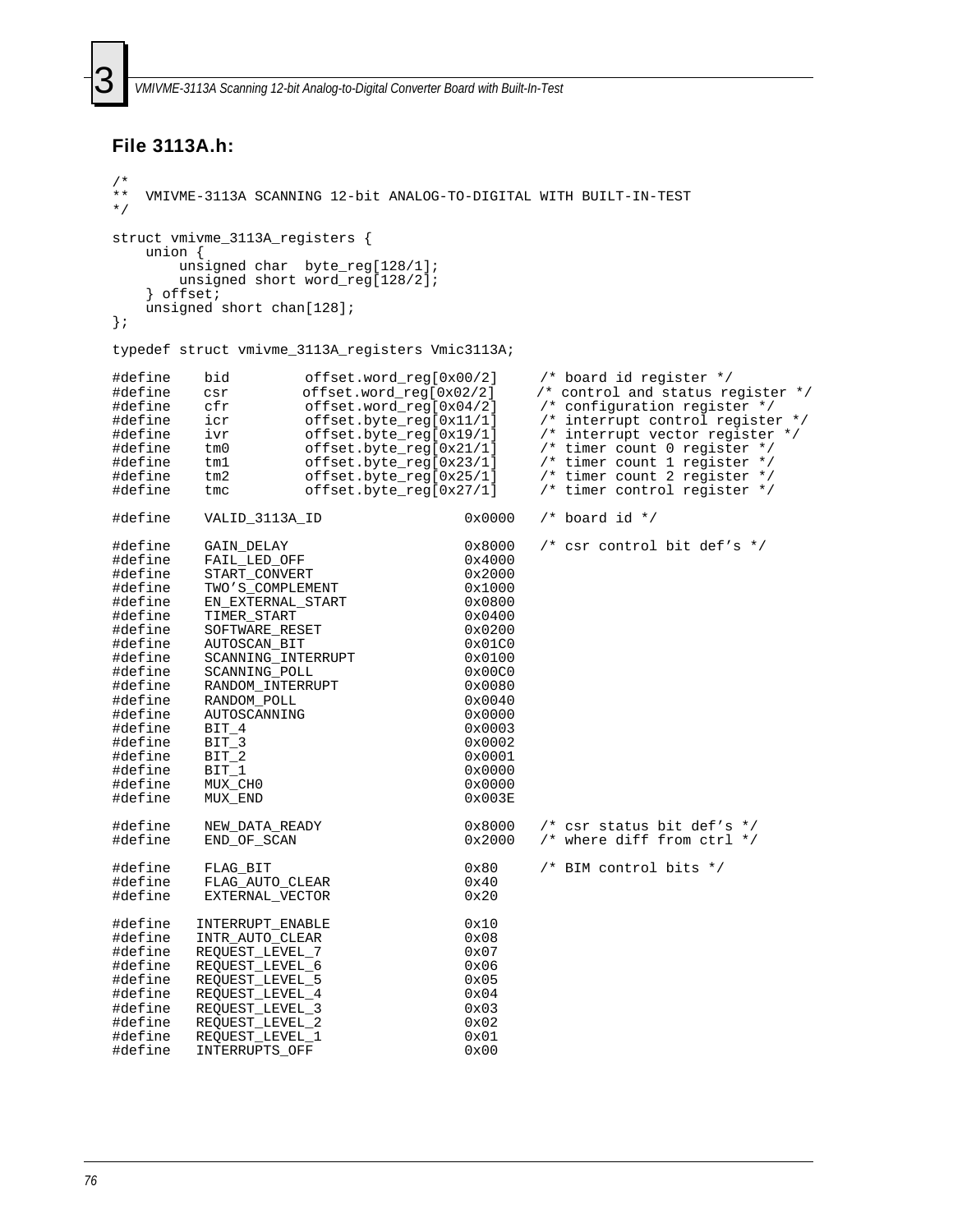| #define | READ BACK COMMAND  | 0xC0          |  | $/*$ tmc bit def's $*/$ |  |
|---------|--------------------|---------------|--|-------------------------|--|
| #define | SELECT COUNTER 2   | 0x80          |  |                         |  |
| #define | SELECT COUNTER 1   | $0 \times 40$ |  |                         |  |
| #define | SELECT COUNTER 0   | 0x00          |  |                         |  |
| #define | RW LSB MSB         | $0 \times 30$ |  |                         |  |
| #define | RW MSB             | 0x20          |  |                         |  |
| #define | RW LSB             | 0x10          |  |                         |  |
| #define | LATCH COUNTER      | 0x00          |  |                         |  |
| #define | HARD TRIG STROBE   | 0x0a          |  |                         |  |
| #define | SOFT TRIG STROBE   | 0x08          |  |                         |  |
| #define | SOUARE WAVE        | 0x06          |  |                         |  |
| #define | RATE GENERATOR     | $0 \times 04$ |  |                         |  |
| #define | HARD TRIG ONE SHOT | 0x02          |  |                         |  |
| #define | INTR ON TERM COUNT | 0x00          |  |                         |  |
| #define | BCD COUNTER        | 0x01          |  |                         |  |
| #define | BINARY COUNTER     | 0x00          |  |                         |  |
|         |                    |               |  |                         |  |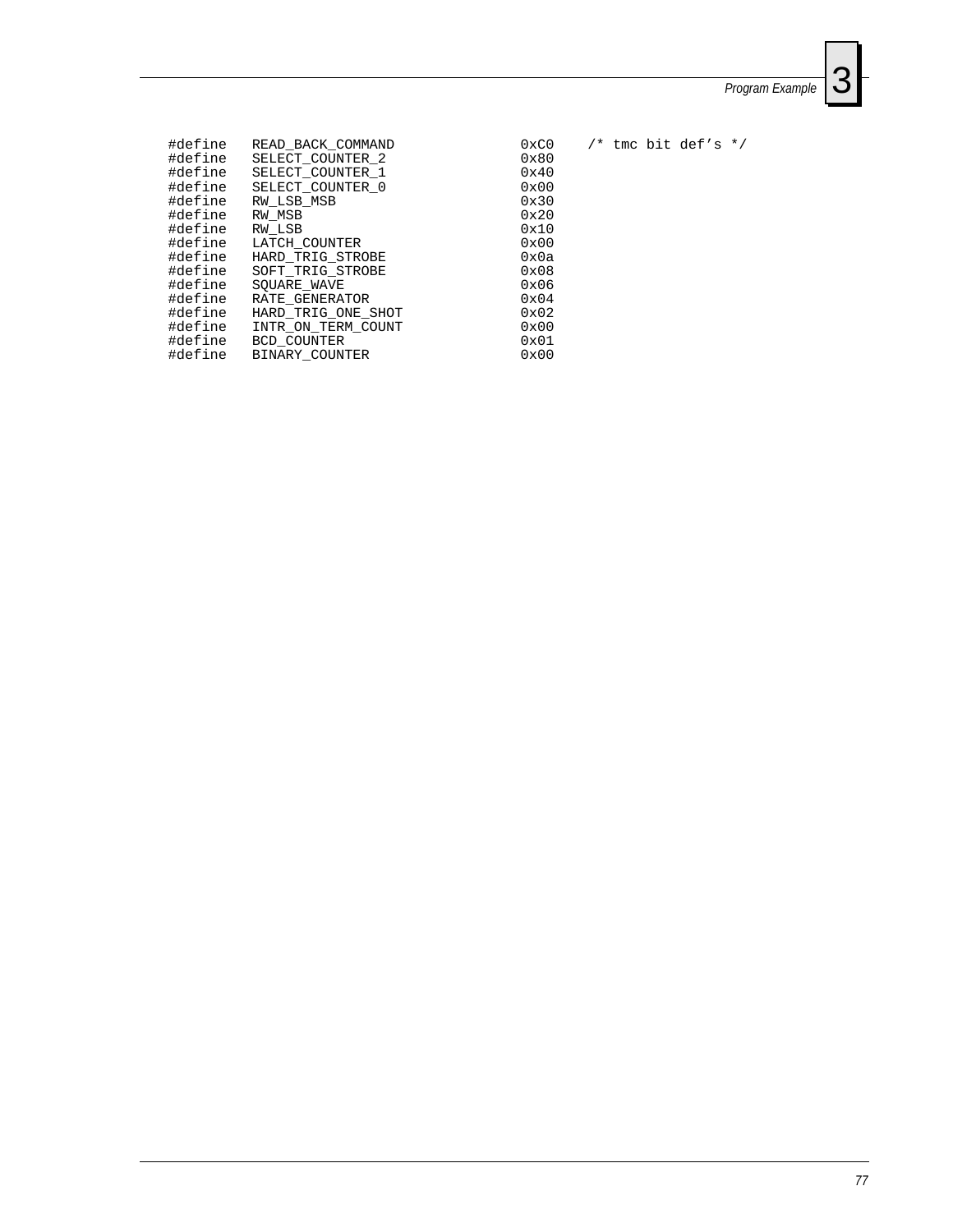**File eos.sa:**

```
*
* interrupt service routine example for End_of_scan (eos) 
*
* note: the C compiler we are using prefixes all labels with
* an underbar. So we must do that in our assembler code
       so when the programs are linked the labels can be found.
*
           xdef _eos end of scan intr svc
           xdef _eos_flag end of scan flag
           xref _board assumes global board in main
           xref _scan_intr_data assumes global ...
icr equ $11 offset to intr ctrl reg<br>
ch0 equ $80 offset to chan data req
          equ $80 offset to chan data reg's
           section code
_eos movem.l a0-a2/d0,-(a7) preserve registers
           move.l _board,a0 get board address (ptr)
          move.1 a0, a1 into a1 also so we can<br>adda.1 #ch0, a1 point to channel start
                                         point to channel start
           lea _scan_intr_data,a2 get data storage address (label)
          move.1 \overline{4}64-1, \overline{4}0 \overline{6}4 chan - 1 for dbf<br>move.w (a1)+, (a2)+ move channel data to
bm move.w (a1)+,(a2)+ move channel data to data<br>dbf d0,bm storage at adc data
           dbf d0,bm storage at adc_data
                                         re-arm interrupt
          move.1 #-1,_eos_flag set end of scan TRUE;<br>movem.1 (a7)+,a0-a2/d0 restore registers
                                         restore registers
           rte and return from exception
           section ram
eos_flag dc.1 0 end of scan flag
```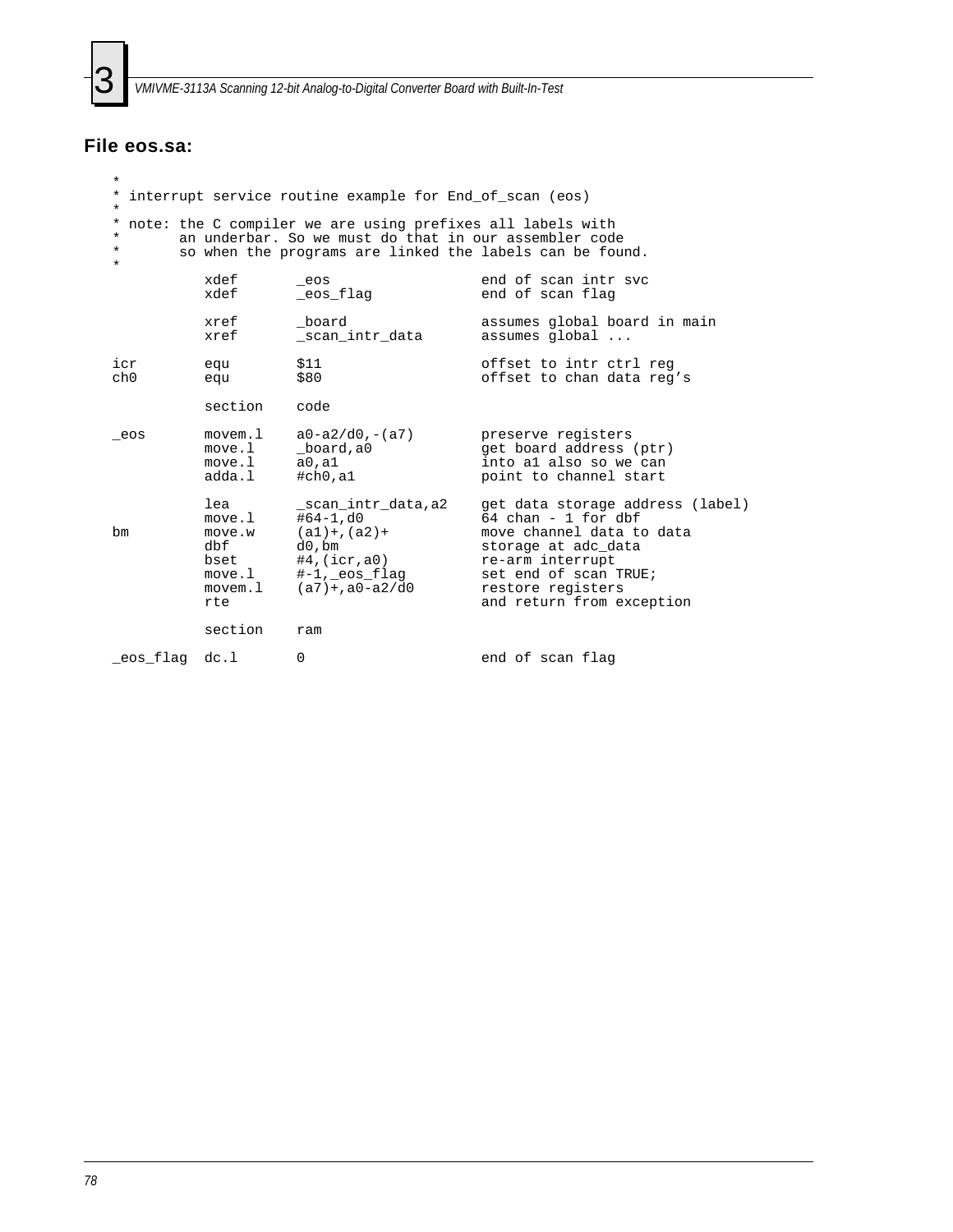## **Maintenance**

## **Maintenance**

This section provides information relative to the care and maintenance of VMIC's products. If the product malfunctions, verify the following:

- System power
- Software
- System configuration
- Electrical connections
- Jumper or configuration options
- Boards are fully inserted into their proper connector location
- Connector pins are clean and free from contamination
- No components of adjacent boards are disturbed when inserting or removing the board from the chassis
- Quality of cables and I/O connections

If products must be returned, contact VMIC for a Return Material Authorization (RMA) Number. **This RMA Number must be obtained prior to any return**.

Contact VMIC Customer Service at 1-800-240-7782, or E-mail: customer.service@vmic.com